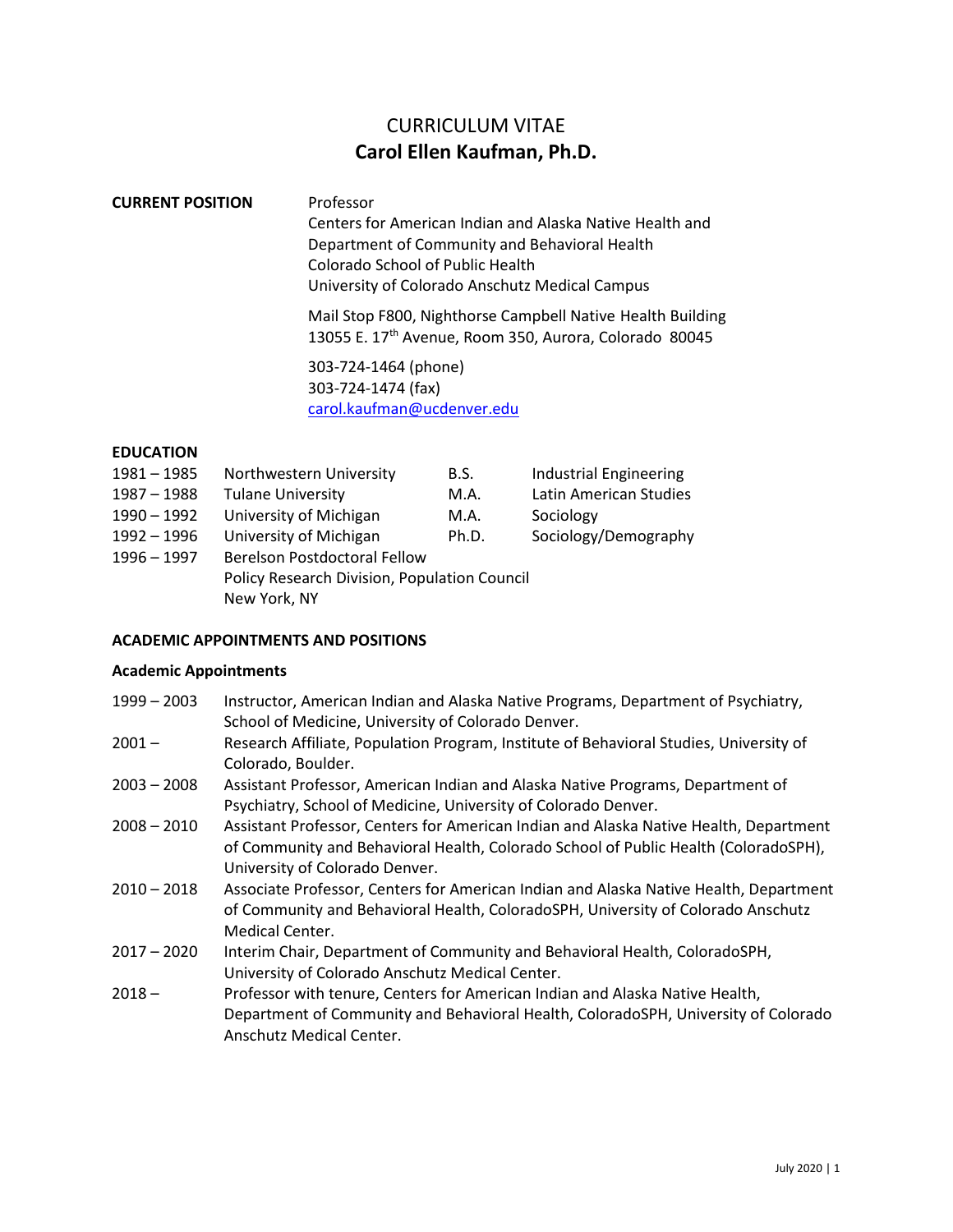# **International Visiting Scholar or Affiliate**

From 1994-2002, I worked in close collaboration with research partners from multiple institutions throughout South Africa, often on-site for months at a time. Each of these institutions extended to me invitations as a visiting scholar or affiliate. Dates here reflect years in which significant on-site collaboration occurred.

| $1994 - 2000$ | Human Sciences Research Council (South African Government). Pretoria and Durban<br>offices, South Africa |
|---------------|----------------------------------------------------------------------------------------------------------|
| 1994          | Killie Campbell Library, University of Natal-Durban, Durban, South Africa                                |
| 1994          | Institute of Advanced Social Research, University of the Witwatersrand, Johannesburg                     |
| 1994          | Women's Health Project, Johannesburg, South Africa                                                       |
| $1997 - 1999$ | South African Labour and Development Research Unit, University of Cape Town, Cape                        |
|               | Town, South Africa                                                                                       |
| $1997 - 1999$ | Health Systems Development Unit, rural research facility of the University of the                        |
|               | Witwatersrand, Bushbuckridge Mpumalanga, South Africa                                                    |
| $1997 - 2002$ | Centre for Social Development Studies, University of KwaZulu-Natal, Durban, South                        |
|               | Africa                                                                                                   |

# **Predoctoral Academic Positions**

1991 – 1993 Research Assistant, Population Studies Center, University of Michigan, Ann Arbor, MI.

# **PROFESSIONAL POSITIONS**

| 1983 – 1986   | Inventory control programmer, United States Steel, Chicago, IL                      |
|---------------|-------------------------------------------------------------------------------------|
| 1988 - 1990   | Production Manager and Analyst, DataStat Survey Research, Ann Arbor, MI             |
| 1997 - 1999   | Research Associate, Policy Research Division, Population Council, New York, NY      |
| 1998          | Statistical resource consultant, Workshop on Design and Management of Intervention  |
|               | Research on Sexual and Reproductive Health Issues, Rockefeller Foundation, Nairobi, |
|               | Kenya.                                                                              |
| $2000 - 2002$ | Consultant, Population Council, New York, NY                                        |
| $2000 - 2003$ | President, Orring & Murphy Demographics, Denver, CO                                 |
| $2011 - 2012$ | Consultant, Native-It's Vour Game, University of Texas Health Science Center at     |

2011 – 2013 Consultant, *Native-It's Your Game,* University of Texas Health Science Center at Houston, Houston, TX

### **HONORS AND AWARDS**

- 1987 Tinker Foundation Graduate Research Award, Tulane University
- 1987 Tulane University Graduate Fellowship
- 1992 Social Science Research Council International Pre-dissertation Fellowship (SSRC-IPFP)
- 1994 National Institute for Child and Human Development (NICHD) Training Grant
- 1995 Horace H. Rackham Dissertation Grant, University of Michigan
- 1995 Sawyer Seminar Predoctoral Fellowship Award, University of Michigan
- 1995 Summer Seminar on Population, Professional Associate, East-West Center, University of Hawaii
- 1995 Horace H. Rackham Predoctoral Fellowship Award, University of Michigan
- 2003 Honorable mention, Junior Faculty Poster Sessions, Department of Psychiatry, University of Colorado
- 2014 Paper selected to be featured on the *National American Indian/Alaska Native Heritage Month* website, part of the *Ethnicity and Health in America Series* administered by the American Psychological Association Office of Ethnic Minority Affairs (November, 2014; see #32, Bibliography).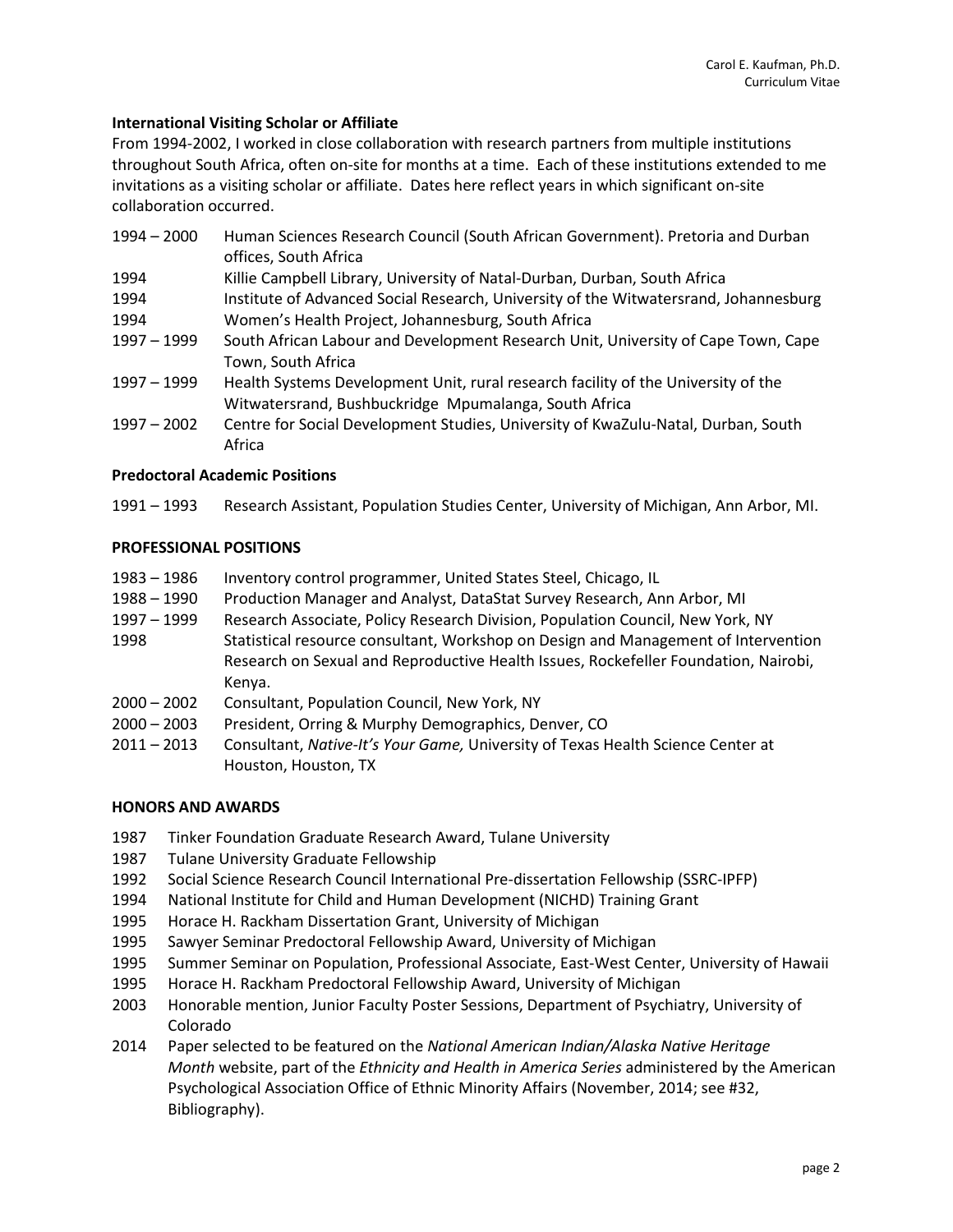- 2018 Veterans Affairs Medical Media Arts Award, 1<sup>st</sup> Place for *Rural Veteran Outreach Toolkit and Workbook v. 3.0*. Product of the Veterans Rural Health Resource Center-Salt Lake City (Project Lead). Funder: Office of Rural Health, VHA. [https://www.ruralhealth.va.gov/docs/western](https://www.ruralhealth.va.gov/docs/western-region/toolkit/Rural_Veteran_Outreach_Toolkit3_0.pdf)[region/toolkit/Rural\\_Veteran\\_Outreach\\_Toolkit3\\_0.pdf](https://www.ruralhealth.va.gov/docs/western-region/toolkit/Rural_Veteran_Outreach_Toolkit3_0.pdf)
- 2018 Colorado School of Public Health Faculty Excellence in Student Mentoring/Advising, nominee
- 2019 Delta Omega National Honorary Society in Public Health, Alpha Upsilon Chapter

### **PROFESSIONAL AFFILIATIONS**

#### **Memberships**

| 1992 - 2006 | <b>Population Association of America</b>                                              |
|-------------|---------------------------------------------------------------------------------------|
| 1995 - 2006 | <b>American Sociological Association</b>                                              |
| 1999, 2010  | American Public Health Association                                                    |
| $2008 -$    | Native Children's Research Exchange, organization sponsored by the National Institute |
|             | of Drug Addiction (NIDA) and Administration of Children and Families (ACF)            |
| 2016-       | Society of Prevention Research                                                        |

#### **PROFESSIONAL SERVICE AND COMMITTEES**

#### **Centers for American Indian and Alaska Native Health**

#### Leadership Positions

| $2004 -$ | Executive Committee |
|----------|---------------------|
|----------|---------------------|

- 2006 2009 Coordinator, Research Presentation Series
- 2006 2010 Founder, Junior Faculty Development Group

#### Committee and Workgroup Memberships

- 1999 2010 Writing Seminar (transitioned to include Community Behavioral Health in 2010)
- 1999 2012 Field Coordination Committee
- 2000 2016 Data Team
- 2008 2009 Dissemination and Implementation Research Workgroup
- 2010 2012 Grant Writing Seminar
- 2011 2013 IRB and Tribal Research Review Workgroup

#### **Department of Community and Behavioral Health**

#### Leadership Positions

2017 – 2020 Interim Chair, Department of Community and Behavioral Health

#### Committee and Workgroup Memberships

- 2009 Departmental Retreat Planning Committee
- 2009 2010 Child/Adolescent Journal Club
- 2010 Writing Seminar (transitioned in 2010 from CAIANH-focused seminar to include Community Behavioral Health faculty and affiliates)

# **ColoradoSPH**

#### Leadership Positions

| $2013 - 2014$ | Secretary, ColoradoSPH Faculty Senate |  |
|---------------|---------------------------------------|--|
|---------------|---------------------------------------|--|

2017 – Member, Executive Committee, ColoradoSPH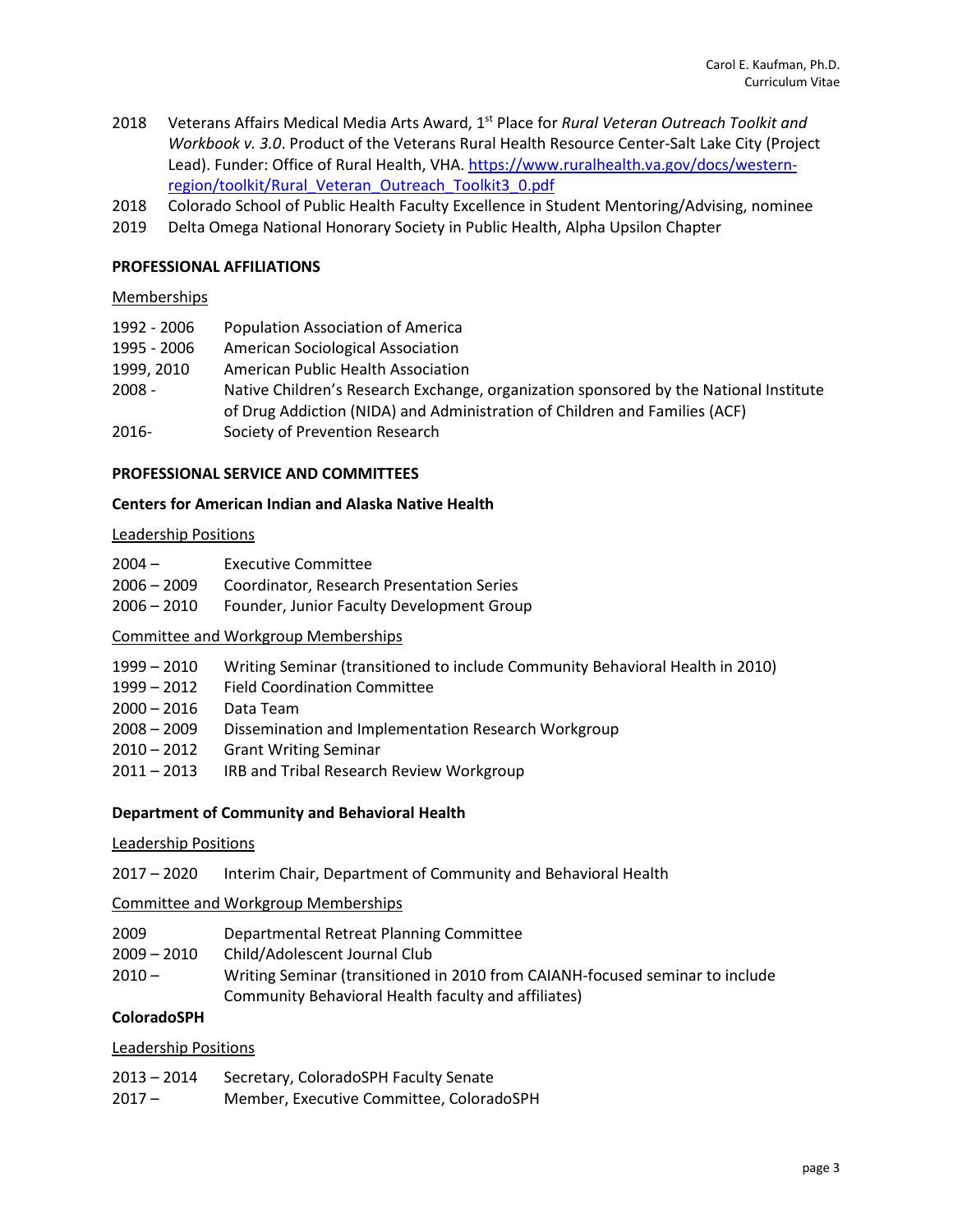Committee and Workgroup Memberships

| 2013 – 2016 | Departmental Representative, Faculty Senate |
|-------------|---------------------------------------------|
|-------------|---------------------------------------------|

- 2013 ColoradoSPH Diversity and Inclusion Affinity Group
- 2018 Research Committee member
- 2019 Strategic Planning, School as a Unit workgroup member

### **Anschutz Medical Campus**

### Leadership Positions

2008 – 2010 Chair, Career Trajectories for Women and Minorities, Anschutz Medical Campus

### Committee and Workgroup Memberships

2007 – 2009 Facilitator, Interprofessional Development Training, Anschutz Medical Campus Annual new student orientation for multiple Anschutz Medical Schools/Programs including Medicine, Pharmacy, Nursing, Physician Assistant, and Physical Therapy.

#### **State**

### Committee and Workgroup Memberships

- 2010 11 Workgroup on Colorado Evidence-Based Public Health, evaluation sub-workgroup, Colorado Department of Public Health and Environment.
- 2014 Faculty mentor and trainer*,* Amendment 35 (state tobacco distribution) Regional Grant Writing Trainings. Colorado Department of Population Health and Environment (organized through the Center for Public Health Practice, ColoradoSPH).

# **Tribal**

# Leadership Positions

2004 – 2008 Founding member, Taskforce on STD Prevention and Control among American Indians and Alaska Natives.

> Taskforce comprised of researchers and practitioners from CDC, Indian Health Service (IHS), University of Washington, Northwest Portland Area Health Board (NPAIHB), and numerous tribes nationally. Goal: To coordinate research and programmatic efforts focused on American Indian and Alaska Native STD prevention and treatment.

### Committee and Workgroup Memberships

- 2001 2007 Oglala Lakota Nation Wellness Team, Pine Ridge Indian Reservation
- 2016 Northwest Native Adolescent Alliance of the Northwest Portland Area Indian Health Board (NPAIHB), member

# **National**

# Leadership Positions

- 1999 Member, Program Planning Committee, Annual Meetings of the Population Association of America, New York City, NY
- 1999 Session chair, "Childhood and Adolescence in Developing Countries," Population Association of America annual meetings, New York City, NY
- 2008 Discussant, Psychosocial Workshop, Population Association of America annual meetings, New Orleans, LA
- 2014 Discussant, "Oral Health-Related Quality of Life among an Alaska Native/American Indian Urban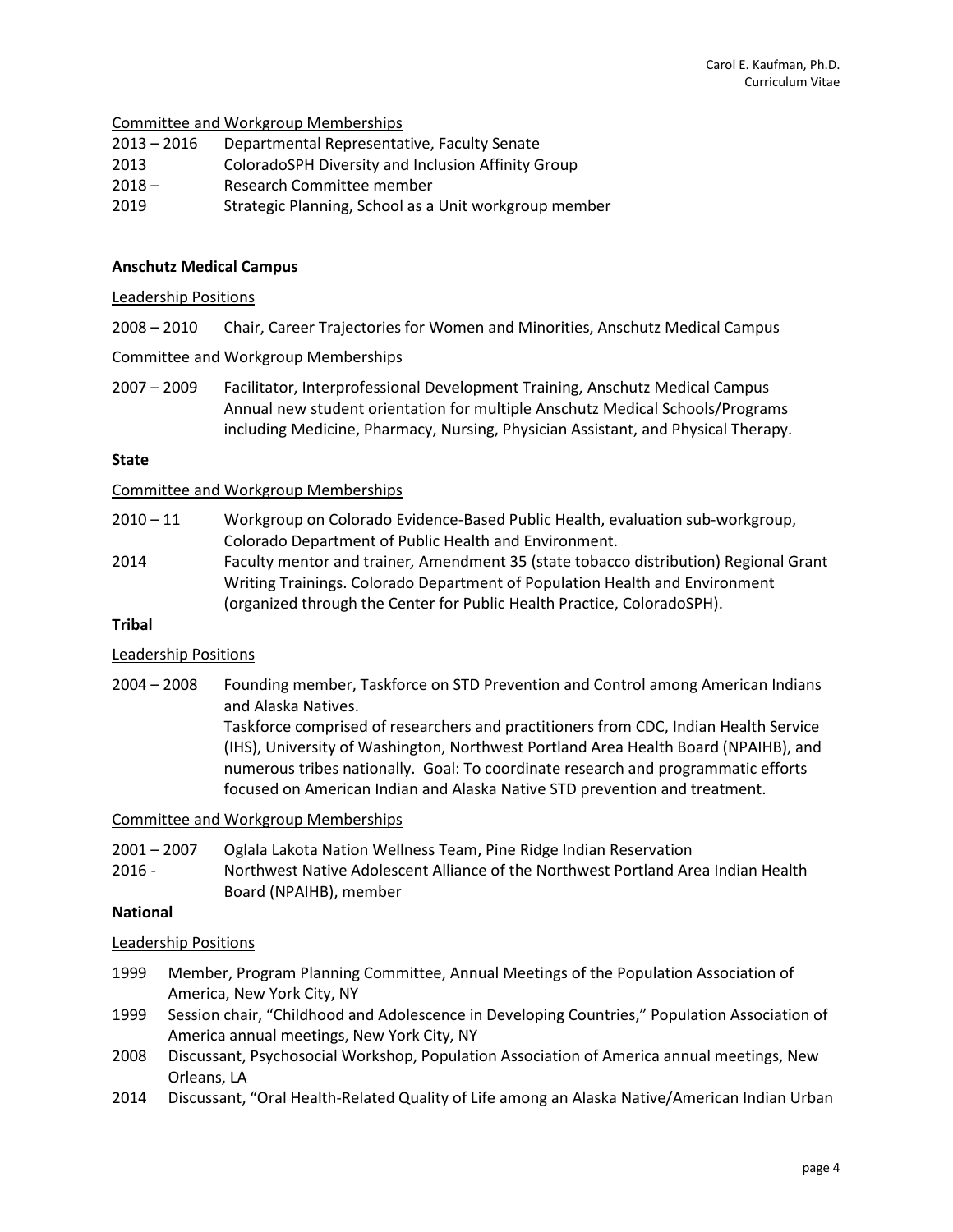Outpatient Pediatric Population," Native Children's Research Exchange, Denver CO.

- 2017 Discussant, "Progression of Onset of Nicotine, Alcohol, and Marijuana Use Disorders among North American Indigenous Adolescents," Native Children's Research Exchange, Denver CO.
- 2018 Discussant, "Latent Trajectories and Profiles of Commercial Cigarette Smoking from Adolescence to Young Adulthood among North American Indigenous People," Native Children's Research Exchange, Denver CO.
- 2019 Discussant, "Commercial Cigarette Smoking from Adolescence to Young Adulthood among North American Indigenous People: Results and next steps," Native Children's Research Exchange, Denver CO.

# Committee and Workgroup Memberships

- 1999 Advisory informant, special internal review of NICHD-funded Population Centers, National Institute of Child Health and Development (NICHD)
- 2010 Reviewer, Mock NIH review for Native Investigator training (diverse institutional affiliations), Native Elder Research Center (P30 AG15292; Manson, PI), University of Colorado Anschutz Medical Campus
- 2015 2016 Office of AIDS Research (OAR) Racial and Ethnic Populations Committee, National Institutes of Health (NIH)
- 2016 2018 Tribal Language and Cultural Engagement Workgroup, Administration for Children and Families (ACF)
- 2019 National Institute of Alcohol Abuse and Alcoholism (NIAAA), Native Communities Alcohol Intervention Research (Native AIR), Subject Matter Expert.

### **International**

### Committee and Workgroup Memberships

1997 Roundtable on Demographic Surveillance Sites in South Africa, Wellcome Trust Foundation and the London School of Hygiene and Tropical Medicine, London, UK 2016 – Canadian Institute of Health Research (CIHR), College of Scientific Reviewers

# **REVIEW, REFEREE AND EDITORIAL ACTIVITIES**

#### **ColoradoSPH**

- 2019 Inter-Institutional Pilot Grants, reviewer
- 2020 Post-tenure review committee, chair.

# **University of Colorado Denver | AMC**

2020 Lorna Grindlay Moore Faculty Launch Fund for Research in Women's Health.

#### **National Grant Review Committees (ad hoc)**

- 2001, 2002 National Science Foundation, Division of Social and Economic Sciences, Sociology, Career Award PD 98-1331
- 2009 NIH/CSR Family Planning Service Delivery Improvement Research Special Emphasis Panel (ZRG1, BBBP-N[50])
- 2010 NICHD/NIH, Adolescent Medicine Trials Network for HIV/AIDS Interventions, ZHD1 DSR-A (15) 1 (RFA-HD-10-015)
- 2011 NCMHD.NIH, Revision applications to Support Environmental Health Disparities Research (P20/P60)
- 2013 NIGMS/NIH, Native American Research Centers for Health (NARCH), ZRG1 HDMS50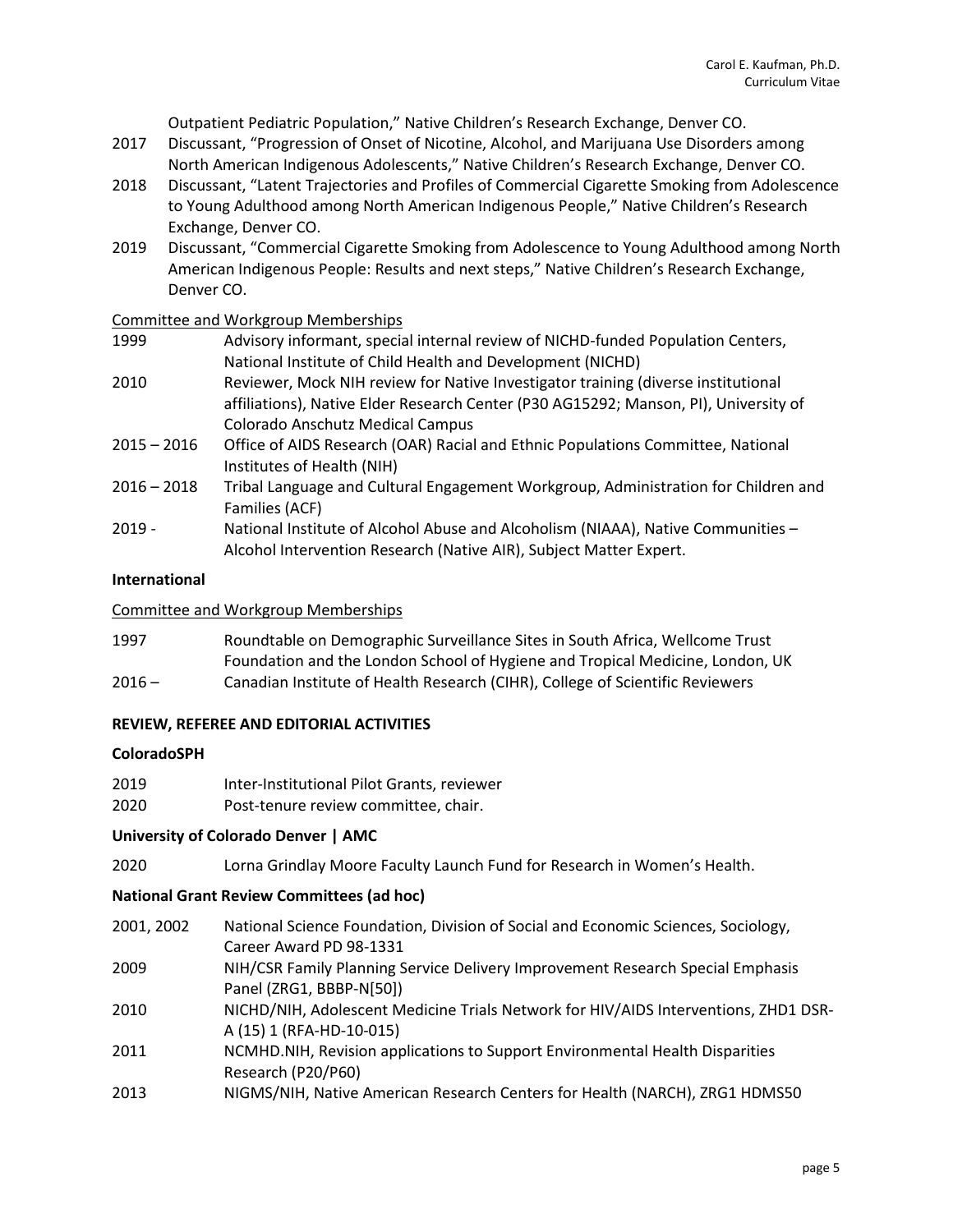(PAR-13-239)

- 2017 NICHD/NIH, Pregnancy in Women with Disabilities, ZRG1 HDM-A (55) P, PAR-14-354/5 (R01/R21)
- 2019 NIDA/NIH, RFA-DA-19-035: HEAL Initiative: Preventing Opioid Use Disorder in Older Adolescents and Young Adults (ages 16–30) (UG3/UH3 Clinical Trial Required)

### **International Grant Review Committees**

- 2013 Wellcome Trust, Medical Humanities Fellowship, 103176/Z/13/Z (ad hoc)
- 2014 Canadian Institutes of Health Research (CIHR)
	- 2014 (March) HIV/AIDS Population Health and Health Services Research
	- 2016 (Spring) Project Scheme Competition (Stage 1)
	- 2017 (Spring) Project Scheme Competition (Stage 1)
	- 2017 (Summer) HIV/AIDS Comorbidities Prevention and Healthy Living competition (Letters of Intent)
	- 2019 (April), Scientific Officer, Committee for the Centres for HIV/AIDS, Hepatitis C and other STBBIs Research Competition.

### **Ad Hoc Journal Reviews**

#### *Journal Reviews*

African Journal of Reproductive Health African Studies American Indian and Alaska Native Mental Health Research American Journal of Community Psychology American Journal of Drug and Alcohol Abuse American Journal of Public Health American Journal of Sociology Annals of Behavioral Medicine BioMed Central Women's Health Culture, Health & Sexuality Demography Ethnicity & Health (as mentor to PhD student reviewer-in-training) Ethnicity in Substance Abuse Journal of Adolescent Health Journal of Child and Adolescent Mental Health Journal of Circumpolar Health Journal of Early Adolescent Health Journal of Health Care for the Poor and Underserved Journal of Health Disparities Research and Practice Journal of Research on Adolescence Journal of Rural Health Journal of Youth and Adolescence Lancet Medical Care Perspectives on Sexual and Reproductive Health Population Development Review Population Studies Prevention Science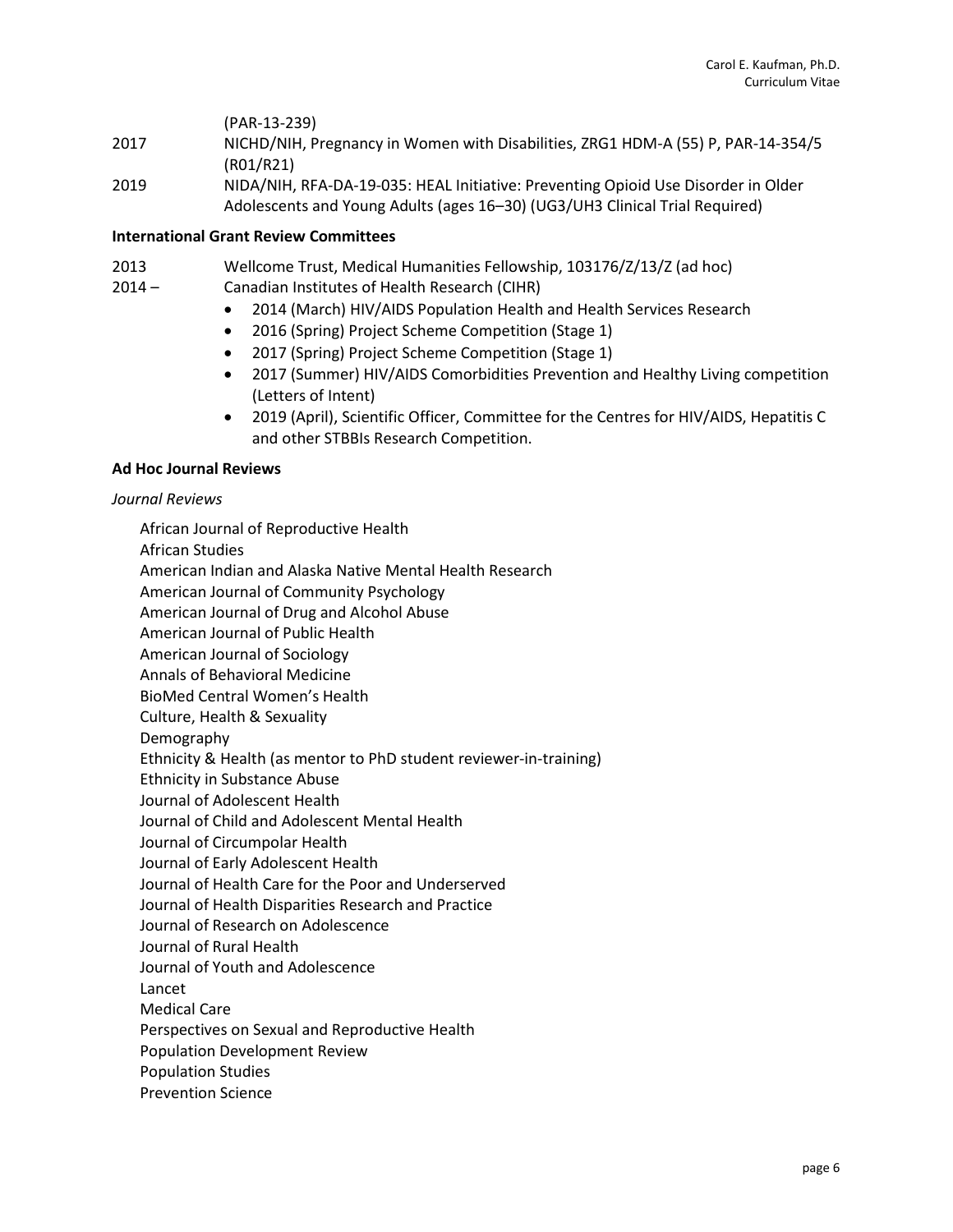Public Health Reports Social Science and Medicine Sociological Forum Studies in Family Planning Women & Health World Development

*Conference Abstract Reviews*

1998 Population Association of America Annual Meeting

### **INVITED PRESENTATIONS**

### **National (reverse chronological order)**

- 1. **Kaufman, C.E.**, Sarche. M., Whitesell, N.R. Invited presentation. "Community Engagement with American Indian and Alaska Natives in Research." Reaching Diverse and Understudied Groups in Multimodal Studies. The Chan Zuckerberg Initiative and the Colorado Center for Personalized Medicine, University of Colorado-Anschutz Medical Campus, September 10, 2019.
- 2. **Kaufman, C.E.**, Invited panelist, CDC Rocky Mountain Research Training Institute, Injury Control Research Center for Suicide (University of Rochester), Denver, June 19-21, 2019.
- 3. **Kaufman, C.E.**, Invited panelist, Symposium on American Indian and Alaska Native Research, Centers for American Indian and Alaska Native Health and the School of Medicine, Denver, CO, April 3, 2019.
- 4. **Kaufman, C.E.**, Invited presenter, "Rural Native American Veteran Suicide." National conference call for VA personnel serving rural populations (Webinar; 300+ attendees), Office of Rural Health, Veterans Health Administration. May 8, 2017.
- 5. **Kaufman, C.E**. Invited scholar, "Intervening in Cultural Context: American Indian and Alaska Native youth sexual health research." Minority Health Disparities Initiative, University of Nebraska-Lincoln. Lincoln, Nebraska. March 1-3, 2016
- 6. **Kaufman, C.E.**, Invited panelist: Minority Health Summit: Time for Action! Accelerating Health Equity for Colorado. Colorado State University. April 29, 2016.
- 7. Sarche, M., **Kaufman, C**., Mousseau, A., Novins, D., & Whitesell, N.R**.** (2015, September). "Research ethics in American Indian/Alaska Native Youth Contexts." Paper invited as part of a symposium at the *National Congress of American Indians 2015 National Indian Health Board Annual Consumer Conference*, Washington, D.C.
- 8. **Kaufman, C.E.**, Keynote address: "American Indian and Alaska Native health research: Evolution and insight." Higher Education Technical Assistance Program. Office of Minority Health Resource Center. August 27, 2015, University of Denver, Denver, Colorado.
- 9. **Kaufman, C.E.**, Invited presenter, Native Veteran Homeless Resource Project, Office of Tribal Government Relations, Department of Veteran Affairs, February 26, 2015.
- 10. **Kaufman, C.E.**, Invited panelist: "Building a successful research program." ColoradoSPH All Faculty Development Workshop. September 5, 2014.
- 11. **Kaufman, C.E**., Invited presenter, "Native American Rural Veteran Homelessness." National conference call for VA personnel serving rural populations (Webinar; 220+ attendees), Office of Rural Health, Veterans Health Administration, January 7, 2014.
- 12. **Kaufman, C.E.**, Invited presenter, American Indian student exchange. "Reproductive Health and American Indian Youth." Exchange funded by ARRA RC4 DA029974 (Whitesell and Beals, MPI). Denver, Colorado, May 10, 2012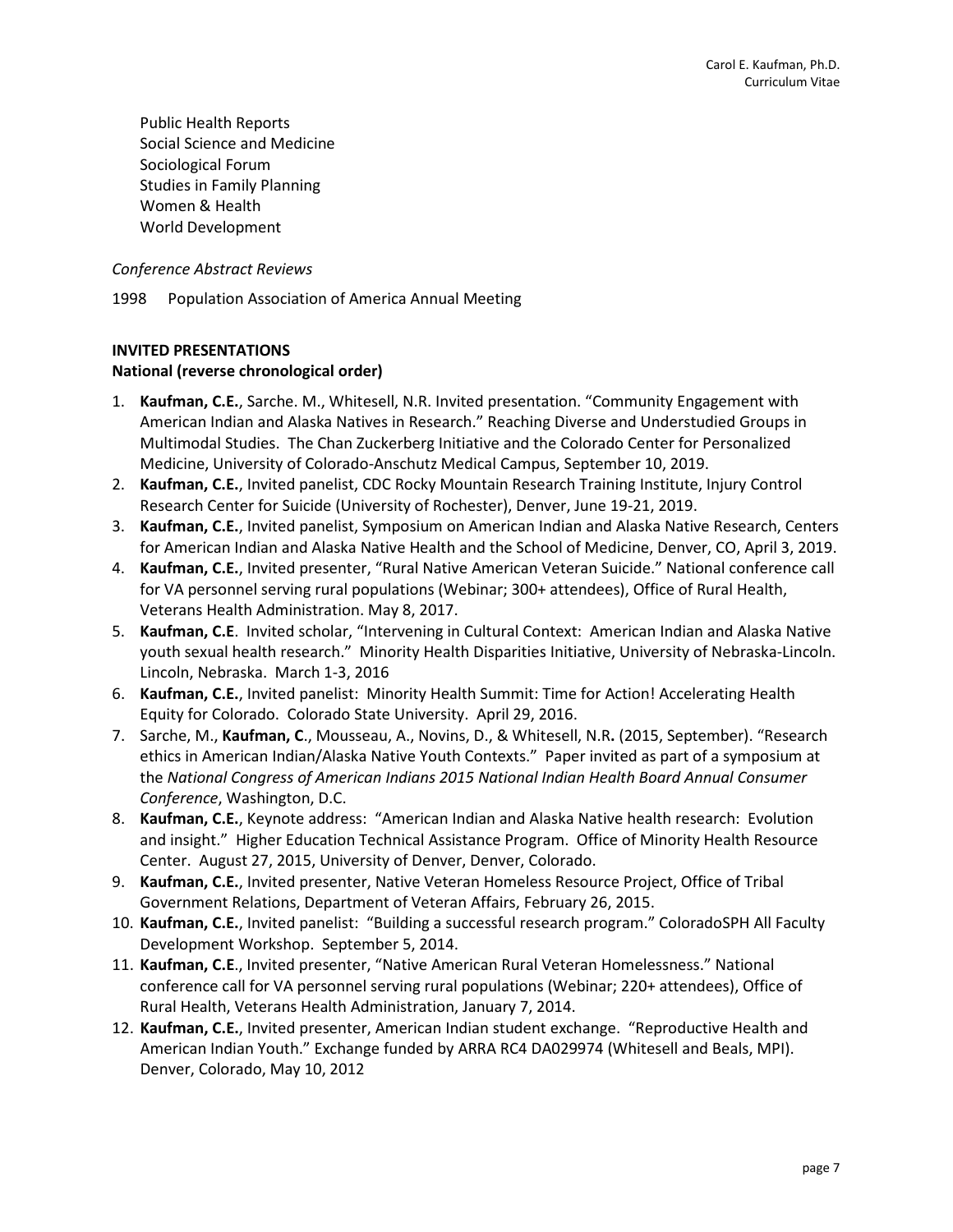- 13. **Kaufman, C.E**., Invited lecturer, "Sexual Risk and Native Youth: Project RESPECT," Social and Behavioral Factors in Health (Dr. Arnold Levinson), Department of Community and Behavioral Health, ColoradoSPH, University of Colorado Denver, November, 17, 2011.
- 14. **Kaufman, C.E.,** Invited panelist: "Intervening with Children and Adolescents in Native Communities,**"**  Native Children's Research Exchange. Denver, CO. August 25-26 2010.
- 15. **Kaufman, C.E**. Invited lecturer, "American Indian and Alaska Native health disparities," Social and Community Factors in Health PRMD 6610 (Dr. Lori Crane), Department of Community and Behavioral Health, ColoradoSPH, University of Colorado Denver, February 9, 2009; also in 2008 for same class in the Department of Preventive Medicine and Biometrics.
- 16. **Kaufman, C.**E., Invited presenter, "Differential impact of HIV-prevention among American Indian youth of a Northern Plains Tribe," Cook Inlet Tribal Council (Alaska) Leadership Site Visit, University of Colorado Denver, August 1, 2008.
- 17. **Kaufman, C.E.,** Invited presenter, "Multilevel analysis of drug use in 2 American Indian Tribes: The roles of community and culture,' *Grand Rounds*, Department of Psychiatry, University of Colorado Denver, October 8, 2008.
- 18. **Kaufman, C.E.,** Invited presenter, "Circle of Life: Issues in HIV-prevention and school-based intervention design among young American Indian adolescents of a Northern Plains tribe," Native Children's Research Exchange, University of Colorado Denver, October 23, 2008.
- 19. **Kaufman, C.E.** and Whitesell, N.R., Invited lecturers, "Design and evaluation: HIV-prevention among American Indian youth of the Northern Plains," Questionnaire Design PRMD 6620 (Dr. Lori Crane), Department of Preventive Medicine and Biometrics, University of Colorado Denver, November 6, 2007.
- 20. **Kaufman, C.E.** and Whitesell, N.R., Invited presenters. "Culture, youth, and HIV-prevention among American Indian youth of the Northern Plains," Cultural Context of Health Care Delivery, University of Denver, November 5, 2007.
- 21. **Kaufman, C.E.,** Invited lecture. "Questionnaire development and culture," Questionnaire Design PRMD 6620 (Dr. Crane), Department of Preventive Medicine and Biometrics, University of Colorado Denver, October 9, 2007.
- 22. **Kaufman, C.E**., Invited presenter, "Wiconi Teca Waste: Study design, method, and culture for an HIV prevention project among American Indian youth." Colorado Center for AIDS Research, University of Colorado Denver. March 1, 2006.
- 23. **Kaufman, C.E.,** Invited presenter, "Multiple partnerships, education & culture: A growth curve analysis of American Indian young adults of the Northern Plains." Department of Adolescent Medicine Seminar Series, Children's Hospital, Denver, Colorado. April 28, 2004.
- 24. **Kaufman, C.E.,** Invited presenter, "Risky sexual behavior and American Indian young adults of the Northern Plains: A longitudinal approach." Institute of Behavioral Studies seminar, University of Colorado-Boulder, April 16, 2003.
- 25. **Kaufman, C.E.,** Invited speaker, "Ethical considerations in demographic research: Community, behavior, and biology." Demographic Health Surveys, Macro International, Inc., Rockville, MD. September 12, 2002.
- 26. **Kaufman, C.E.,** Invited presenter, "HIV/STD prevention research among American Indians." *Grand Rounds*, Department of Infectious Diseases, University of Colorado Denver. November 2, 2000.
- 27. **Kaufman, C.E.,** Invited presenter, "The politics and practice of reproductive control in South Africa." Seminar, Department of Demography, University of California-Berkeley, February 3, 1999.
- 28. **Kaufman, C.E.,** Invited lecturer, "Research limits and possibilities of focus groups: Understanding teenage pregnancy and motherhood." Sociology of the Family, Department of Sociology, Hunter College, City University of New York, April 23, 1998.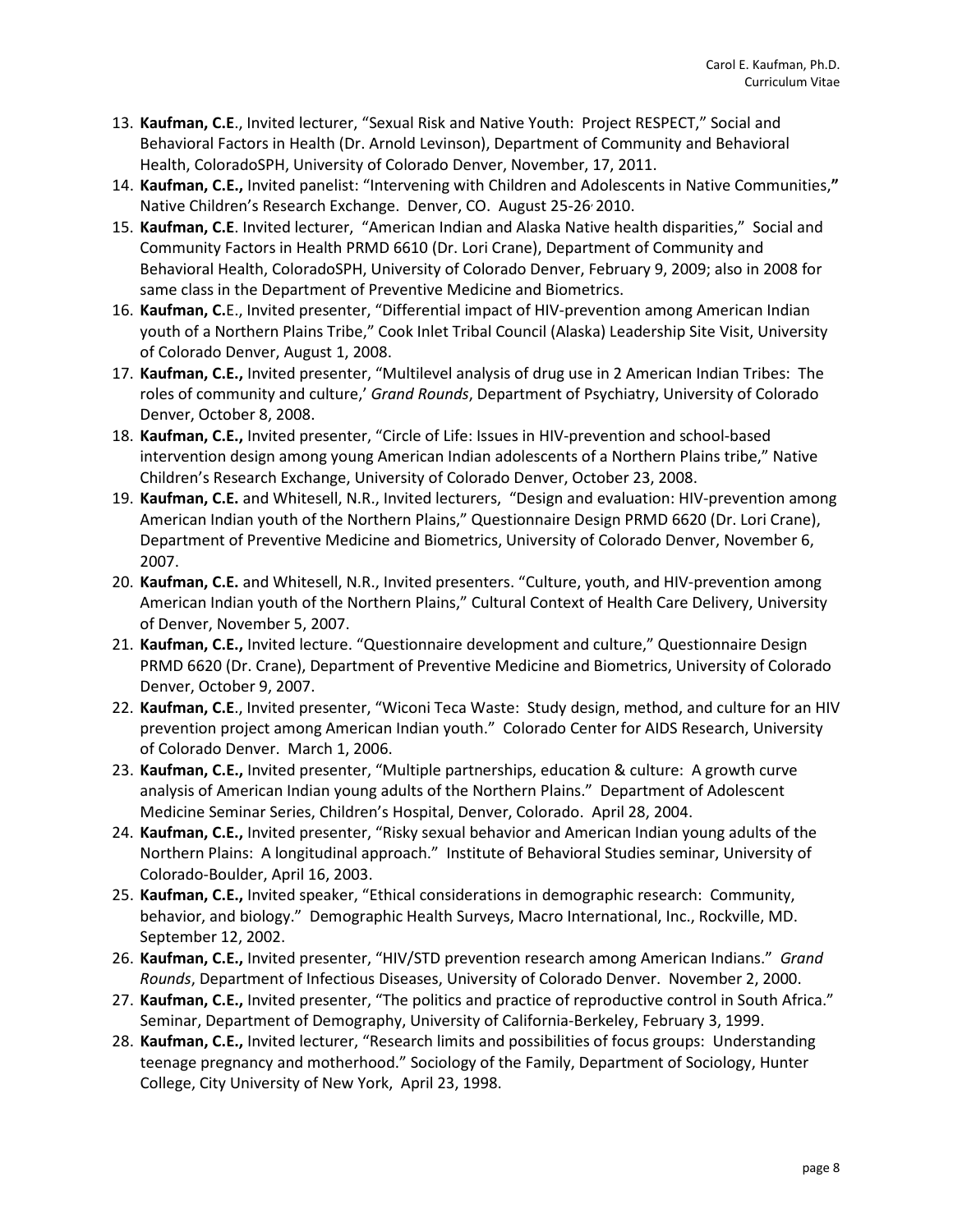### **International (reverse chronological order)**

- 29. **Kaufman, C.E.**, Keynote speaker. "Transition to adulthood: Methodology and the accounting for context of adolescence." Reproductive Health Research Methods Course (one week). Johannesburg, South Africa. August 9, 2000.
- 30. **Kaufman, C.E.,** Invited speaker, "Multivariate analysis of intervention data." Rockefeller Foundation Workshop: Design and Management of Intervention Research on Sexual and Reproductive Health Issues. Nairobi, Kenya, July 13-16, 1998.
- 31. **Kaufman, C.E.,** Invited speaker, "A multilevel analysis of contraceptive use in South Africa." Seminar, Department of Social Statistics, University of Southampton, UK, February 23, 1997.
- 32. **Kaufman, C.E.,** Invited speaker, "Community context and women's reproductive choices in South Africa." Seminar, Departments of Sociology and Psychology, University of Natal, Pietermaritzburg, South Africa, February 4, 1997.
- 33. **Kaufman, C.E.,** Invited speaker, "Ethnicity and fertility in South Africa." Seminar, Institute of Statistics and Applied Economics, Makerere University, Kampala, Uganda, Mellon Foundation and the Population Studies Center of the University of Michigan, July 13, 1994.

### **TEACHING RECORD**

### **Courses Developed and Taught**

### Graduate Courses at the ColoradoSPH

*Advanced Seminar in Community & Behavioral Health* (CBHS 7670) Co-Instructor with Dr. Nancy Whitesell

- 3-credit course required for DrPH students in Community and Behavioral Health
	- Spring 2013 (5 students)
	- Fall 2014 (6 students)
	- Fall 2016 (2 students)
	- Fall 2018 (3 students)
	- Fall 2020 (9 students)

# Independent Graduate Studies Developed and Supervised

*Manuscript preparation in Public Health* (CBHS 6840 Independent Study)

- 3 credits; Spring 2015
- DrPH Student: Nicole Tuitt.

# *Grant writing in Public Health* (CBHS 6840 Independent Study)

- 3 credits; Spring 2016
- DrPH Student: Nicole Tuitt, awarded a NIH Ruth L. Kirschstein National Research Service Award Individual Predoctoral Fellowship to Promote Diversity in Health-Related Research (F31 DA043342; Tuitt, PI), for the proposal she submitted for this independent study.

#### Undergraduate Courses Taught

The University of Colorado Denver (downtown campus), Department of Health and Behavioral Science, offers a Bachelor's Degree in Public Health. The instructional model for core courses includes coinstructors: one from the home institution and one from ColoradoSPH.

*Social Determinants of Health (PBHL 4040/SOCL 4040)* ColoradoSPH Co-Instructor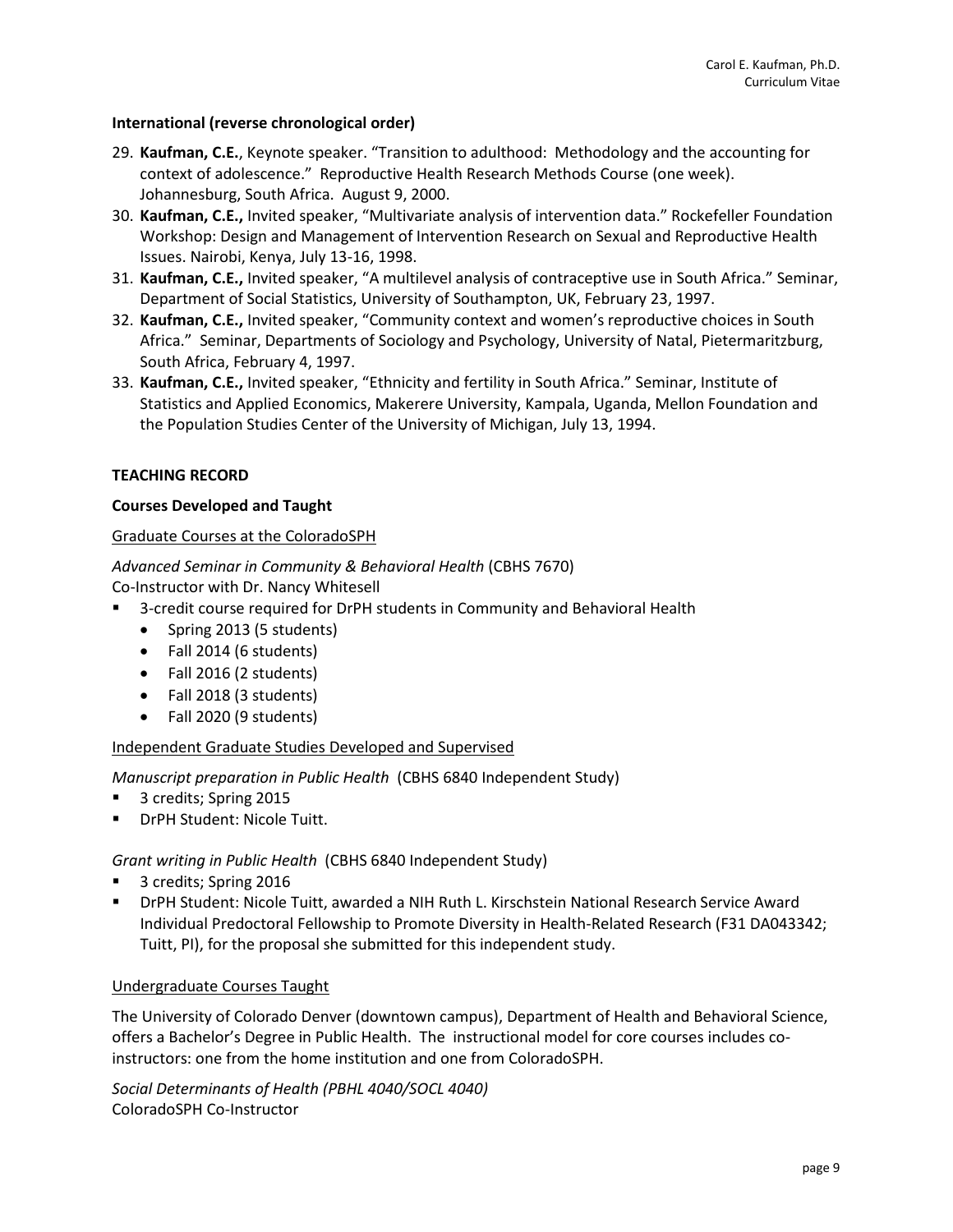- 3-credit course, required for an undergraduate degree in Public Health
	- Fall 2012. Co-taught with Dr. Rooks (53 students).
	- Spring 2013. Co-taught with Dr. Lutfey (38 students)
	- Fall 2013. Co-taught with Dr. Rooks (46 students)
	- Fall 2014. Co-taught with Ms. Zimmer (49 students)
	- Fall 2015. Co-taught with Dr. Rooks (58 students)
	- Spring 2016. Co-taught with Dr. Adams (27 students)
	- Fall 2016. Co-taught with Dr. Rooks (34 students)
	- Fall 2017. Co-taught with Dr. Rooks (50 students)
	- Fall 2019. Co-taught with Dr. Boylan (50 students)

# Workshops, Lectures, Seminars and Webinars

# *Workshops and Lectures*

- 1. **Kaufman, C.E**. (2008, March). *Multiple imputation with Stata.* Centers for American Indian and Alaska Native Health Data Team Seminar.
- 2. **Kaufman, C.E.**, (2010, October). *Translating RESPECT with Native communities: Preliminary observations*. STI/HIV Behavioral Research Group, Denver Public Health, Denver, CO.
- 3. **Kaufman, C.E**. (2012, April). *Intention-to-Treat and CONSORT statements in community-based randomized trials.* Centers for American Indian and Alaska Native Health Data Team Seminar.
- 4. **Kaufman, C.E.** (2012, July). *Grant writing in public health*. Public Health Academy (undergraduate), ColoradoSPH and University of Colorado Denver College of Liberal Arts and Sciences.

# *Course guest lectures*

- "Multilevel modeling," DrPH Advanced Seminar in Latent Variable Methods (CBHS/BIOS 7010; Whitesell), ColoradoSPH, University of Colorado Anschutz Medical Campus, Fall, 2011, 2012, 2013, 2014, 2015.
- "American Indian and Alaska Native history and health disparities," Health Equity (HSMP 6602; Sauaia), ColoradoSPH, University of Colorado Anschutz Medical Campus, Fall, 2011, 2012, 2013, 2014, 2015.
- "American Indian and Alaska Native health disparities in maternal and child health," Maternal Child Health (CBHS 6621; Leiferman), ColoradoSPH, University of Colorado Anschutz Medical Campus, Fall 2015, 2016.
- "Systems-level intervention thinking in Public Health." Epidemiology Doctoral Seminar (EPID7632), Spring 2019.

# *Webinars*

- 2009 **Kaufman, C.E.**, "Promoting behavioral change for oral health in American Indian mothers and children**,"** University of California, San Francisco, School of Dentistry, Public Dental Health Seminar Series. April 28.
- 2017 Hallgren, K., **Kaufman, C.E**., Sarche, M., Cavanaugh, M., Henke, J., and Knab, J. "Introducing Rigorous Evaluation Technical Assistance." Tribal PREP Promising Youth Programs Grantees. Family and Youth Services Bureau (FYSB), Office of Program Evaluation (OPRE), and Mathematica Policy Research. February 16.
- 2019 Kaufman, CE. "multimediaCircle of Life (mCOL): Program overview and key outcomes," Healthy native Youth Community of Learning, Northwest Portland Area Indian Health Board. February 13.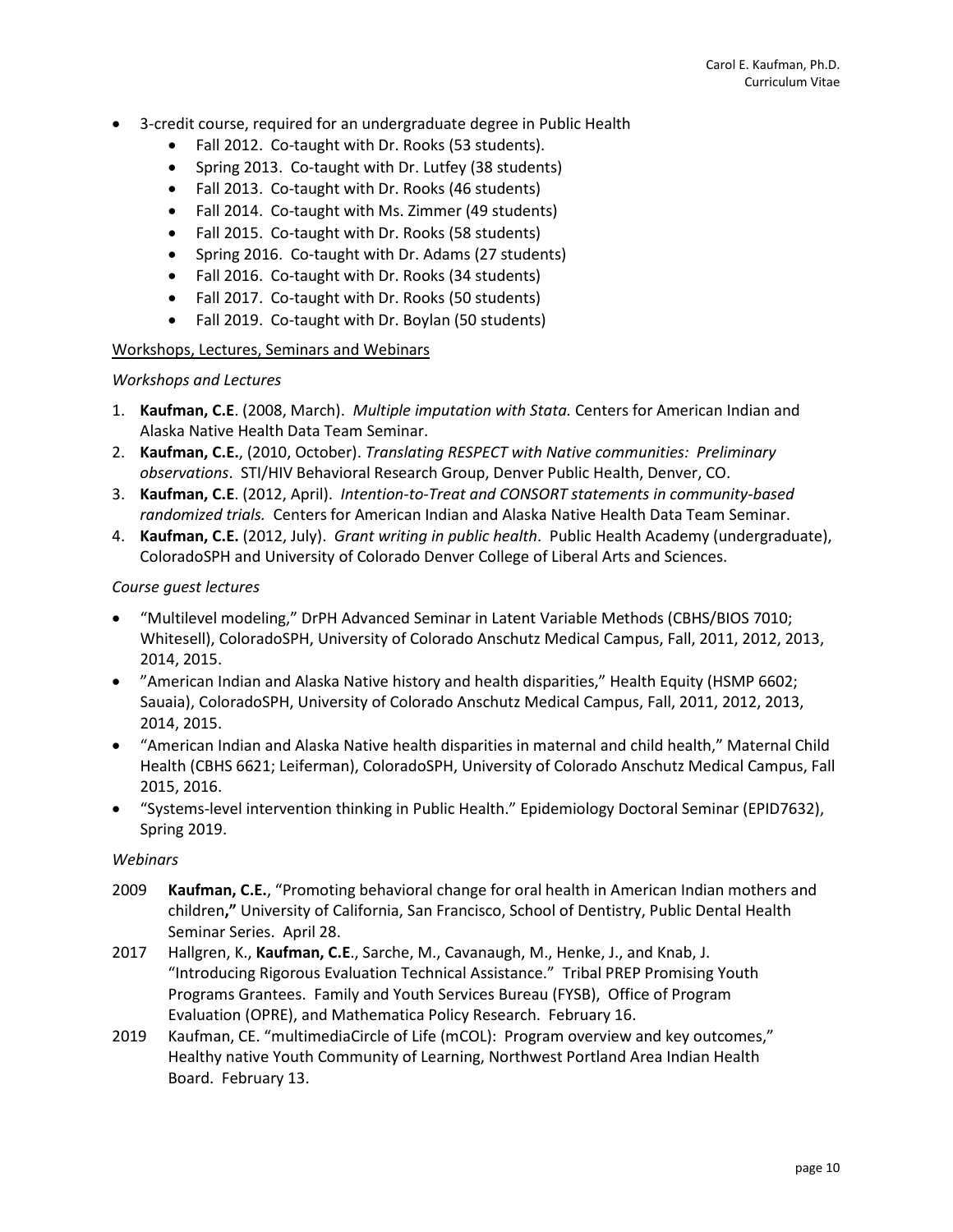### **Graduate Student Mentoring and Advising**

*\* Underrepresented race/ethnicity*

### ColoradoSPH

# *DrPH students*

2012 – 2018 \*Tuitt, Nicole. *A latent variables analysis of the influence of substance use and trauma on sexual refusal self-efficacy development among young Native American adolescents*. Department of Community and Behavioral Health, University of Colorado, ColoradoSPH. (Graduated, November 2018)

#### **Role: Primary mentor, dissertation committee member**

- 2015 2017 Gelman, Katherine Page. *Using Latent Variable Modeling to Explore the Factors Influencing Marijuana Use Trajectories among American Indian Youth*. Department of Community and Behavioral Health, University of Colorado, ColoradoSPH. (Graduated, July 2017) **Role: Dissertation committee chair**
- 2017 Boyd, Katherine (current). Topic: Refugee Primary Health Care Access. Department of Community and Behavioral Health, University of Colorado, ColoradoSPH. (Anticipated graduation: August, 2020)

### **Role: Dissertation committee chair**

### *MPH Preceptorships*

| 2016 | Dhanya Chanumolu - MPH student, Biostatistics                      |
|------|--------------------------------------------------------------------|
|      | Role: Preceptor for practicum project, Summer 2016                 |
| 2017 | Tabitha Kirkendall - MPH student, Global Maternal and Child Health |
|      | Role: Preceptor for practicum project, Summer 2017                 |
| 2018 | Martha Curry - MPH student, Global Maternal and Child Health       |
|      | Role: Preceptor for practicum project, Summer 2018                 |
| 2019 | Olivia Ainsworth - MPH student, Maternal and Child Health          |
|      |                                                                    |

#### **Role: Preceptor for capstone project**, 2018-2019.

#### National

1999 – 2003 Karim, Ali Mehryar (Ph.D.). *Individual-, Family-, and Neighbourhood-level Effects on Adolescent Childbearing in KwaZulu-Natal, South Africa: A Multilevel Analysis.* Department of International Health, School of Public Health, Tulane University. (Graduated, 2003).

#### **Role: Dissertation committee member**

#### **International**

2014 Kriel, Yolandie. (Master of Health Science) *Access to Healthcare: Investigating the Barriers to Accessing Antiretroviral Treatment at a Public Sector Antiretroviral Clinic in Durban, South Africa.* School of Health Science, University of KwaZulu-Natal, South Africa.

#### **Role: Master's thesis examination committee member, external examiner**

#### Informal Mentoring

- 1998-1999 \*Pranitha Maharaj (MS student, University of KwaZulu-Natal)
- 1998-2001 \*Ntsiki Manzini (MS student, University of KwaZulu-Natal)
- 2009-2015 \*Ruth Arthur-Asmah (MPH student, University of Texas)
- 2009-2016 Brad Morse (PhD student, ATLAS program, University of Colorado-Boulder)
- 2013-2017 \*Carly Shangreau (MHS student, University of Minnesota)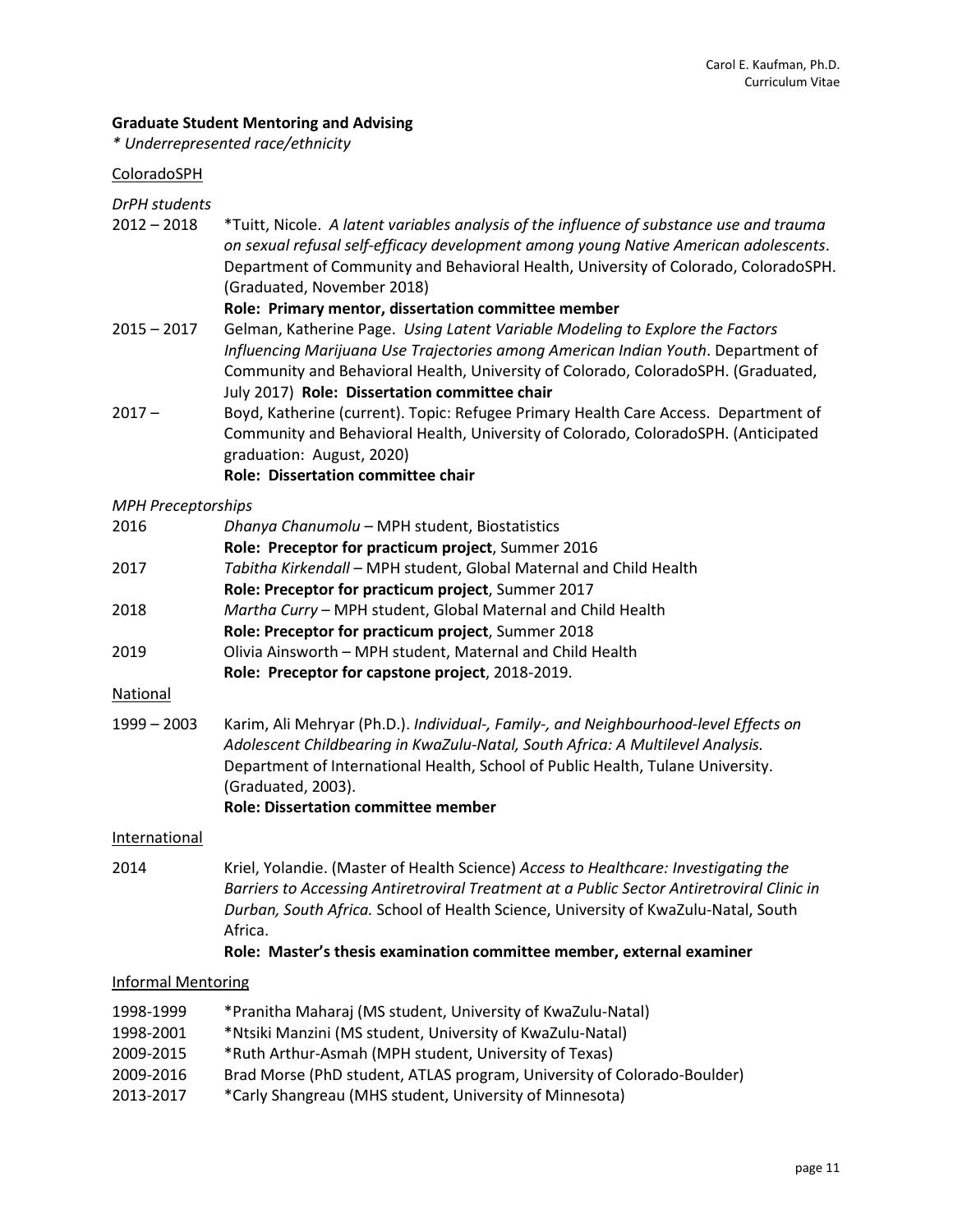# **Post-doctoral and Faculty Mentoring**

*\* Underrepresented minority*

#### ColoradoSPH

- 2011-2015 Kirsten Black, PhD, RD, Sr. PRA, Department of Community and Behavioral Health. Centers for American Indian and Alaska Native Health.
- 2018 \*Cerise Hunt, PhD, MSW, Assistant Professor (C/T), Department of Community and Behavioral Health
- 2019 Umit Shrestha, PhD, Research Assistant Professor, Department of Community and Behavioral Health, Centers for American Indian and Alaska Native Health.
- 2019 Virginia Visconti, PhD, Assistant Professor (C/T), Department of Community and Behavioral Health.

### *Structured group mentoring*

Meetings focus various dimensions of academic life for faculty at each level, including identifying CV gaps and strengths, strategize dossier statements, and work-life balance.

- 2018 CBH Associate Professors (quarterly)
- 2019 CBH Assistant Professors (semiannually)
- 2019 CBH Instructors (semiannual)

### *Informal Mentoring*

- 2015 2019 \*Ursula Running Bear, Assistant Professor, Department of Community and Behavioral Health, Centers for American Indian and Alaska Native Health.
- 2016 2017 Brad Morse, Sr. PRA, Department of Community and Behavioral Health, Centers for American Indian and Alaska Native Health.

### CU School of Medicine - Anschutz Medical Campus

2006 – 2009 \*Sara Jumping Eagle, M.D. Primary faculty mentor for research activities Fellow, Department of Adolescent Medicine, Children's Hospital, Colorado Instructor, Department of Adolescent Medicine, Children's Hospital, Colorado

 Dr. Jumping Eagle's work was supported through a 3-yr Diversity Supplement to my NIMH award (R01 MH069086).

#### National mentoring

*Primary scientific faculty mentor*

Indigenous HIV/AIDS Research Training (IHART); R25 MH084565, Walters and Duran, MPI Indigenous Wellness Research Institute, University of Washington.

- 2011 2014 \*Tommi Gaines, Ph.D., University of California-San Diego
- 2012 \*Ramona Beltran, Ph.D., University of Denver
- 2016 \*Vanessa Simonds, Ph.D., Montana State University

#### *Faculty mentor*

National Research Mentoring Network (NRMN); U54 MD009479; Burgess, PI

NRMN is a 5-year, multi-site \$20 million investment by NIH to diversify the scientific workforce.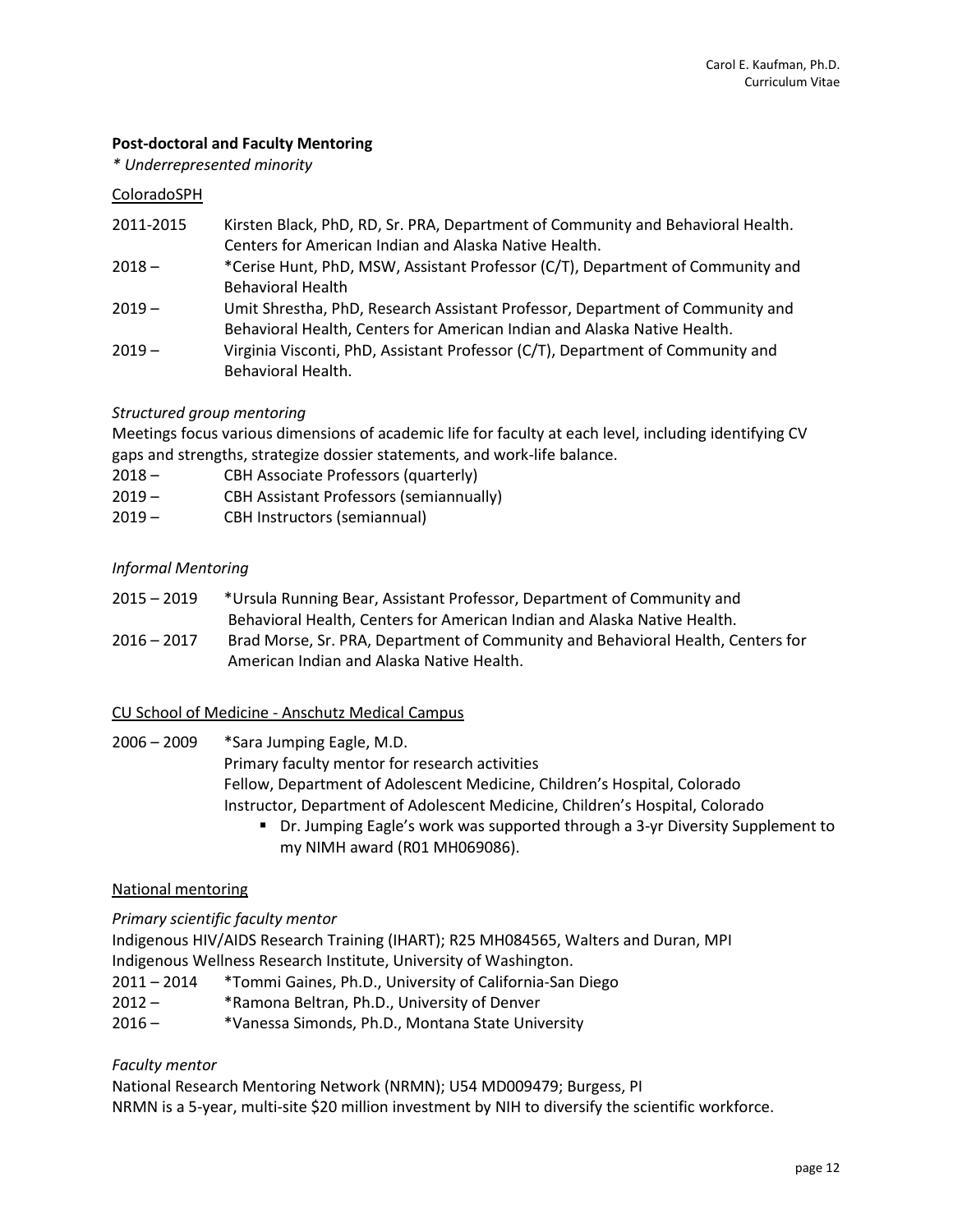- 2015 2016 \*Kelly Gonzalez, Ph.D., Portland State University
- 2015 2016 \*Kat Milligan-Myhre, Ph.D., University of Alaska, Fairbanks, awarded funding for her R15 application submitted during this mentorship period, and two NIH-funded pilot studies.
- 2015 2016 \*Amy Wassman, Ph.D., University of Hawaii
- 2019 \*Amanda Boyd, Ph.D., Washington State University
- 2019 Jane Chung-Do, Ph.D., University of Hawaii

### **Other Teaching Activities**

National Curriculum Development and Implementation

- 2004 2009, *Circle of Life*
- 2017 HIV-prevention curriculum developed for American Indian middle school students by ORBIS Associates in 2002. I was responsible for implementation of this health curriculum across all 13 middle school students in one Northern Plains tribal reservation (n=891). Currently, we are converting this hard copy curriculum (including cassette tapes) for smart-board and web-based access.
- 2010 2016 *Multimedia Circle of Life (mCOL)* Translated a hard copy sexual health intervention (COL) for 12-15 year-olds to an online multimedia program for 10-12 year-old Native Youth. Collaborative project with the Office of Minority Health Resource Center and the Indian Health Service. Website includes links to web-based program, training resources, and teacher's guide [\(http://www.healthynativeyouth.org/curricula\)](http://www.healthynativeyouth.org/curricula). Developed under funding from Office of Adolescent Health (TP2AH000003, Kaufman, PI).
- 2011 2014 *Native It's Your Game (N-IYG)* It's Your Game is an evidence-based sexual health curriculum. I consulted on the adaptation of IYG for use with AIAN youth. N-IYG is nationally accessible on [www.HealhtyNativeYouth.org.](http://www.healhtynativeyouth.org/)

#### Other Educational Material Development and Implementation

#### *Centers for American Indian and Alaska Native Health*

2007 – 2009 *What Grants.Gov training never told you: Tips and pointers to NIH eSubmissions*. A living document designed to assist colleagues in navigating the evolving eSubmission process for NIH/Grants.gov.

2008 *Using Stata for Imputation: Overview and examples from a user's point of view* A guide to multiple imputation in Stata for data analyses at CAIANH.

#### *Tribal educational materials*

- 2003 *Game of life* Sexual health learning activity for American Indian youth (middle school through high school); materials can be tailored to learning about specific diseases and include information as detailed (or general) as requested by a school or community.
- 2005 *Using the American Indian Services Utilization, Psychiatric Epidemiology, Risk and Protective Factors Projects (AI-SUPERPFP) data with SPSS: Introduction and examples.*  An overview brief of the AI-SUPERPFP data with annotated practical applications for tribal research partners (contributor).
- 2006 2015 *Community newsletters and participant project summary letters*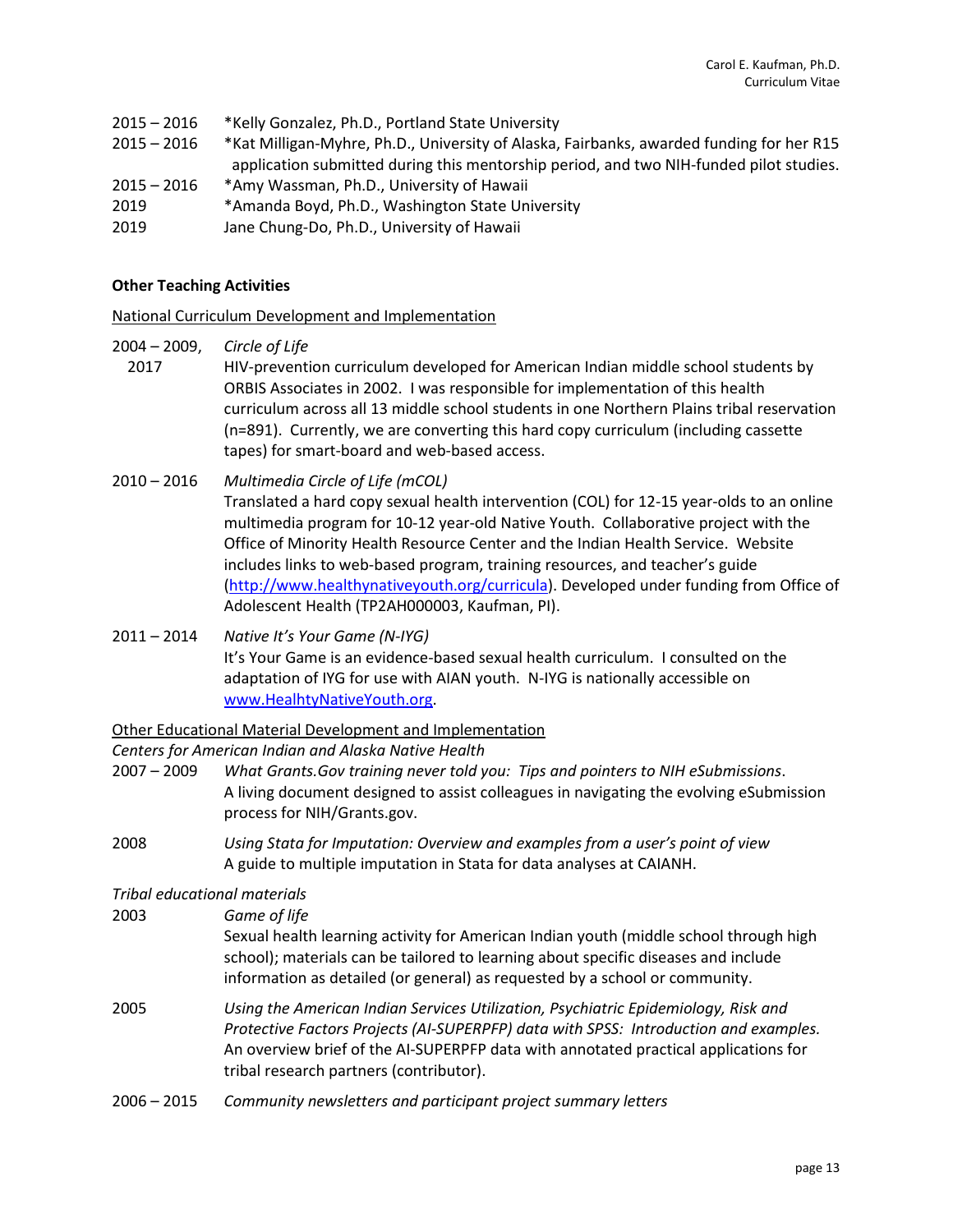We regularly communicated research findings or updates with participants, parents of participants, and community partners through letters, flyers, and newsletters, and community summaries of publications. (See "Other Publications," below.)

- 2008 2010 *Tribal community sexual health education and free HIV testing* Above and beyond specific project goals (CDC R18 PS001155; Kaufman, PI), our community partnership activities also included 24 classroom presentations and participation in 27 community health fairs or community events. As a marker of reach (and trust by the community), we administered HIV tests to over 900 individuals.
- 2011 *RESPECT training with Tribal communities* RESPECT is an evidence-based sexual risk reduction intervention supported by the CDC. As a part of community partnership, we held a specialized training on RESPECT for 15 professionals who provide sexual health care to American Indian and Alaska Natives. In this event, CDC trainers provided instruction on RESPECT implementation integrated with our staff's expertise in translating that intervention into practice in tribal settings. This training was in addition to activities proposed in the application.

### **EXTERNAL DISSEMINATION, NEWS REPORTS, OTHER MEDIA HIGHLIGHTS**

- 1. Indian Health Service Provider, HIV/AIDS Program, 2007-2015, featured "Within the Hidden Epidemic: Sexually Transmitted Diseases and HIV/AIDS Among American Indians and Alaska Natives" on publications website. (Kaufman, Shelby, Mosure, et al., 2007)
- 2. *Circle of Life* middle school sexual risk reduction curriculum for American Indian and Alaska Native youth, based on the results of Kaufman, et al. (2014):
	- COL was used as the case study of an evidenced-based sexuality education curriculum in the chapter by Cushman, N., (2015) "Community-based sexuality education," in Ponzetti, J.J. (ed.) Evidence-based Approaches to Sexuality Education: A Global Perspective, (pp. 169-184), New York and London: Routledge, Taylor & Francis Group.
- 3. Multimedia Circle of Life (mCOL), the online adaptation for 10-12-year-olds, is listed as a resource on the following websites:
	- Native Boys and Girls Clubs: <https://naclubs.org/index.php/club-resources/program-resources>
	- NNED Innovative Interventions: [http://share.nned.net/2015/03/circle-of-life-multimedia](http://share.nned.net/2015/03/circle-of-life-multimedia-program/)[program/](http://share.nned.net/2015/03/circle-of-life-multimedia-program/)
	- United Nations Educational, Scientific, and Cultural Organization (UNESCO): [http://hivhealthclearinghouse.unesco.org/library/documents/circle-life-hivaids-prevention](http://hivhealthclearinghouse.unesco.org/library/documents/circle-life-hivaids-prevention-american-indian-and-alaska-native-youth)[american-indian-and-alaska-native-youth](http://hivhealthclearinghouse.unesco.org/library/documents/circle-life-hivaids-prevention-american-indian-and-alaska-native-youth)
	- Northwest Portland Area Indian Health Board: Evidence-based Interventions to Prevent HIV and STDs in Indian Country. [https://www.rmtlc.org/wp-content/uploads/2015/10/EBI-HIV-STI-](https://www.rmtlc.org/wp-content/uploads/2015/10/EBI-HIV-STI-Programs-in-Indian-Country.pdf)[Programs-in-Indian-Country.pdf](https://www.rmtlc.org/wp-content/uploads/2015/10/EBI-HIV-STI-Programs-in-Indian-Country.pdf)
	- ChildTrends: <http://www.childtrends.org/?programs=circle-of-life>
- 4. **Kaufman, C.E**., Kaufmann, L.J., ^Shangreau, C., Turner, C., Loudhawk-Hedgepeth, C., Dailey, N., Bair, B., Shore, J. (2015). Native American rural Veteran outreach. Veterans Rural Health Resource Center-SLC, Office of Rural Health, Veterans Health Administration. [https://www.mentalhealth.va.gov/communityproviders/docs/2018\\_Native\\_American\\_Veteran\\_Ho](https://www.mentalhealth.va.gov/communityproviders/docs/2018_Native_American_Veteran_Homelessness_Toolkit_v1.pdf) [melessness\\_Toolkit\\_v1.pdf](https://www.mentalhealth.va.gov/communityproviders/docs/2018_Native_American_Veteran_Homelessness_Toolkit_v1.pdf)
	- Toolkit was completed for print in 2015, and in 2018 selected for distribution through the VA's national toolkit "mini clinics" for community health care providers.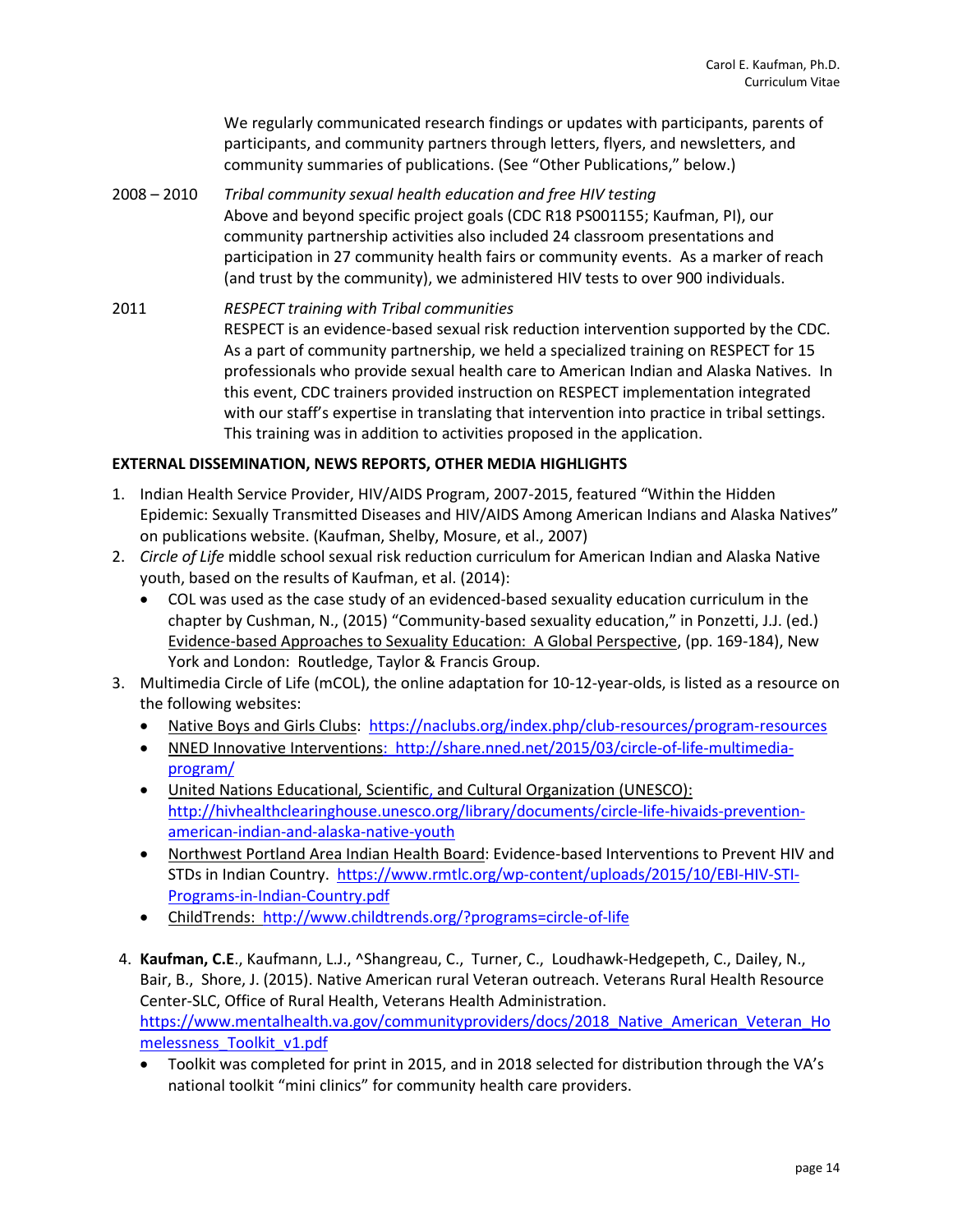# **PROFESSIONAL DEVELOPMENT ACTIVITIES** (Participant, 2010- )

- 2010 Rocky Mountain Evidence-Based Healthcare Workshop. Special section on evidence-based public health. Vail, CO. July 11-15.
- 2011 Alternatives to Randomized Clinical Trials for American Indian and Alaska Native Community Research. Webinar. National Institute of Drug Abuse (NIH/NIDA), March 14.
- 2013 Dissemination and Implementation Training Workshop. Center for Research in Implementation Science and Prevention (CRISP). University of Colorado-Anschutz Medical Center. October 17-18.
- 2014 mHealth Workshop. Center for Research in Implementation Science and Prevention (CRISP). University of Colorado-Anschutz Medical Center. October 20.
- 2015 Faculty mentors: Building effective mentoring relationships*.* Workshop on Mentoring Grant Writing for Underrepresented Minorities: Help, Opportunity, Experience (GUMSHOE) Program. University of Colorado-Anschutz Medical Center. Denver, CO. October 21-23
- 2017 Instructional Workshop: Interactive Tools for Student Engagement. Center for Faculty Development. University of Colorado, Denver, CO. February 16
- 2017 Stata NetCourse: Survival Analysis Using Stata. July 14-September 11
- 2018 CUonline Training: Online Skills Mastery (online instructional development), summer course.
- 2018 Stata Webtraining: Multilevel and Mixed Modeling. November 13-16.

# **RESEARCH RECORD**

# **Grants, Cooperative Agreements and Contracts**

# Active Grants

Preventing Alcohol-Exposed Pregnancies among Urban Native Youth: Mobile CHOICES (R01)

- Funder: National Institutes of Health: National Institute on Alcohol Abuse and Alcoholism (NIAAA)
- Principal Investigators: **Carol E. Kaufman** and Michelle Sarche (MPI)
- $\blacksquare$  Dates: 08/01/18 07/31/23
- Type: Grant
- The goal of this project is to test the effectiveness of a culturally adapted mobile health intervention to prevent alcohol-exposed pregnancies among urban American Indian and Alaska Native young women.

# Active Contracts

Tribal-VHA Partnerships in Suicide Prevention (year 1 of 3)

- Funded by: Office of Rural Health, Veterans Health Administration
- Principal Investigator: **Carol E. Kaufman** (Project Lead)
- Dates: 10/01/2019 09/30/2020
- Type: Contract

The overall goal of this project is to advance suicide prevention for rural Native American Veterans, a group at high-risk of suicide. We will develop and strategically test a model of suicide prevention that integrates VA evidence-based, system-wide approaches with culturally grounded Native American perspectives, traditions, and practices.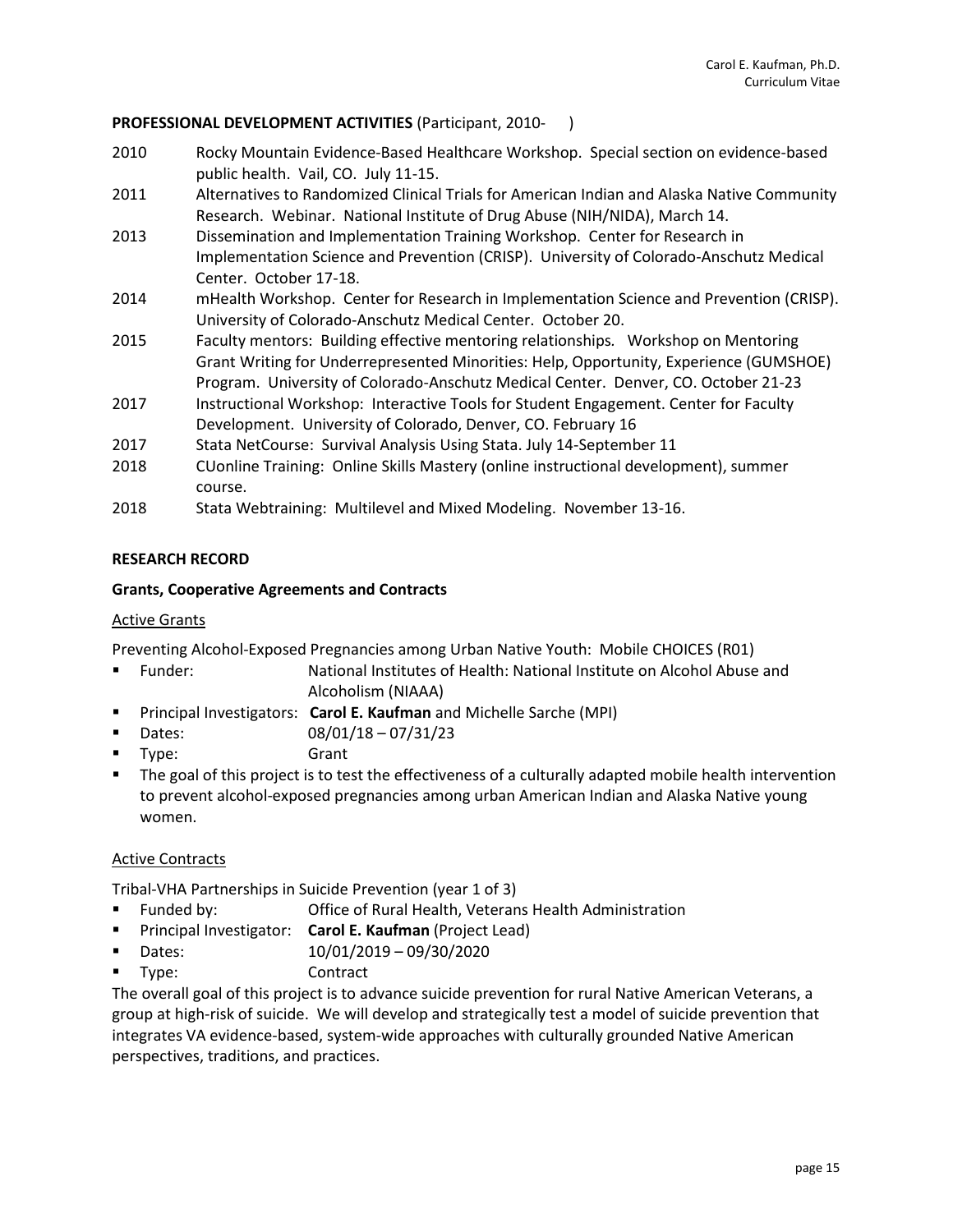Rural Native Veteran Navigator Program (RNV-NP) Development (Year 1 of 4)

- Funded by: Office of Rural Health, Veterans Health Administration
- **Principal Investigator:** Byron Bair (Project Lead)
- Dates: 10/01/2019 09/30/2020
- Type: Contract

# Role: **Sub-project lead/Executive team**

Our overall goal is to increase RNV access to healthcare, and subsequently improve health outcomes. We will accomplish this goal by providing facilitated guidance, coaching, and navigation to care and benefits to individual RNVs through a structured and integrated program implemented VA system-wide.

Completed Grants (reverse chronological order)

Tribal Early Childhood Research Center (second funding cycle)

- Funded by: Administration for Children and Families: Office of Planning, Research and Evaluation
- **Principal Investigator:** Michelle Sarche
- **Role: Co-Investigator** (in kind, 2017-18 only)
- Dates: 09/30/2016 09/29/2020
- Total award: \$2,600,000
- **Type:** Cooperative Agreement

The goal of this proposal is to extend the work of the existing Tribal Early Childhood Research Center, consulting with early childhood programs in American Indian and Alaska Native communities. Culturally Grounded Early Substance Use Prevention for American Indian Families

- Funded by: NIH/National Institute on Drug Abuse (R01 DA035111)
- **Principal Investigator: Nancy Rumbaugh Whitesell**
- **Project Dates:** 06/15/2013 03/31/2018
- Role: **Co-Investigator**
- Total award: \$3,489,838
- Type: Grant
- The study adapts, implements and evaluates an evidence-based early substance use prevention program for middle-school youth on a Northern Plains American Indian reservation.

American Indian and Alaska Native Health Disparities

- Funded by: NIH/ National Institute on Minority Health and Health Disparities (P60 MD000507**)**
- **Principal Investigator: Spero M. Manson**
- **Project Dates:** 09/30/03-05/31/17
- Project Role: **Sub-Project Lead, Disparities Analysis** (01/01/16-05/31/17)
- **Type:** Center Grant
- **This center grant supports and coordinates studies of varying design that investigate means of** reducing risk of health disparities among American Indians and Alaska Natives.

Teen Pregnancy Prevention among Native Youth of the Northern Plains

- Funded by: DHHS/Office of Adolescent Health (TP2AH00003**)**
- Principal Investigator: **Carol E. Kaufman**
- Project Dates: 09/10-08/15
- $\blacksquare$  Total Award:  $\blacksquare$  \$4,622,715
- **Type:** Cooperative Agreement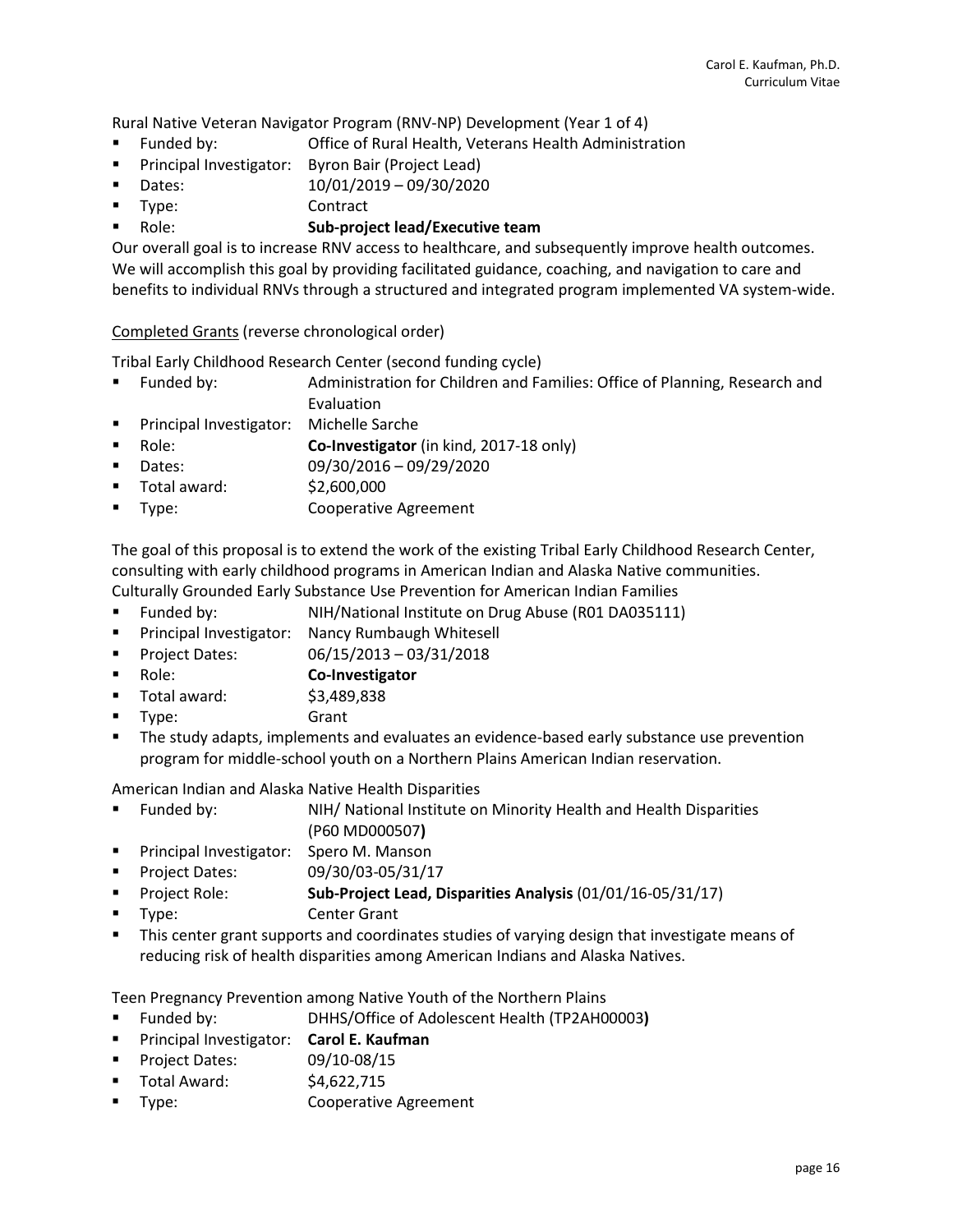Using a longitudinal grouped-randomized trial, this study evaluated the effectiveness of multimedia Circle of Life (mCOL), a sexual risk reduction intervention designed specifically for Native youth aged 10-12 years at Native Boys and Girls clubs in North and South Dakota.

Factors Related to Substance Use Development in Young American Indian Adolescents;

- a.k.a. EAST Early Adolescent Substance use Trajectories
- Funded by: NIH/National Institute on Drug Abuse (R01 DA027665)
- **Principal Investigator: Nancy Rumbaugh Whitesell**
- Project Dates:  $09/09 08/14$
- Role: **Co-Investigator**
- $\blacksquare$  Total award:  $$790,090$
- Type: Grant
- **This study extended descriptions of development of substance use among American Indian youth** into early adolescence and examined the relationships of substance use initiation and developmental trajectories with exposure to childhood stress and trauma, early puberty, peer influences, parent influences and connection to tribal culture.

ProjectTEACH: Teaching Equity to Advance Community Health

- Funded by: Colorado Department of Environment and Public Health (9/09-6/10) and Colorado Health Foundation (09/10-08/12)
- **Principal Investigator: Angela Sauaia**
- Project Dates:  $09/10 08/12$

Role: **Faculty mentor, evidence-based programs**

- Total Award: \$272,400
- Type: Grant

Through on-site training, this 2-3 day workshop was designed to enhance the capacity of Colorado community-based health organizations to develop strong grant applications to support their work.

Translating RESPECT with Native Communities

- Funded by: Centers for Disease Control and Prevention (R18 PS001155)
- Principal Investigator: **Carol E. Kaufman**
- Project Dates: 9/08 9/11
- Total Award: \$1,342,866
- Type: Grant
- This study used the RE-AIM framework of enhancing external validity to implement an evidencebased practice (RESPECT) in a Northern Plains reservation community, with a focus on understanding the potential diffusion of this intervention in a tribal reservation context.

Multilevel Analysis of American Indian Mental Health, Illness and Service Use

- Funding Agency: NIH/National Institute of Mental Health (R01 MH075831)
- Principal Investigator: **Carol E. Kaufman**
- Project Dates:  $09/07 6/10$
- Total Award: \$1,415,070
- Type: Grant
- **This study explored the demography of mental illness, psychiatric disorders, cultural idioms of** distress and impairment in 2 American Indian tribes, utilizing multilevel models to place mental illness in community and family context; and examined the geospatial context of service use, including both biomedical and traditional modalities.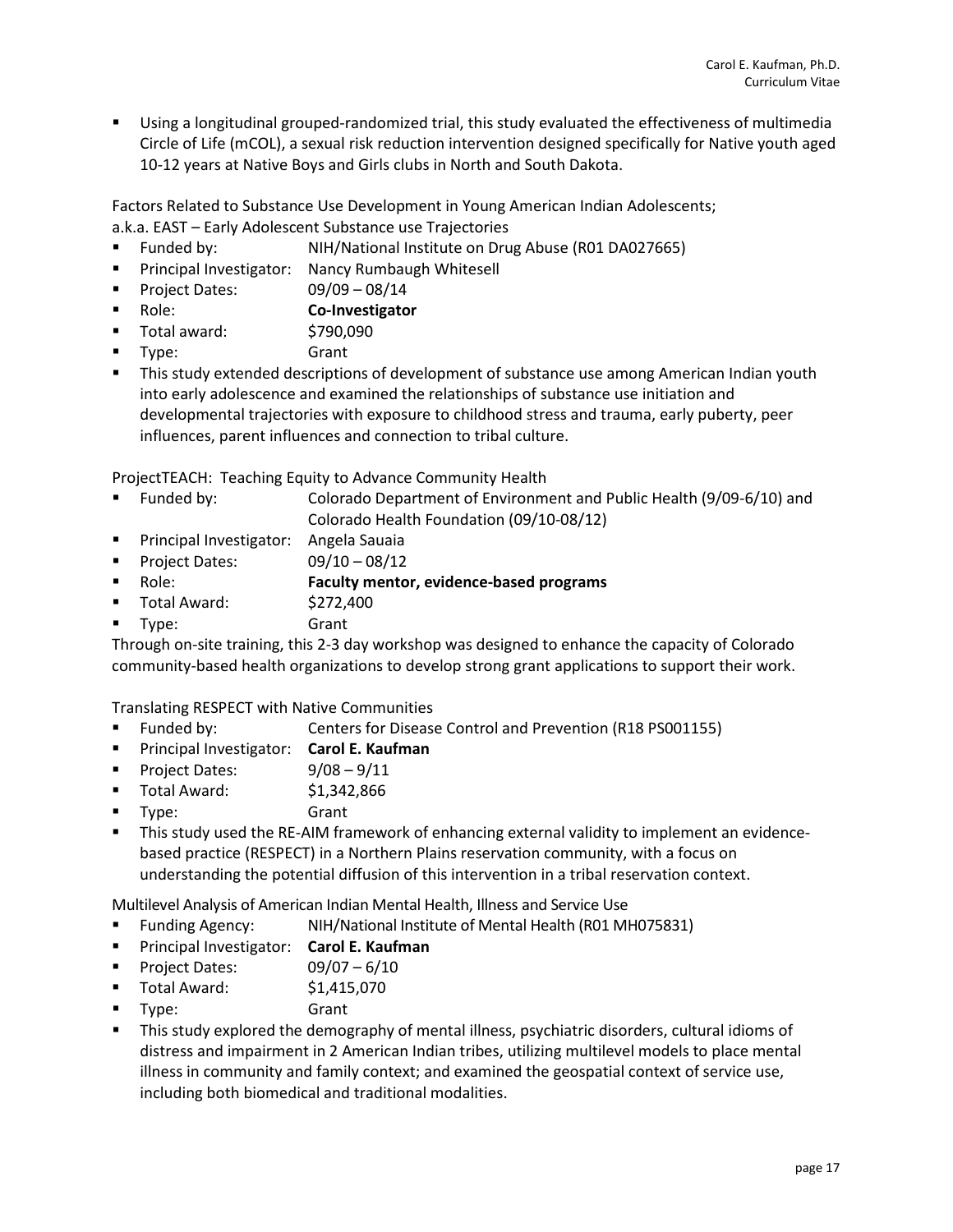Differential Impact of HIV Intervention on Native Youth

- Funded by: NIH/National Institute of Mental Health (R01 MH069086)
- Principal Investigator: **Carol E. Kaufman**
- **Project Dates:** 09/04 07/09
- $\blacksquare$  Total award:  $$2,244,842$
- Type: Grant
- Using a wait-listed longitudinal group-randomized design, this project examined the differential effects of a middle-school HIV prevention curriculum developed especially for American Indian students in a tribal community.

Differential Impact of HIV Intervention on Native Youth (Diversity Supplement): Influence of Lakota Culture on Sexual Risk Behaviors of Native Youth

- Funded by: NIH/National Institute of Mental Health (R01 MH069086-S1)
- Principal Investigator: **Carol E. Kaufman**
- Project Dates:  $09/05 08/08$
- Total award: \$553,808
- Type: Diversity Supplement, Dr. Sara Jumping Eagle
- The goal of this study was to explore cultural factors that may be important in the development and implementation of a culturally appropriate intervention for the prevention of HIV in sexually active AI youth in one Northern Plains (NP) reservation, a Lakota community.

Sociocultural Validity in the Context of DSM Comorbidity

- Funded by: NIH/ National Institute of Mental Health (R01 MH073965)
- **Principal Investigator:** Jan Beals
- Role: **Co-Investigator**
- **Project Dates:** 07/06 06/09
- Total Award: \$1,404,518
- **Type:** Grant
- **This study developed a framework for investigating sociocultural factors in the diagnostic process by** understanding the patterns of comorbidity among major depression, PTSD and alcohol use disorder, utilizing data from a large-scale epidemiological study of 2 American Indian populations and extensive interview and ethnographic data within this sample.

Development of Alcohol Use and Misuse among American Indian Youth

- Funded by: NIH/NIAAA (R01 AA015365)
- **Principal Investigator:** Christina Mitchell
- Role: **Co-Investigator**
- Project Dates:  $03/05 02/08$
- Total Award: \$674,732
- **Type:** Grant
- This study examined the structure, equivalence and stability of measures of alcohol use, misuse and related alcohol problems in adolescence and emergent adulthood in 2 American Indian samples and explored homogeneity and heterogeneity in the development of and change in alcohol use, misuse and problems, building theoretically based models of the development of alcohol use, misuse and problems in the context of other problem/positive behaviors.

Chronic Stressors and Drug Abuse in 2 Indian Populations

- Funded by: NIH/NIDA (R01 DA017803)
- **Principal Investigator: Jan Beals**
- **Role: Co-Investigator**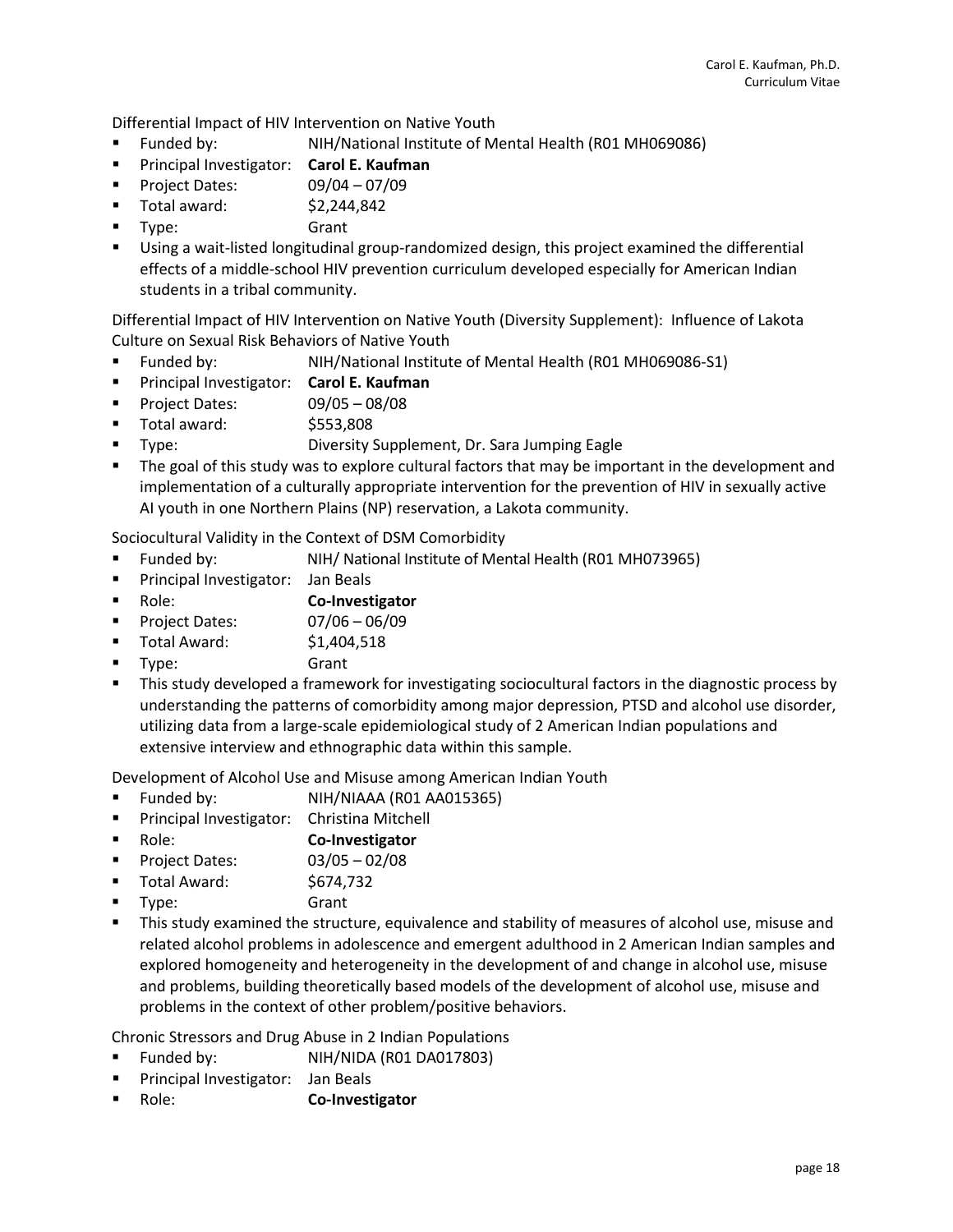- Project Dates:  $07/04 04/07$
- $\blacksquare$  Total Award:  $$1,114,547$
- Type: Grant
- This study characterized the epidemiology of chronic stress in 2 reservation populations; described the relationships among chronic stress, drug use and DSM-defined drug disorders in these populations; and investigated relationships among chronic stress, drug use and disorder and cooccurring problems including PTSD, other DSM-defined disorders (depressive, anxiety and alcohol) and violence and antisocial behavior.

Alcohol Health Services Research in Two Indian Populations

- Funded by: NIH/NIAAA (R01 AA13420)
- **Principal Investigator:** Jan Beals
- Role: **Co-Investigator**
- Project Dates:  $03/02 02/05$
- Total Award: \$1,028,250
- Type: Grant
- This study described the prevalence and patterns of alcohol-related service utilization within 2 AI populations, the relationship between alcohol problem recognition and indicators of problematic use and developed models of service utilization for those with alcohol-related problems employing the Stress-Coping Model of Treatment Entry as a theoretical.

Drug Use and Health Disparities in 2 Indian Populations

- Funded by: NIH/NIDA (R01 DA14817)
- Principal Investigator: Jan Beals
- Role: **Co-Investigator**
- Project Dates:  $09/01 08/04$
- Total Award: \$1,735,089
- **Type:** Grant
- This study explored disparities in the use of drugs and tobacco in 2 American Indian tribes, the psychosocial factors underlying such use, the consequences of drug use and disparities in access to and utilization of drugs, placing these findings in a national context through comparisons with the National Comorbidity Survey and the National Household Survey on Drug Abuse.

HIV/STD Prevention Research in Two American Indian Tribes

- Funded by: NIH/NIMH (R01 MH59017)
- **Principal Investigator:** Christina M. Mitchell
- Role: **Project Director**
- Project Dates: 09/98 08/03
- Total Award: \$2,044,569
- Type: Grant
- The goals of this project were to understand the behavioral epidemiology of HIV/AIDS and sexually transmitted infections (STIs) in 2 American Indian tribes and to use information gained from the behavioral and biomedical epidemiologic investigations to select and design individual- and community- level preventive interventions.

Transition to Adulthood in the Context of AIDS in South Africa

- Funded by: Rockefeller Foundation and USAID
- Principal Investigators: **Carol E. Kaufman** and Naomi Rutenburg (co-PI)
- **Project Dates:** 09/98 08/02
- Total Award: \$500,000 (estimated, excludes personnel and travel)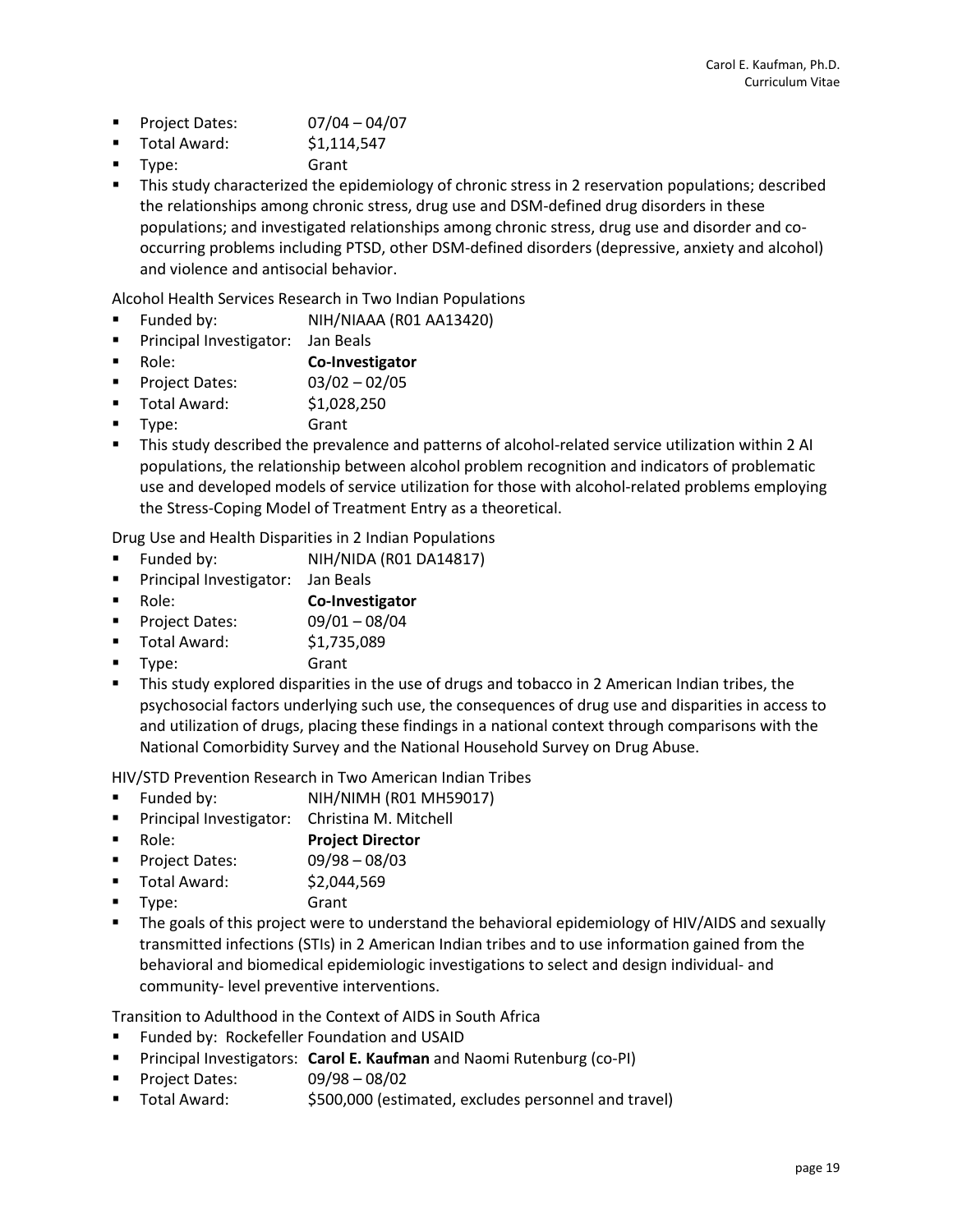- **Type:** Foundation award and contract
- The goals of this project were to evaluate the impact of Life Skills programs on adolescent knowledge, attitudes and behaviors in sexual risk taking in South Africa and assess patterns and trends of critical transitions over the adolescent life course, including sexual activity, family-building, education, and employment.

Adolescent Childbearing and Motherhood in South Africa

- Funded by: Rockefeller Foundation and USAID
- Principal Investigator: Barbara Mensch
- Role: **Project Lead for South Africa component**
- **Project Dates:** 07/98 06/99
- Total Award: \$20,000 (estimated, excludes personnel and travel)
- **Type:** Foundation Award
- The goals of this grant were to examine the relationship of persistent high levels of teenage childbearing to fertility decline in South Africa, to assess the role of boys, men and paternity for adolescent pregnancy and early adulthood and to determine the consequences for schooling work and marriage for young parents.

Children's schooling, household structure, and community resources in developing nations

- **Funded by:** Rockefeller Foundation
- **Principal Investigators: Cynthia Lloyd**
- Role: **Project lead for South Africa component**
- Project Dates:  $10/96 09/99$
- Total Award: \$150,000 (estimated, excludes personnel and travel)
- **Type:** Foundation award
- This project described educational transitions for children in South Africa and to assess the relationship of children's pace and progress through school with family compositional shifts and commensurate changes in intra-household allocation of resources.

Completed Contracts (reverse chronological order)

Context of Rural Native Veteran Suicide (YR3)

- **Funded by:** Office of Rural Health, Veterans Health Administration
- **Principal Investigator: Carol E. Kaufman** (Project Lead)
- Date Submitted: June 21, 2018
- **Proposed dates:** 10/01/2018 09/30/2019
- Type: Contract

The overall goal of this project is to continue to empirically assess patterns and characteristics associated with suicide and suicide-related behavior for rural AIAN Veterans through secondary data analysis. In addition, we will identify and assess appropriate suicide prevention programs for this vulnerable veteran population.

A Survey of Suicide Prevention Coordinators' Activities for Rural Veterans

Office of Rural Health, Veterans Health Administration

10/01/2018-9/30/2019, Goss, C (Project Lead)

#### **Role: Co-Investigator**

The purpose of this project is to survey VA Suicide Prevention Coordinators about their activities to prevent suicide among rural Veterans, to make recommendations about future rural Veteran suicide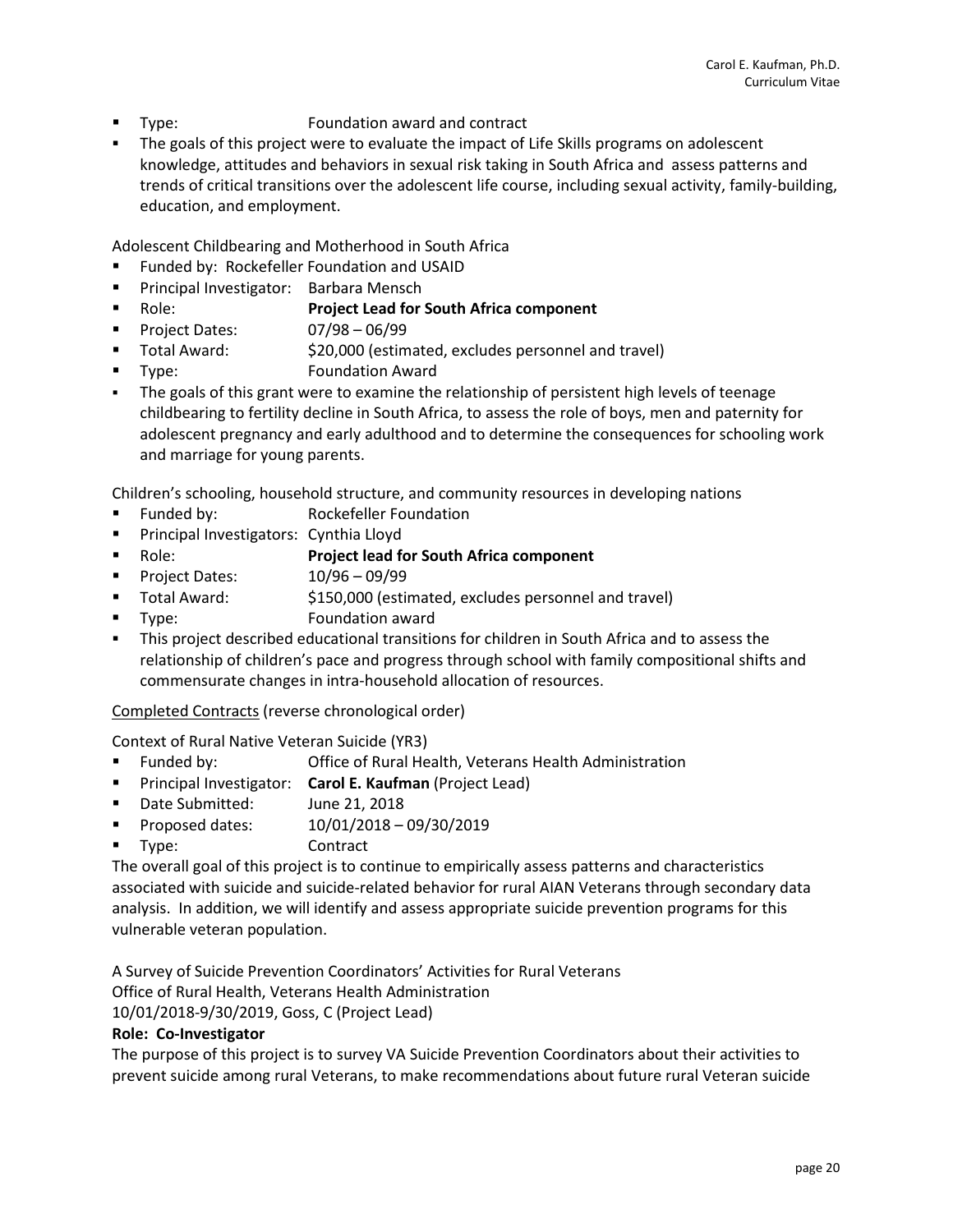prevention programming, and to support VA partners who seek to strengthen their suicide prevention programming with rural Veterans

Context of Rural Native Veteran Suicide (YR2)

- Funded by: Office of Rural Health, Veterans Health Administration
- **Principal Investigator: Carol E. Kaufman (Project Lead)**
- Date Submitted: June 16, 2017
- **Proposed dates:** 10/01/2017 09/30/2018
- Total award: \$93,266
- Type: Contract

The overall goal of this project is to continue to empirically assess patterns and characteristics associated with suicide and suicide-related behavior for rural AIAN Veterans through secondary data analysis. In addition, we will identify and assess appropriate suicide prevention programs for this vulnerable veteran population.

Partnerships to Advance Cost-Effective Service Utilization Planning for Rural Native Veterans

- Funded by: Office of Rural Health, Veterans Health Administration
- **Principal Investigator: Carol E. Kaufman (Project Lead)**
- **Date Submitted:** June 16, 2017
- **Proposed dates:** 10/01/2017 09/30/2018
- Total award: \$176,569
- Type: Contract
- **The purpose of this project is to assess health care utilization and associated costs for American** Indian and Alaska Native Veterans using the Indian Health Service (IHS) database, and to investigate feasibility of linking IHS with VHA as well Centers for Medicare and Medicaid Services (CMS) data.

The Personal Responsibility Education Program: Tribal Teen Pregnancy Prevention Grantee Technical Assistance

- Funded by: Family and Youth Services Bureau (DHHS): subcontract with Mathematica Policy Research
- Principal Investigator: **Carol E. Kaufman**
- Project dates:  $3/1/16 12/31/17$
- Type: Contract
- In this contract, we provide technical assistance to tribal grantees in all aspects of program preparation, implementation and evaluation.

Tribal College and University Outreach (YR3)

- Funded by: Office of Rural Health, Veterans Health Administration
- Principal Investigator: **Carol E. Kaufman** (Project Lead)
- Project dates: 10/01/2016 09/30/2017
- $\blacksquare$  Total award:  $$135,562$
- Type: Contract
- In the third and final year of this project, the goal will be to solidify tribal college partnerships, determine feasibility of training for student Veterans, and facilitate outreach options for student Veterans in tribal communities.

Context of Rural Native Veteran Suicide and Suicide Behavior (YR1)

Funded by: Office of Rural Health, Veterans Health Administration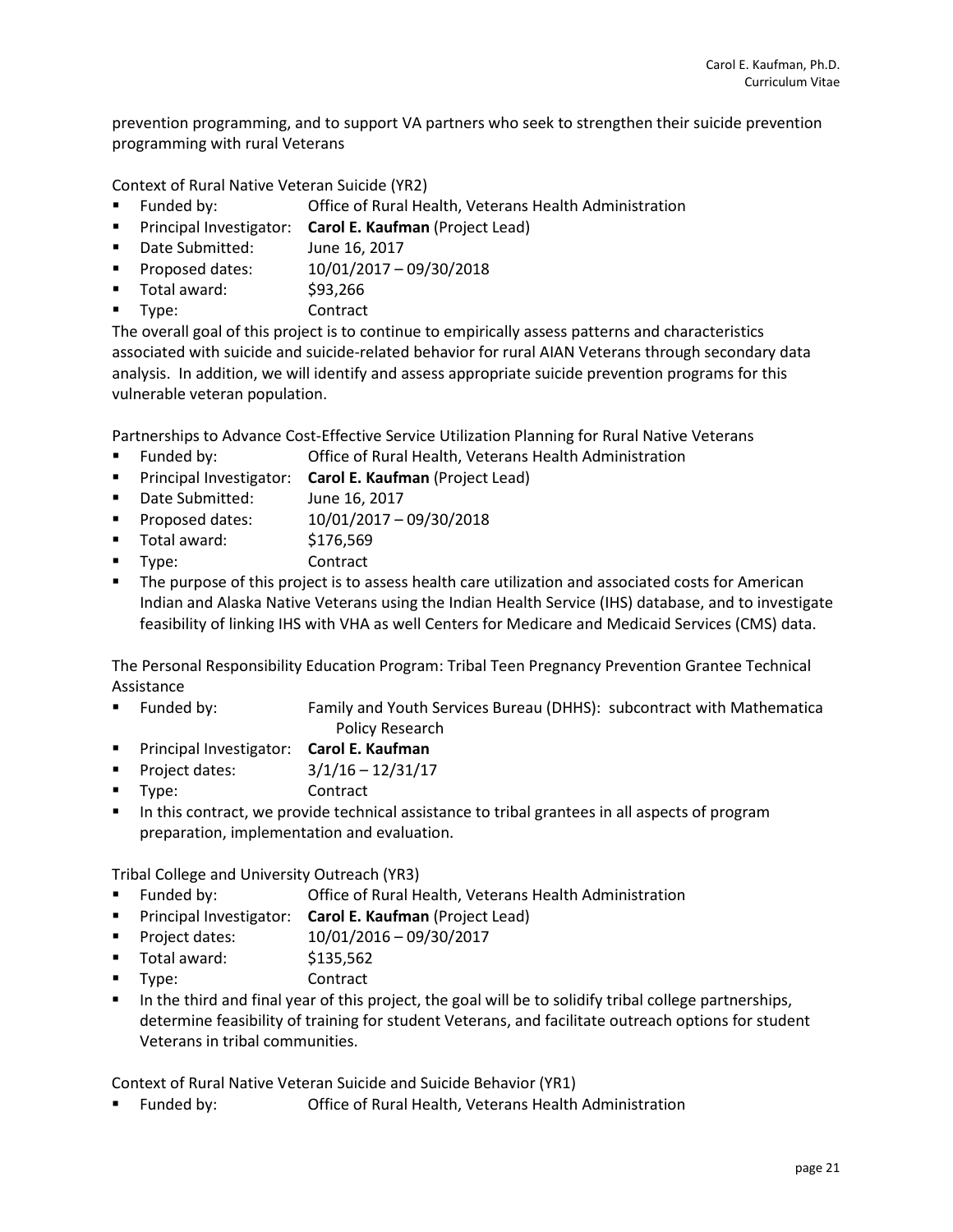- Principal Investigator: **Carol E. Kaufman** (Project Lead)
- **Project dates:** 10/01/2016 09/30/2017
- Total award:  $$86,090$
- Type: Contract
- **The overall goal of this project is to use existing data to learn about patterns and characteristics** associated with suicide and SRB for rural AIAN Veterans, which can then inform and improve services to prevent suicide in this vulnerable population.

Rural Veteran Outreach Toolkit: Update and Pacific Rim Island Adaptations (YR3)

- Funded by: Office of Rural Health, Veterans Health Administration
- Principal Investigator: **Carol E. Kaufman** (Project Lead)
- **Project dates:** 10/01/2016 09/30/2017
- $\blacksquare$  Total award:  $$55,239$
- Type: Contract
- The goal of this project is to revise the Rural Veterans Outreach Toolkit: We will conduct a comprehensive and careful review of the current version; and update the Toolkit with lessons learned from implementation experiences, including from the Pacific Rim region.

Tribal College and University Outreach (YR2)

- Funded by: Office of Rural Health, Veterans Health Administration
- **Principal Investigator: Carol E. Kaufman (Project Lead)**
- **Project dates:** 10/01/2015 09/30/2016
- $\blacksquare$  Total award:  $$184,338$
- Type: Contract
- The purpose of this project was to advance partnerships with Tribal Colleges and Universities for outreach activities or expanded services for rural American Indian and Alaska Native Veterans.

Pacific Rim Outreach (YR2)

- Funded by: Office of Rural Health, Veterans Health Administration
- Principal Investigator: **Carol E. Kaufman** (Project Lead)
- **Project dates:** 10/01/2015 09/30/2016
- $\blacksquare$  Total award:  $$121,343$
- Type: Contract
- **The goal of this project was to complete the Rural Veteran Outreach model of community** engagement with American Samoa (Pacific Rim), a process started in the prior fiscal year.

Tribal College and University Outreach (YR1)

- Funded by: Office of Rural Health, Veterans Health Administration
- **Principal Investigator: Carly Shangreau (Project Lead)**
- **Project dates:** 10/01/2014 09/30/2015
- Role: **Co-Investigator**
- $\blacksquare$  Total award:  $$133,172$
- Type: Contract
- The overall objective of this project was to assess the potential for partnership with Tribal Colleges and Universities for outreach activities or expanded services for rural AIAN Veterans.

Pacific Rim Outreach (YR1)

- Funded by: Office of Rural Health, Veterans Health Administration
- Principal Investigator: Lezlie Cohn-Oswald (Project Lead)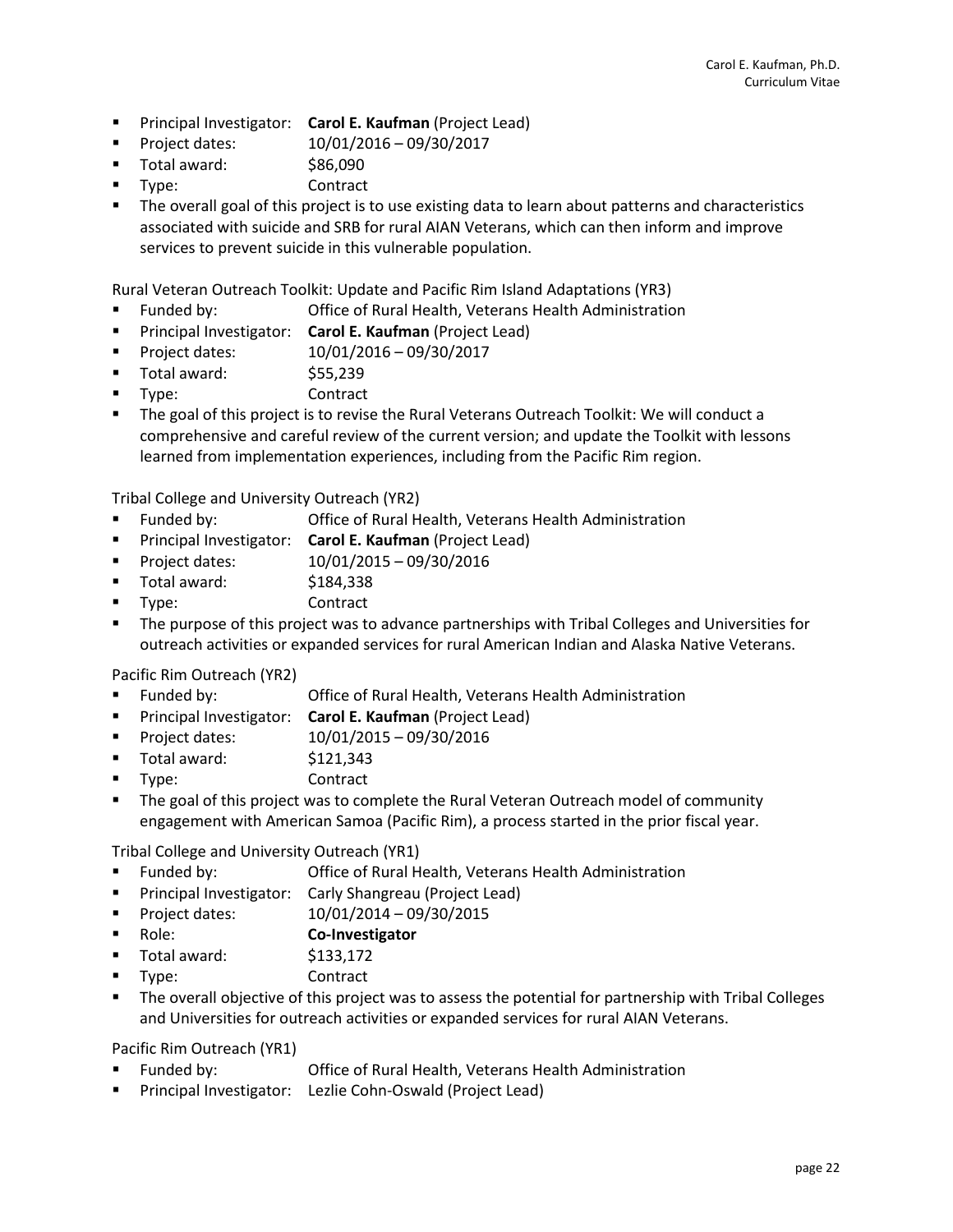- **Project dates:** 10/01/2014 09/30/2015
- Role: **Co-Investigator**
- $\blacksquare$  Total award:  $$142,536$
- Type: Contract
- The goal of this project was to complete implementation of the Rural Veteran Outreach model of community engagement with islands of the Pacific Rim.

Native Veteran Homeless Resource Project

- Funded by: Office of Rural Health, Veterans Health Administration
- **Principal Investigator: Carol E. Kaufman (Project Lead)**
- **Project dates:** 10/01/2013 09/30/2014
- Total award: \$84,099
- Type: Contract
- The aim of this project was to build a set of resources for both VA personnel and non-VA individuals or organizations who work with rural homeless Native Veterans.

American Indian Rural Veteran Outreach

- Funded by: Office of Rural Health, Veterans Health Administration
- **Principal Investigator: Carol E. Kaufman (Project Lead)**
- **Project dates:** 10/01/2013 09/30/2014
- Total award: \$84,099
- Type: Contract
- The goal of this project was to implement the Rural Veteran Outreach model in a tribal community.

Rural Native Veterans Promising Programs Initiative: Community Action Native Veteran Outreach (YR3)

- Funded by: Office of Rural Health, Veterans Health Administration
- Principal Investigator: **Carol E. Kaufman** (Project lead)
- **Project dates:** 10/01/2012 09/30/2013
- $\blacksquare$  Total award:  $$165,952$
- Type: Contract
- In this third and final year of the project, we finalized formative research results, meet with communities to gather input on the results, and disseminated findings.

Model Development, Population Comparison and Programmatic Information for Native Veterans (YR2)

- Funded by: Office of Rural Health, Veterans Health Administration
- **Principal Investigator:** Elizabeth Brooks (Project Lead)
- **Project dates:** 10/01/2011 09/30/2012
- Role: **Population Scientist**
- Total award: \$184,622
- Type: Contract
- This project continued the prior year's effort in assess health and healthcare utilization of rural Native veterans.

Rural Native Veterans Promising Programs Initiative (YR2)

- Funded by: Office of Rural Health, Veterans Health Administration
- **Principal Investigator: Carol E. Kaufman** and Tim Noe (co Project Leads)
- Project dates: 10/01/2011 09/30/2012
- $\blacksquare$  Total award:  $$179,856$
- Type: Contract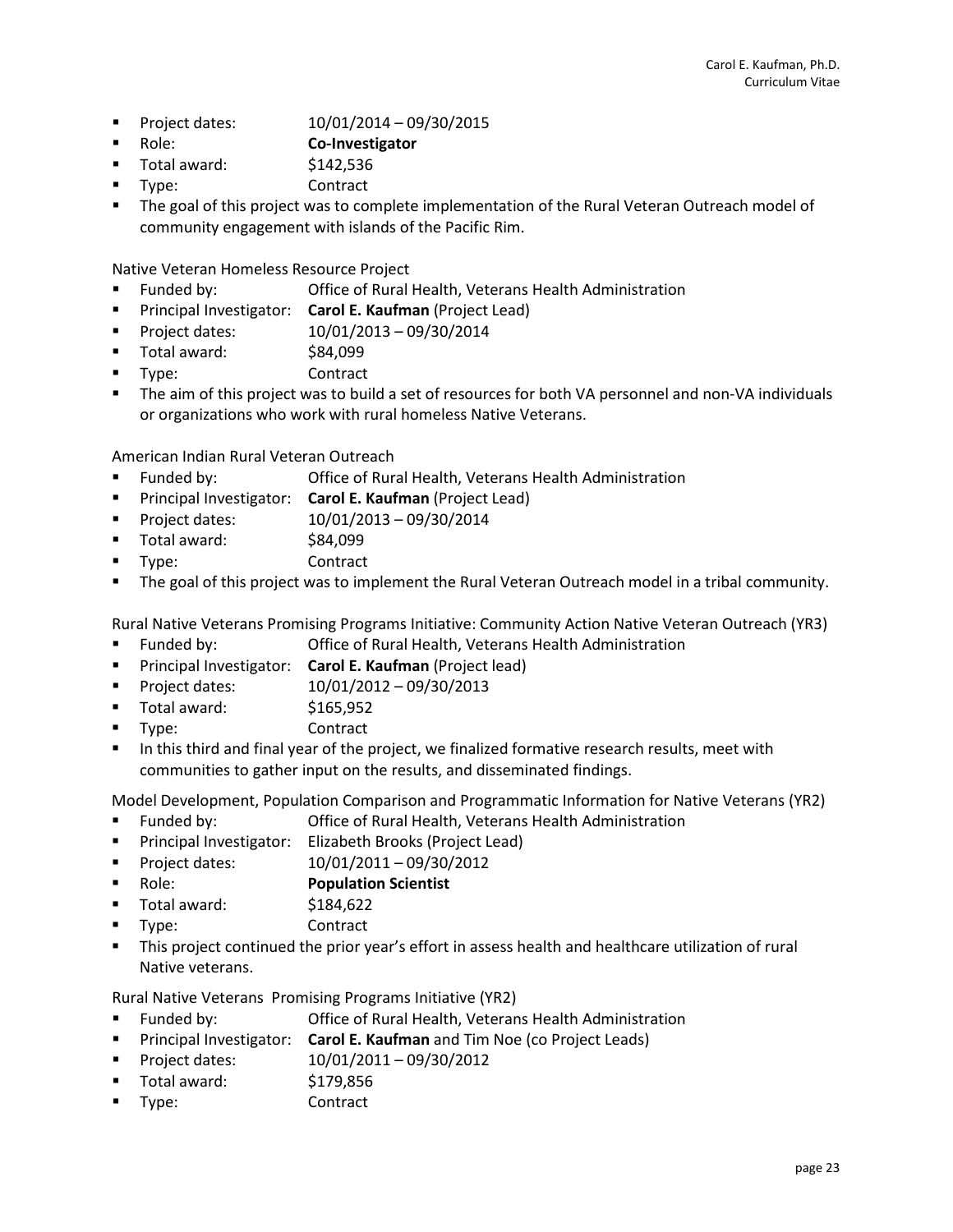This project continued the work commenced in the prior year; we conducted a series of key informant interviews and focus groups to establish challenges and strengths of VHA care for rural Native veterans.

Model Development, Population Comparison and Programmatic Information for Native Veterans (YR1)

- Funded by: Office of Rural Health, Veterans Health Administration
- **Principal Investigator:** Elizabeth Brooks (Project Lead)
- **Project dates:** 10/01/2010 09/30/2011
- Role: **Population Scientist**
- Total award: \$175,844
- Type: Contract
- This project described the impact of multi-level factors on health status and healthcare utilization of rural Native veterans using VHA and other databases. Special emphasis was be place on Traumatic Brain Injury, age/period of service, and gender differences.

Rural Native Veterans Promising Programs Initiative (YR1)

- Funded by: Office of Rural Health, Veterans Health Administration
- **Principal Investigator: Carol E. Kaufman** and Tim Noe (co Project Leads)
- **Project dates:** 10/01/2010 09/30/2011
- $\blacksquare$  Total award:  $$145,689$
- Type: Contract
- We proposed formative research with rural Native veterans, their family members, and community members to inform processes for implementing promising programs responsive to specific cultural and health challenges.

Descriptive Analyses of Rural Native Veterans Characteristics and Service Use Patterns Using the VHA Patient Database

- Funded by: Office of Rural Health, Veterans Health Administration
- **Principal Investigator: Carol E. Kaufman (Project Lead)**
- **Project dates:** 10/01/2009 09/30/2010
- $\blacksquare$  Total award:  $$148,100$
- Type: Contract
- **This project described the demographic and utilization profile of rural Native Veterans accessing** care at VHA facilities.

Strategic Planning in Database Use to Assess Rural Native Veterans Characteristics and Service Use Patterns

- Funded by: Office of Rural Health, Veterans Health Administration
- Principal Investigator: **Carol E. Kaufman** (Projet Lead)
- Project dates: 05/01/2009 09/30/2009
- Total award: \$69,888
- Type: Contract
- **Specific aims included the strategic planning of VA rural Native veteran database analyses for** assessing demographic and clinical profile of Native rural veterans; outlining policy and programmatic areas relevant for rural Native veterans; and assisting with strategic planning of activities of the Native Domain broadly.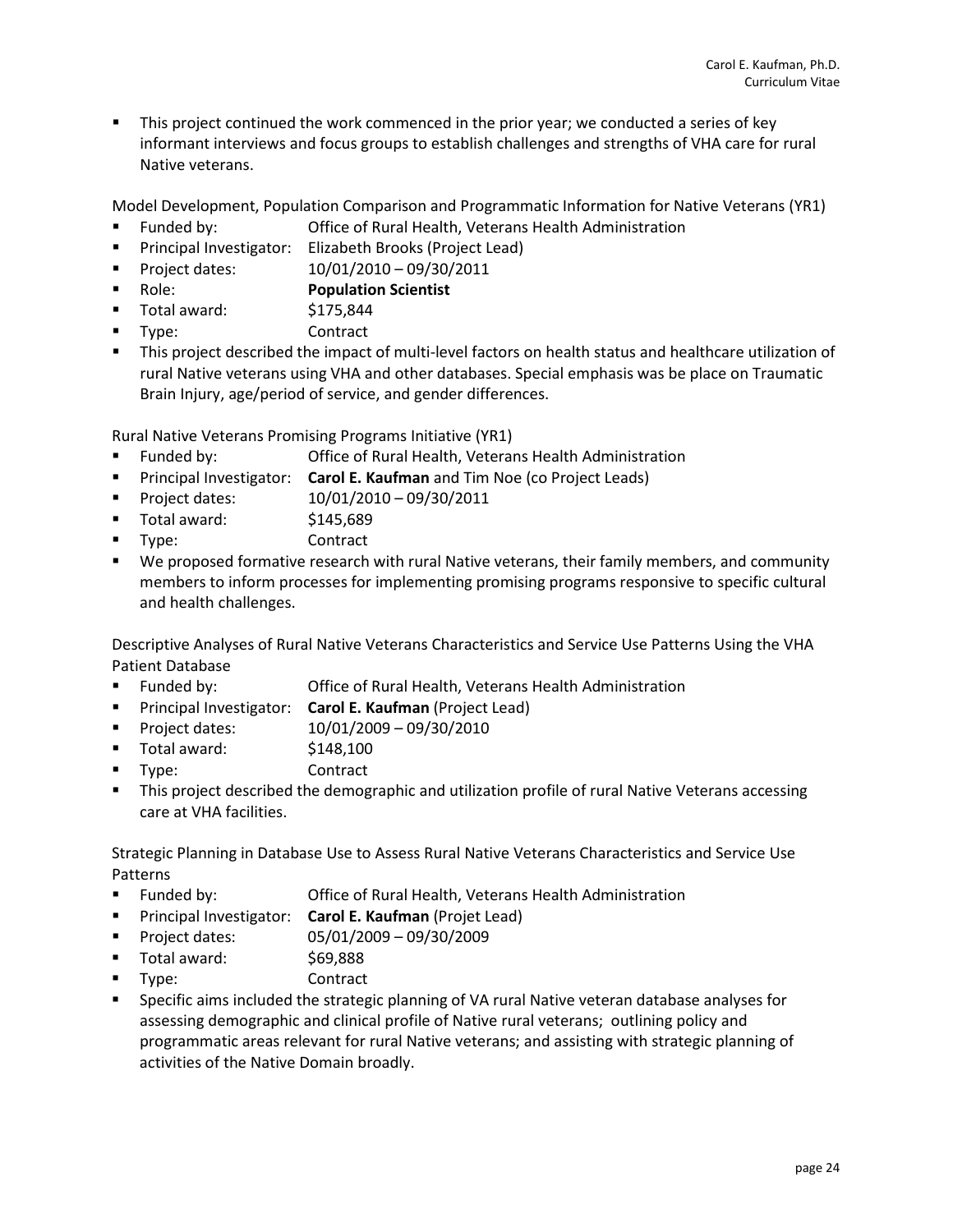# **Bibliography**

*^ Denotes community research partner*

*+ Denotes graduate student, postdoctoral, or junior faculty mentee*

*++Denotes senior author*

# Papers Published in Peer-Reviewed Journals

- 1. **Kaufman, C.E**. (1998). Contraceptive use in South Africa under Apartheid. Demography, 35(4):421- 434.
- 2. **Kaufman, C.E**., (1998). Women's position and demographic change in sub-Saharan Africa (short book review). Population Studies, 52 (1): 121.
- 3. **Kaufman, C.E**. (2000). Reproductive control in Apartheid South Africa. Population Studies, 54(1):105-114.
- 4. Lloyd, C. B., **Kaufman, C.E**., and Hewett, P. (2000). The spread of primary schooling in sub-Saharan Africa: Implication for fertility change. Population and Development Review, 26(3):483-515.
- 5. **Kaufman, C.E**., ^de Wet, T., ^Stadler, J. (2001). Adolescent parenthood and subsequent fertility in South Africa. Studies in Family Planning, 32(2):147-160.
- 6. Mitchell, C.M., **Kaufman, C.E**. & the Pathways of Choice and Healthy Ways Project Team. (2002). Structure of HIV knowledge, attitudes, and behaviors among American Indian young adults. AIDS Education and Prevention, 14:381-398.
- 7. Rutenberg, N., **Kaufman, C.E**., Macintyre, K., Brown, L., and +Karim, A. (2003). Pregnant or positive: Adolescent childbearing and HIV infection in South Africa." Reproductive Health Matters. 11(22):122-133.
- 8. **Kaufman, C.E.**, Beals, J., Mitchell, C.M., Lemaster, P., and Fickenscher, A. (2004). Stress, trauma, and risky sexual behavior among American Indians in young adulthood. Culture, Health and Sexuality. 6(4):301-318.
- 9. **Kaufman, C.E.**, and ^Stavrou, S. (2004). 'Bus fare please': The economics of sex and gifts among adolescents in South Africa. Culture, Health and Sexuality. 6(5):377-392.
- 10. Mitchell, C.M., **Kaufman, C.E**., & Beals, J. (2004). Identifying diverse HIV risk groups among American Indian young adults: The utility of cluster analysis. AIDS & Behavior. 8(3):263-275.
- 11. Mitchell, C.M., **Kaufman, C.E.**, & Beals, J. (2004). Equifinality and multifinality as guides for preventive interventions: HIV risk/protection among American Indian young adults. Journal of Primary Prevention. 25(4):491-510.
- 12. **Kaufman, C.E.**, Clark, S.,+Manzini, N., ^May, J. (2004). Communities, opportunities, and adolescent sexual behavior in KwaZulu-Natal, South Africa. Studies in Family Planning. 35(4):261-274).
- 13. **Kaufman, C.E**. and Ramarao, S. (2005) Community confidentiality, consent and the individual research process: Ethics in demographic research. Population Research and Policy Review. 24:149- 173.
- 14. Magnani, R., Macintyre, K., +Karim, A.M., Brown, L., Hutchinson, P., **Kaufman, C.**, Rutenburg, N., Hallman, K., ^May, J., ^Dallimore, A. and the Transitions Study Team. (2005) The impact of life skills education on adolescent sexual risk behaviors in KwaZulu-Natal, South Africa. Journal of Adolescent Health. 2005 36(4):289-304.
- 15. Mitchell, C.M., **Kaufman, C.E.**, & Beals, J. (2005) Resistive efficacy and multiple partners among American Indian young adults: A parallel-process latent growth curve model. Applied Developmental Science, 9, 160-171.
- 16. Whitesell, N.R., Mitchell, C.M., **Kaufman, C.E**., and Spicer, P. (2006) Developmental trajectories of personal and collective self-concept among American Indian adolescents. Child Development. 77(5):1487-1503.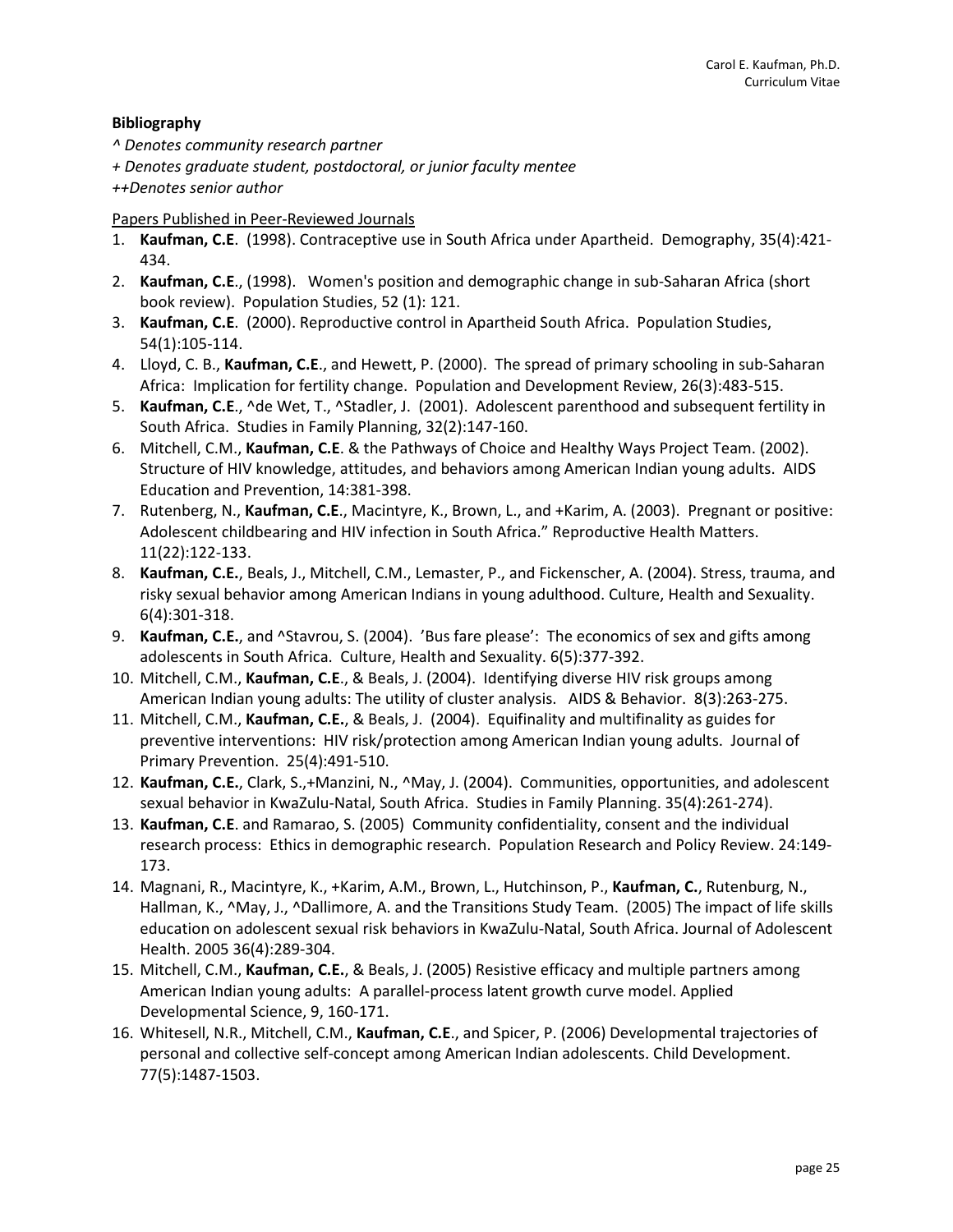- 17. Mitchell C.M., Beals J., and **Kaufman C.E**. (2006) Alcohol use, outcome expectancies, and HIV risk status among American Indian young adults: A latent growth curve model with parallel process. Journal of Youth and Adolescence. 35:729-740.
- 18. **Kaufman, C.E**., Desserich, J.A., ^Big Crow, C.K., ^Holy Rock, B., Keane, E., Mitchell, C.M. (2007) Culture, context, and sexual risk among Northern Plains American Indian youth. Social Science & Medicine. 64(10): 2152–2164
- 19. Mitchell C.M., Whitesell N.R., Spicer P., Beals J., **Kaufman C.E**. (2007) Cumulative risk for early sexual initiation among American Indian youth: A discrete-time survival analysis. Journal of Research on Adolescence. 17(2): 387-412.
- 20. **Kaufman, C.E.**, Shelby, L.K., Mosure, D.J., Marrazzo, J., Wong D, de Ravello L, Rushing SC, Warren-Mears V, Neel L, +Jumping Eagle S, Tulloch S, Romero F, Patrick S, Cheek JE, for the Task force on STD Prevention and Control Among American Indians and Alaska Natives. (2007) Within the hidden epidemic: Sexually transmitted diseases and HIV/AIDS among American Indians and Alaska Natives. Sexually Transmitted Diseases. 42(4):741-752.
- 21. Beals, J., Belcourt-Dittloff, A., Fredenthal, S., **Kaufman, C.E**., Mitchell, C.M., Whitesell, N., et al. (2009). Reflections on a proposed theory of reservation-dwelling American Indian alcohol use: Comment on Spillane and Smith (2007). Psychological Bulletin, 135(2):339-343.
- 22. Garroutte, E., Beals, J., Keane, E**., Kaufman, C.E.**, Spicer, P., Henderson, J., Nez Henderson, P., Mitchell, C. M., Manson, S. M., and the AI-SUPERPFP Team. (2009). Religiosity and spiritual engagement in 2 American Indian populations. Journal of the Scientific Study of Religion. 48(3): 480- 500.
- 23. **Kaufman, C.E.**, Mitchell, C.M., Beals, J., Desserich, J., ^Wheeler, C., Keane, E.M., Whitesell, N.R., ^Sam A., Sedey C. (2010). Circle of Life: Rationale, design, and baseline results of a HIV prevention intervention among young American Indian adolescents of the Northern Plains. Prevention Science. Mar;11(1):101-12.
- 24. Noe, T., **Kaufman, C.E.**, Brooks, E., Dailey, N., Bair, B., Shore, J. (2011) "Addressing the Health Needs of Rural Native Veterans: Assessment and Recommendations." Journal of Rural Social Sciences. 26(3), 2011, pp. 137–156.
- 25. **Kaufman, C.E.**, Litchfield, A., Schupman, E., Mitchell, C.M., (2012). "Development, Adaptation, and Technology: Evolution of Circle of Life, an HIV-prevention Intervention for Native Youth." American Indian and Alaska Native Mental Health Journal. 19(1): 140-153.
- 26. Novins, D.K., Moore, L.A., Beals, J., **Kaufman, C.E.** (2012) A Framework for Conducting a National Study of Substance Abuse Treatment Programs Serving American Indian and Alaska Native Communities. American Journal of Drug and Alcohol Abuse, 39(5), 518-522.
- 27. Whitesell, N.R., **Kaufman, C.E.**, Keane, E., ^Big Crow, C.K., ^Shangreau, C., Mitchell, C.M. (2012) Patterns of substance use initiation among young American Indian adolescents: Patterns of risk and implications for prevention. American Journal of Drug and Alcohol Abuse, 39(5), 383-388.
- 28. Fortney, J.C., **Kaufman, C.E.**, Pollio, D., Beals, J., Lai, C., Edlund, C., and Novins, D., (2012) "Geographical access and use of biomedical and traditional healing services among American Indians." Medical Care, 50(10):877-84.
- 29. **Kaufman, C.E.**, Brooks, E., Noe, T., Kaufmann, J., Nagamoto, H., Bair, B., Dailey, N., and Shore. J. (2013) "Rural Native Veterans in the Veterans Health Administration: Characteristics and Service Utilization Patterns." Journal of Rural Health. Jun;29(3):304-10
- 30. **Kaufman, C.E.,** Beals, J., Croy, C., Jiang, L., Novins, D., and the AI-SUPERPFP Team. (2013) "Multilevel context of depression in two American Indian tribes." Journal of Consulting and Clinical Psychology, Vol 81(6):1040-1051. doi: 10.1037/a0034342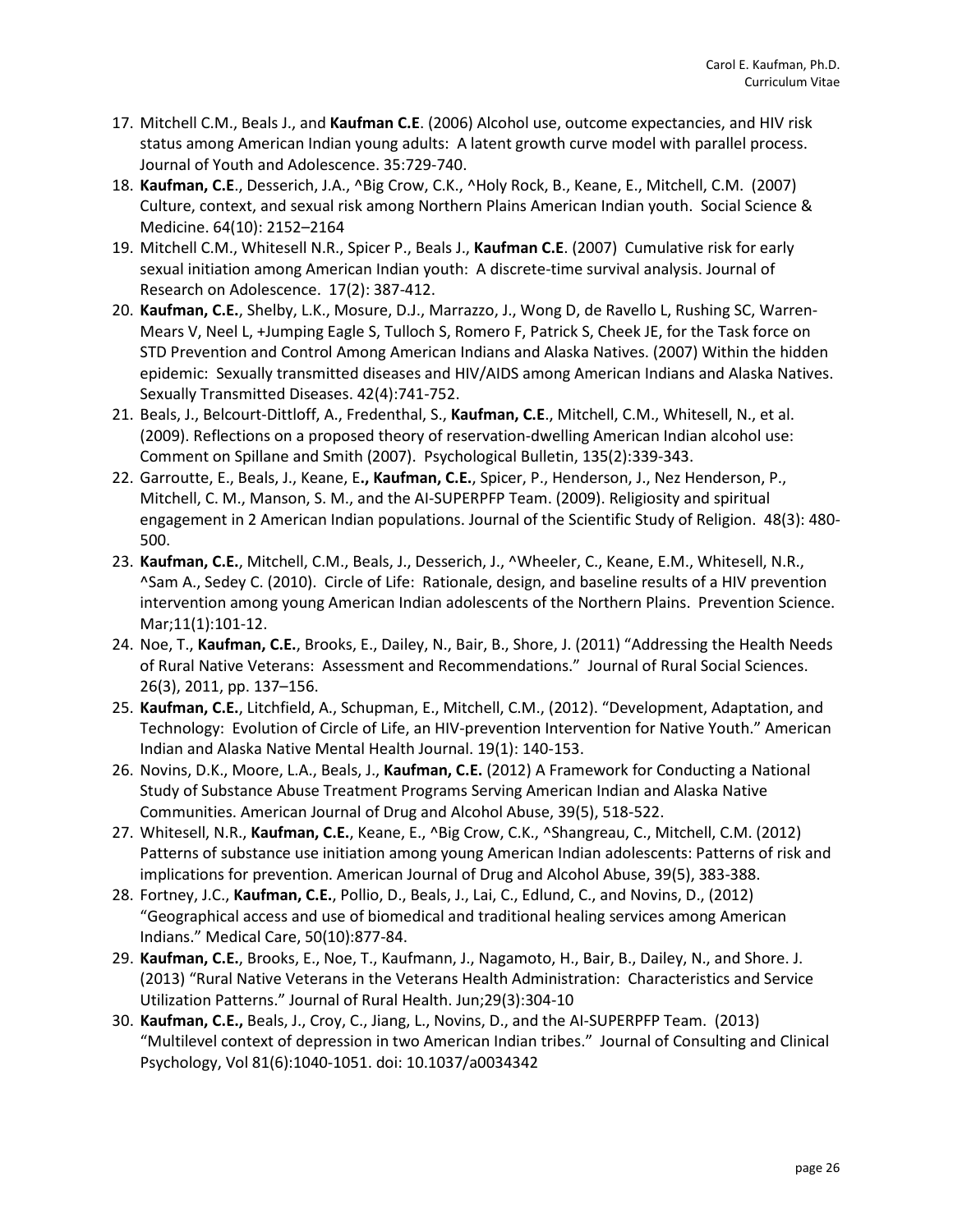- 31. Sauaia, A., +Tuitt, N.R., **Kaufman, C.E.**, Hunt, C., Ledezma-Amorosi, M., Byers, T., (2013) "Project TEACH: A Capacity-Building Training for Community-Based Organizations and Public Health Agencies," Journal of Public Health Management & Practice. March 11.
- 32. Whitesell, N.R., Asdigian, N.L., **Kaufman, C.E**., ^Big Crow, C. K., ^Shangreau, C., Keane, E.M., Mousseau, A.C., Mitchell, C.M. (2014). Trajectories of substance use among young American Indian adolescents: Patterns and predictors. Journal of Youth and Adolescence. Vol. 43, (3): 437-453
- 33. **Kaufman, C.E.**, +Black, K., Keane, E.M., ^Big Crow, C.K., ^Shangreau, C., +Arthur-Asmah, R., ^Keith, C., +Morse, B., Schaffer, G., +Tuitt, N. (2014) Planning for a group-randomized trial with American Indian youth. Journal of Adolescent Health. Vol. 54 (3):S59-63.
- 34. **Kaufman, C.E.**, Whitesell, N.R., Keane, E.M., Desserich, J.A., ^Giago, C., ^Sam, A., Mitchell, C.M. (2014). Effectiveness of Circle of Life, an HIV-preventive Intervention for American Indian Middle-School Youth: A Group-Randomized Trial in a Northern Plains Tribe. American Journal of Public Health., Vol. 104, (6): e106-e112
- 35. Noe, T.D., **Kaufman, C.E**., Kaufmann, L. J., Brooks, E., and Shore, J.H., (2014). Providing culturally competent services for American Indian and Alaska Native Veterans to reduce health care disparities. American Journal of Public Health, 104 (s4) (Supplement): 548-54
- 36. Brooks, E., **Kaufman, C.**, Nagamoto, H.T., Dailey, N.K., Bair, B., Shore, J. (2015), The impact of demographic differences on Native veterans' outpatient service utilization. Psychological services, 2015; 12(2): 134-140.
- 37. **Kaufman, C.E.**, Kaufmann, L.J., ^Shangreau, C., Dailey, N., Bair, B., and Shore, J.H., (2016), American Indian Veterans and VA Services in Three Tribes. American Indian and Alaska Native Mental Health Journal, 23(2) 64-83.
- 38. **Kaufman, C.E**., Schwinn, T.M., +Black, K., ^Big Crow, C.K, Keane, E.M., (2016) The promise of technology to advance rigorous evaluation of teen pregnancy prevention programs in American Indian and Alaskan Native tribal communities (peer-reviewed editorial). American Journal of Public Health, 106(S1):S18-S20.
- 39. Whitesell, N.R. and **Kaufman, C.E**. (considered equal contributors; 2017) Substance use disorders among indigenous youth in developmental perspective: Diversity, diagnostic tools, and resilience (invited editorial). Journal of the American Academy of Child & Adolescent Psychiatry. 56(2): 103– 104.
- 40. Mitchell, C.M., **Kaufman, C.E.**, Whitesell, N.R., Beals, J., Keane, E.M., (2017) Self-efficacy about sexual risk/protective behaviors: Intervention impact trajectories among American Indian youth. Journal of Research on Adolescence. 27(3):697-704.
- 41. **Kaufman, C. E.**, Schwinn, T. M., Black, K., Keane, E. M., ^Big Crow, C. K., ^Shangreau, C., +Tuitt, N.R., Arthur-Asmah, R., Morse, B. (2018). Impacting Precursors to Sexual Behavior Among Young American Indian Adolescents of the Northern Plains: A Cluster Randomized Controlled Trial. Journal of Early Adolescence, 38(7), 988–1007. https://doi.org/10.1177/0272431617708055
- 42. Whitesell, N.R., Mousseau, A., Sarche, M., Keane, E.M., ++**Kaufman, C.E.** (2018 first published 2017) Advancing scientific methods in community and cultural context to promote health equity: Lessons from intervention research with American Indian and Alaska Native communities. American Journal of Evaluation. 39(1):42-57.
- 43. Asdigian, N.L., Whitesell, N.R., Keane, E.M., Mousseau, A.C., ++**Kaufman, C.E.** (2018) Effects of the 'Circle of Life' HIV-prevention program on marijuana use among American Indian middle school youths: a group randomized trial in a Northern Plains tribe. American Journal of Drug and Alcohol Abuse. 44(1):120-128.
- 44. +Running Bear, U., Beals, J., **Kaufman, C.E.**, Manson, S.M. (2018) Impact of boarding school attendance on the physical health status of Northern Plains tribes. Applied Research in Quality of Life. 13:633-645.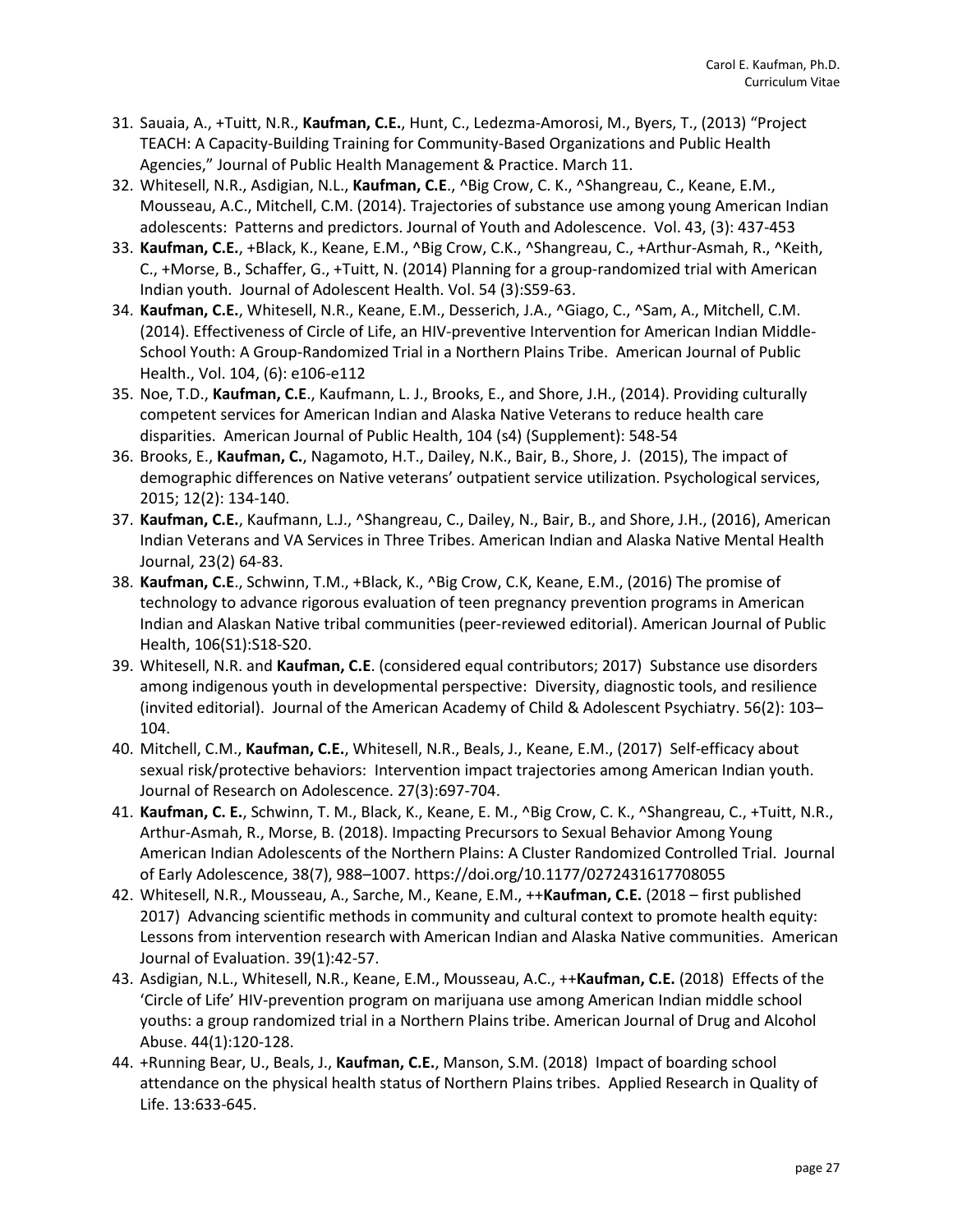- 45. +Running Bear, U., Croy, C., **Kaufman, C.E.**, Thayer, Z., Manson, S.M. (2018) The relationship of five boarding school experiences and physical health status among Northern Plains Tribes. Quality of Life Research. 27(1):153-57
- 46. Black, K., ++**Kaufman, C.E.**, +Morse, B., +Tuitt, N., ^Big Crow, C.K., ^+Shangreau, C. (2018) Beyond content: Cultural perspectives on using the Internet to deliver a sexual health intervention to American Indian youth. Journal of Primary Prevention**.** 39(1)59-70.
- 47. Asdigian, N.A., +Running Bear, U., Beals, J., Manson, S., ++**Kaufman, C.E**., (2018) Mental Health Burden in a National Sample of American Indian and Alaska Native Adults: Differences between Multiple Race and Single Race Subgroups. *Social Psychiatry and Psychiatric Epidemiology*. 53(5), 521- 530.
- 48. +Running Bear, U., Garroutte, E., Beals, J., **Kaufman, C.E.**, Manson, S.M. (2018) Spirituality and mental health status among Northern Plain Tribes. *Mental Health, Religion & Culture*. 21(3):274-287.
- 49. Craig Rushing, S., Stephens, D., Shegog, R., Torres J, Gorman, G., Jessen, C., Gaston, A., Williamson, J., Tingey, L., Lee,M.C., Apostolou, A., **Kaufman, C**., Markham, C.M. (2018) Healthy Native Youth: Improving access to effective, culturally-relevant sexual health curricula. *Frontiers in Public Health.* 6(August):#225.
- 50. **Kaufman, C.E.**, Keane, E.M., ^Shangreau, C., Arthur-Asmah, R., +Morse, B. and Whitesell, N.R**.** (2018) Dissemination and uptake of HIV/STD preventive interventions in American Indian and Alaska Native Communities: A case study. *Ethnicity & Health*. Online (August): DOI: 10.1080/13557858.2018.1514456.
- 51. +Running Bear, U., Croy, Calvin, **Kaufman, C.E.**, Thayer, Z., Manson, S.M. (2019) The impact of individual and parental American Indian boarding school attendance on chronic physical health of Northern Plains Tribes*. Family and Community Health*. 42(1):1-7.
- 52. +Tuitt NR, Whitesell NR, Asdigian NL, ++**Kaufman CE** (2019). Frequent residential mobility among American Indians and early indications of sexual risk among young adolescents. PLoS ONE 14(6): e0218445.
- 53. Whitesell, NR, Mousseau, AC, Keane, EM, Asdigian, NL, +Tuitt, NR, Morse, BK, Zacker, T, Dick, R, Mitchell, CM**, ++Kaufman, CE**. 2019. Integrating Community-engaged Adaptation and a Multiphase Optimization Strategy Approach: Designing Substance Use Prevention for American Indian Families. *Prevention Science*. 20(7), 1136-1146.
- 54. +Tuitt, NR., Asdigian, N, Whitesell, N., Mousseau, A, Al-Tayib, Alia, ++**Kaufman, C.E**. (2020.) Moving the Prevention Timeline: A Scoping Review of the Literature on Precursors to Sexual Risk in Early Adolescence. Journal of Adolescence. 80(April)145-156.
- 55. **Kaufman, C.E.,** Asdigian, N.L., Running Bear, U., Beals, J., Manson, S., Bair, B., Dailey, N., Shore, J. 2020. Rural and Urban American Indian and Alaska Native Veteran Health Disparities: a Population-Based Study. J. Racial and Ethnic Health Disparities (e-pub before press). [https://doi.org/10.1007/s40615-020-00730-w.](https://doi.org/10.1007/s40615-020-00730-w)

Papers published in non-Peer Reviewed Journals

**Kaufman, C.E**. (2001) Postponing second birth. Orgyn. 7(4):12-15

# Books Chapters

- 1. **Kaufman, C.E**. and James, D. (2001) "The reproductive consequences of shifting ethnic identity in South Africa." In C. Makhlouf Obermeyer (ed.), Cross-cultural Perspectives on Reproductive Health. London: Oxford: Oxford University Press.
- 2. **Kaufman, C.E**., +Maharaj, P., and ^Richter, L. (2002) "Children's schooling in South Africa: Access, quality and geography." In Equity Through Diversity: Commonwealth Contributions to 'Education for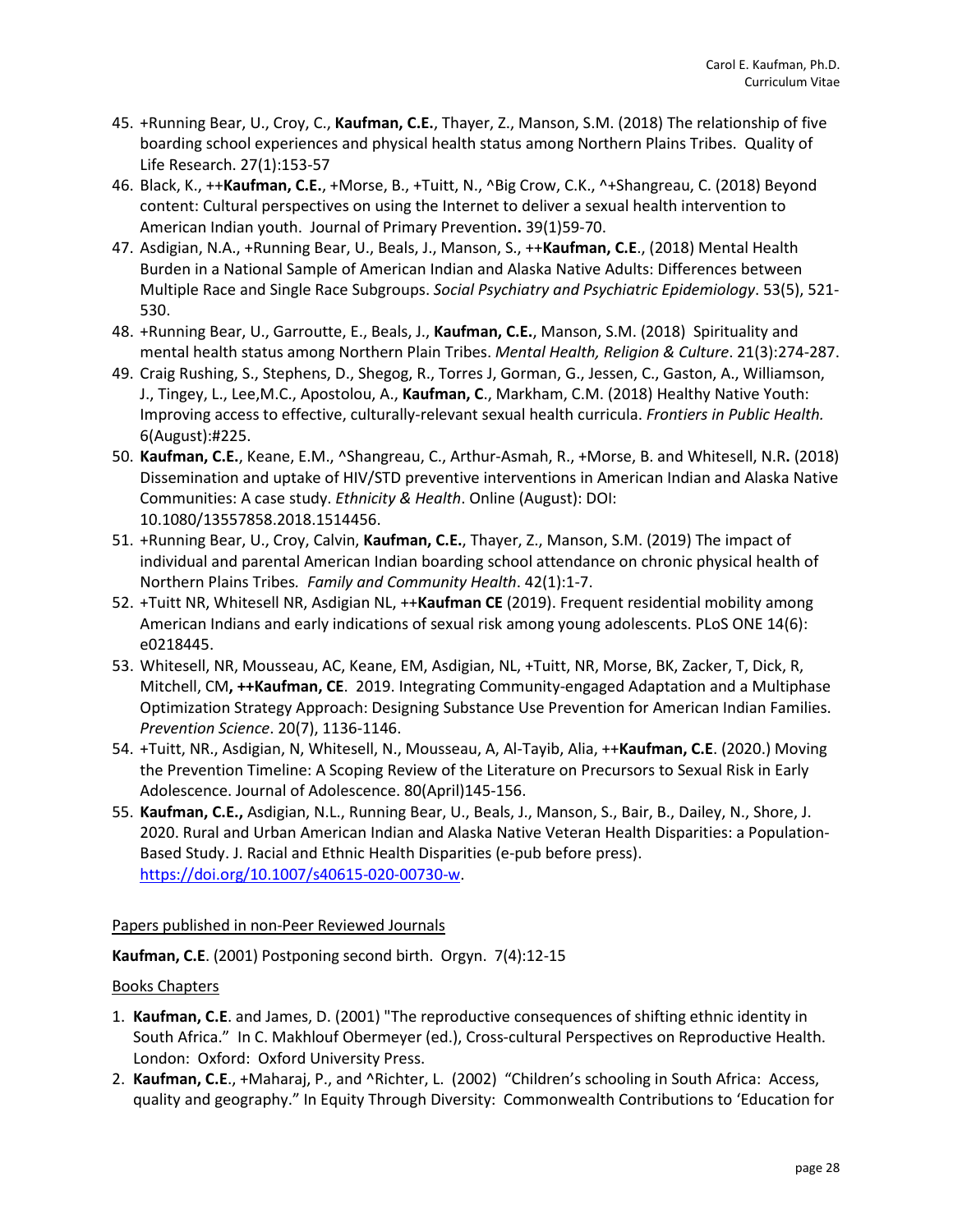All' at All Levels. London: Kensington Publishers and the Department of Education Commonwealth Secretariat.

- 3. **Kaufman, C.E**., Beals, J., +Jumping Eagle, S., Mitchell, C.M. (2006) "Psychiatric Aspects of HIV/AIDS among American Indians and Alaska Natives." In Fernandez, F. and Ruiz, P (eds.), Psychiatric Aspects of HIV/AIDS. Baltimore: Lippincott Williams & Wilkins.
- 4. Rushing, S., ^Gaston, A., **Kaufman, C.E**., Markham, C., ^Jessen, C., ^Gorman, G., Torres, J., +Black, K., Shegog, R., and ^Koogei Revels, T. (2016) "Using Technology to Promote Health and Wellbeing among American Indian and Alaska Native Teens and Young Adults." In Dyson, L.E., Grant, S., and Hendriks, M. (eds.), Indigenous People and Mobile Technologies, pp. 163-178. New York, NY: Routledge, Taylor & Francis Group.

# Other publications

# *Population Council Policy Research Working Paper Series*

This is a competitive internally peer-reviewed series. Once accepted into the series, the working paper was distributed internationally (in hard copy at the time) to facilitate access to research in developing countries, where resources for expensive journal subscriptions are limited. Subsequently, I converted these working papers to peer-reviewed journal articles (noted by CV bibliography number in brackets).

- 1. **Kaufman, C.E.** (1997) "Reproductive control in South Africa." Policy Research Division Working Paper Series, no. 97. New York: Population Council. [#3]
- 2. Lloyd, C.B., **Kaufman**, **C.E.** and Hewett. P. (1999) "The spread of primary schooling in Sub-Saharan Africa: Implications for fertility change." Policy Research Division Working Paper Series, no. 127. New York: Population Council. [#4]
- 3. **Kaufman, C.E.** (2000) "Adolescent pregnancy and parenthood in South Africa." Policy Research Division Working Paper Series, no. 136. New York: Population Council. [#5]
- 4. **Kaufman, C.E.**, Clark, S., +Manzini, N. and ^May, J. (2002) How community structures of time and opportunity shape adolescent sexual behavior in South Africa. Policy Research Division Working Paper Series, no. 159. New York: Population Council. [#12]
- 5. Rutenberg, N., **Kaufman, C.E.,** Macintyre,K., Brown,L.,+ Karim, A., and Alons-Kehus, C. (2002) Pregnant or positive: Adolescent childbearing and HIV risk in South Africa. Policy Research Division Working Paper Series, no. 162. New York: Population Council. [#7]
- 6. **Kaufman, C.E.** and ^Stavrou, S. (2002) 'Bus fare please': The economics of sex and gifts among adolescents in South Africa. Policy Research Division Working Paper Series, no. 166. New York: Population Council. [#9]

#### *Technical reports*

- 7. Macintyre, K., Alons, C., Brown, L., Magnani, R., **Kaufman**, **C.E.,** Rutenberg, N. and ^May, J. (2000) Assessment of Life Skills Programmes: A Study of Secondary Schools in Durban Metro and Mtunzini Magisterial Districts. Washington D.C: Population Council.
- 8. Rutenberg, N., Kehus-Alons,C., Brown,L., Macintyre,K., Dallimore,A., and **Kaufman, C.E.** (2001) *Transitions to Adulthood in the Context of AIDS in South Africa: Report of Wave 1.* Washington D.C: Population Council.
- 9. Schwinn, T., **Kaufman, C.E.**, +Black, K., Keane, E.M., +Tuitt, N.R., ^Big Crow, C., ^Shangreau, C., Schaffer, G., Schinke, S. 2015. "Evaluation of mCircle of Life in Tribes of the Northern Plains: Findings from an Innovative Teen Pregnancy Prevention Program." Final behavioral impact report submitted to the Office of Adolescent Health. August 18.
- 10. Barnes-Najor, J., Sarche, M., Abramson-Martin, L., Amaya-Thompson, J., Cameron, A., Charles, T., Godfrey, A., **Kaufman, C.**, Petticrew, E., Richardson, M., Suave, M., Shuey, D., Whitaker, J. (2019). Home and Community Tribal Language and Cultural Experiences among AI/AN Children in Region XI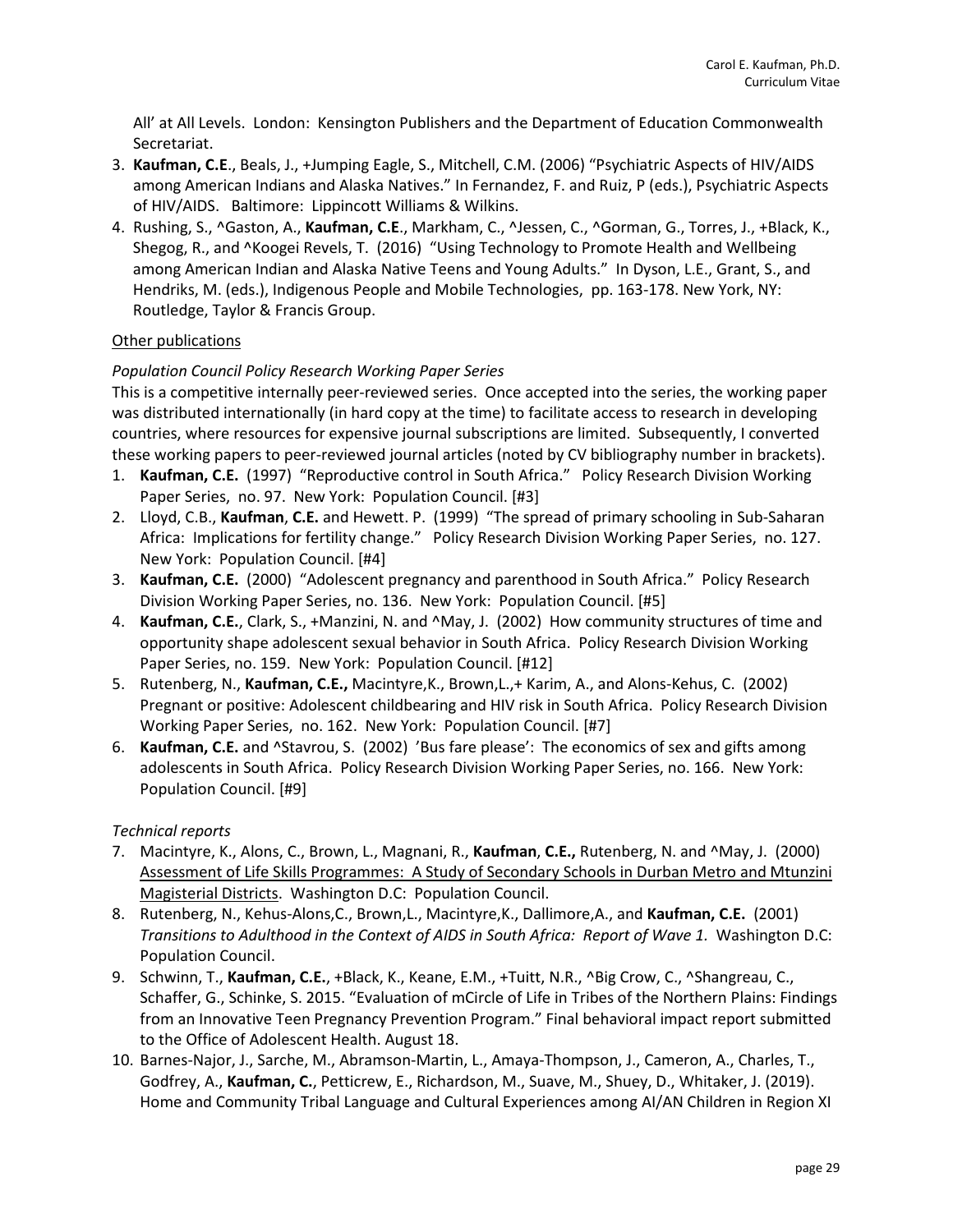Head Start: Findings from the American Indian and Alaska Native Head Start Family and Child Experiences Survey 2015. OPRE Report #2018-81 Washington, DC: Office of Planning, Research, and Evaluation, Administration for Children and Families, U.S. Department of Health and Human Services. [https://www.acf.hhs.gov/opre/resource/home-and-community-native-language-and](https://www.acf.hhs.gov/opre/resource/home-and-community-native-language-and-cultural-experiences-among-ai-an-children-in-region-xi-head-start)[cultural-experiences-among-ai-an-children-in-region-xi-head-start](https://www.acf.hhs.gov/opre/resource/home-and-community-native-language-and-cultural-experiences-among-ai-an-children-in-region-xi-head-start)

11. AI/AN FACES 2015 Workgroup. (2019). "A Year in Region XI Head Start: Children's Growth and Development from the American Indian and Alaska Native Family and Child Experiences Survey 2015 (AI/AN FACES 2015): Introducing the Native Culture & Language in the Classroom Observation (NCLCO)." OPRE Report #2019–85. Washington, DC: Office of Planning, Research, and Evaluation, Administration for Children and Families, U.S. Department of Health and Human Services. (No individual attribution provided; I was an active member of the workgroup.) [https://www.acf.hhs.gov/opre/resource/native-culture-language-in-the-classroom](https://www.acf.hhs.gov/opre/resource/native-culture-language-in-the-classroom-observation-brief)[observation-brief](https://www.acf.hhs.gov/opre/resource/native-culture-language-in-the-classroom-observation-brief)

### *Veterans Health Administration white papers, toolkits, and other materials*

- 1. **Kaufman, C.E.,** Brooks, E., Noe, T., Bair, B., Dailey, N., and Shore, J. (2010). How rural are American Indian and Alaska Native Veterans? Veterans Rural Health Resource Center-Western Region Native Domain.
- 2. **Kaufman, C.E.,** Brooks, E., Noe, T., Kaufmann, J., Whealen, J., Bair, B., Dailey, N., and Shore, J. (2010). How rural or remote are Native Hawaiian and Pacific Islander Veterans? Veterans Rural Health Resource Center-Western Region Native Domain.
- 3. **Kaufman, C.E.,** Brooks, E., Noe, T., Kaufmann, J., Bair, B., Dailey, N., and Shore, J. (2010). Demographic and health care profile of rural Native Veterans. Veterans Rural Health Resource Center-Western Region Native Domain. [Revised as a peer-reviewed journal article, see #37 in papers in peer-reviewed journals]
- 4. **Kaufman, C.E.**, Brooks, E., Kaufmann, J., Dailey, N., Bair, B., and Shore, J. (2010). Rural Native Veterans population report. Veterans Rural Health Resource Center-Western Region Native Domain. [Parts of this report informed a peer-reviewed journal article, see #29 in papers in peer-reviewed journals]
- 5. Brooks, E., **Kaufman, C.E.**, Dailey, N., Bair, B., & Shore, J.H. (2011) Methodological considerations for using Native race data in the VA patient medical outpatient datasets. Veterans Rural Health Resource Center-Western Region Native Domain.
- 6. **Kaufman, C.E.**, Kaufmann, L.J., Brooks, E., et al. (2011) Focus group and individual discussions with rural Native Veterans and community members: Preliminary considerations. Veterans Rural Health Resource Center-Western Region Native Domain.
- 7. **Kaufman C.E**., Brooks, E., Kaufmann, L.J., Dailey, N., Bair, B., Shore, J.H. (2011) Rural Native Veterans: Comparing national and patient populations. Veterans Rural Health Resource Center-Western Region Native Domain.
- 8. **Kaufman C.E**., Kaufmann L.J., Dailey, N., Bair, B., Shore, J.H. (2012) Rural Native Veterans: Views from three tribal communities. Veterans Rural Health Resource Center-Western Region Native Domain. [Revised as a peer-reviewed journal article, see #37 in papers in peer-reviewed journals]
- 9. Brooks, E., **Kaufman, C.E.**, Dailey, N., Bair, B., Shore, J.H. (2012) System-level considerations for OEF/OIF Native Veteran service use. Veterans Rural Health Resource Center-Western Region Native Domain. [Revised as a peer-reviewed journal article, see #36 in papers in peer-reviewed journals]
- 10. Brooks, E., **Kaufman, C.E**., Nagamoto, H.T., Dailey, N., Bair, B., Shore, J.H. (2013) Rurality and gender service use differences among Native Veterans. Veterans Rural Health Resource Center-Western Region Native Domain.
- 11. Kaufmann, L.J., Richardson, W., **Kaufman, C.E.**, Dailey, N., Bair, B., Shore, J. Stand downs in Native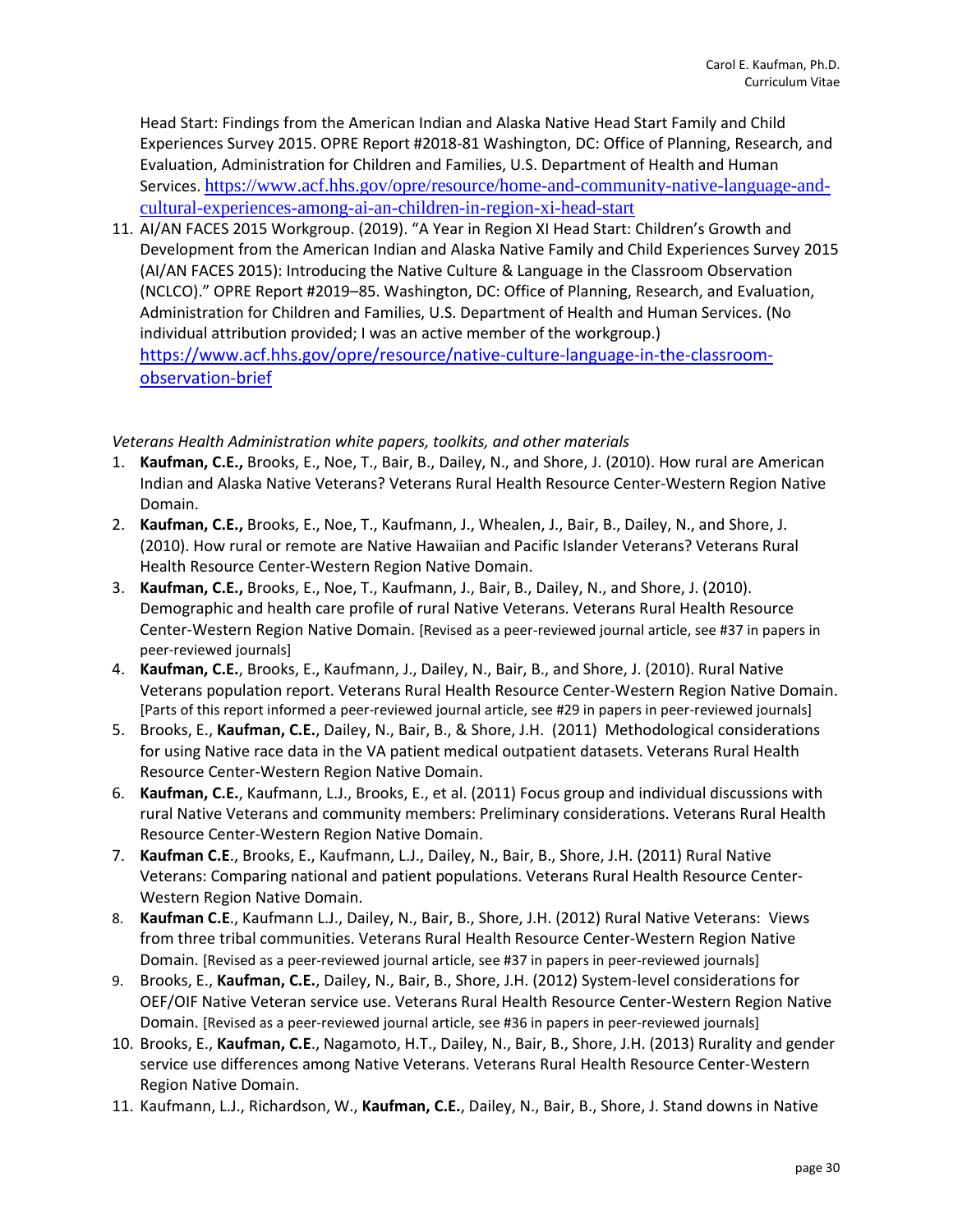communities: VA partnership with a Native Alaska community. Veterans Rural Health Resource Center-Western Region Native Domain

- 12. **Kaufman, C.E.**, Kaufmann, L.J., ^Shangreau, C., Turner, C., Loudhawk-Hedgepeth, C., Dailey, N., Bair, B., Shore, J. (2015). Native American rural Veteran outreach. Veterans Rural Health Resource Center-SLC, Office of Rural Health, Veterans Health Administration. [https://www.mentalhealth.va.gov/communityproviders/docs/2018\\_Native\\_American\\_Veteran\\_Ho](https://www.mentalhealth.va.gov/communityproviders/docs/2018_Native_American_Veteran_Homelessness_Toolkit_v1.pdf) [melessness\\_Toolkit\\_v1.pdf](https://www.mentalhealth.va.gov/communityproviders/docs/2018_Native_American_Veteran_Homelessness_Toolkit_v1.pdf)
- 13. Shangreau, C., **Kaufman, C.E**., Bair, B., Dailey, N., and Shore, J. Tribal Colleges and Universities: Brief report for VHA personnel about Native student Veterans. (2015) Veterans Rural Health Resource Center-SLC, Office of Rural Health, Veterans Health Administration.
- 14. Shangreau, C., **Kaufman, C.E**., Bair, B., Dailey, N., and Shore, J. Tribal Colleges and Universities: Fact Sheet. (2015) Veterans Rural Health Resource Center-SLC, Office of Rural Health, Veterans Health Administration.

[https://www.mentalhealth.va.gov/communityproviders/clinic\\_rural\\_native\\_american.asp](https://www.mentalhealth.va.gov/communityproviders/clinic_rural_native_american.asp)

- 15. Dailey, N., **Kaufman, C.E.**, Cohn-Oswald, L., Turner, C., ^Shangreau, C., Loudhawk-Hedgepeth, C.. Pacific Rim Veteran outreach: American Samoa (Part 1). (2015) Veterans Rural Health Resource Center-SLC, Office of Rural Health, Veterans Health Administration.
- 16. Dailey, N., **Kaufman, C.E.**, Cohn-Oswald, L., Turner, C., ^Shangreau, C. Pacific Rim Veteran outreach: American Samoa (Part 2). (2016) Veterans Rural Health Resource Center-SLC, Office of Rural Health, Veterans Health Administration.
- 17. ^Shangreau, C., **Kaufman, C.E**., Bair, B., Dailey, N., and Shore, J. Military Service Members Resource List – Pine Ridge Indian Reservation, South Dakota (2016). Veterans Rural Health Resource Center-SLC, Office of Rural Health, Veterans Health Administration.
- 18. *Rural Veteran Outreach Toolkit and Workbook* v.3.0 (2018). Veterans Rural Health Resource Center-SLC, Office of Rural Health, Veterans Health Administration. (Toolkit is without individual authorship; I served as project lead)[. https://www.ruralhealth.va.gov/docs/western](https://www.ruralhealth.va.gov/docs/western-region/toolkit/Rural_Veteran_Outreach_Toolkit3_0.pdf)[region/toolkit/Rural\\_Veteran\\_Outreach\\_Toolkit3\\_0.pdf](https://www.ruralhealth.va.gov/docs/western-region/toolkit/Rural_Veteran_Outreach_Toolkit3_0.pdf)

*Tribal community research summary newsletters, reports, and letters*

- Wiconi Teca Waste (Circle of Life): Newsletters for youth at participating schools (6 issues: Fall 2006, Fall 2007, Spring 2008, Fall 2008, Winter Break 2008, Spring 2009)
- Wiconi Teca Waste (Circle of Life): Summary of results to parents of participants (Winter, 2011)
- **E** Summary of Results: Report on RESPECT National Survey (June, 2014)
- mCircle of Life: Newsletters for youth at participating Native Boys and Girls Clubs (3 issues: Winter 2014, Fall 2014, Summer 2015)
- mCircle of Life: Final summary of findings for Native Boys and Girls Club partners/community members (Fall 2015)

Scientific Abstracts Published or Presented at Scientific Meetings

^ *Community research partner*

*+ Student, post-doctoral, or junior faculty mentee*

# *National*

1. **Kaufman, C.E.** "Racial Tolerance and Neighborhood Preferences of Whites in the Detroit Area." Paper presented at the Michigan Academy of Science, Arts, & Letters, Western Michigan University, Kalamazoo, Michigan, March 5-6, 1993.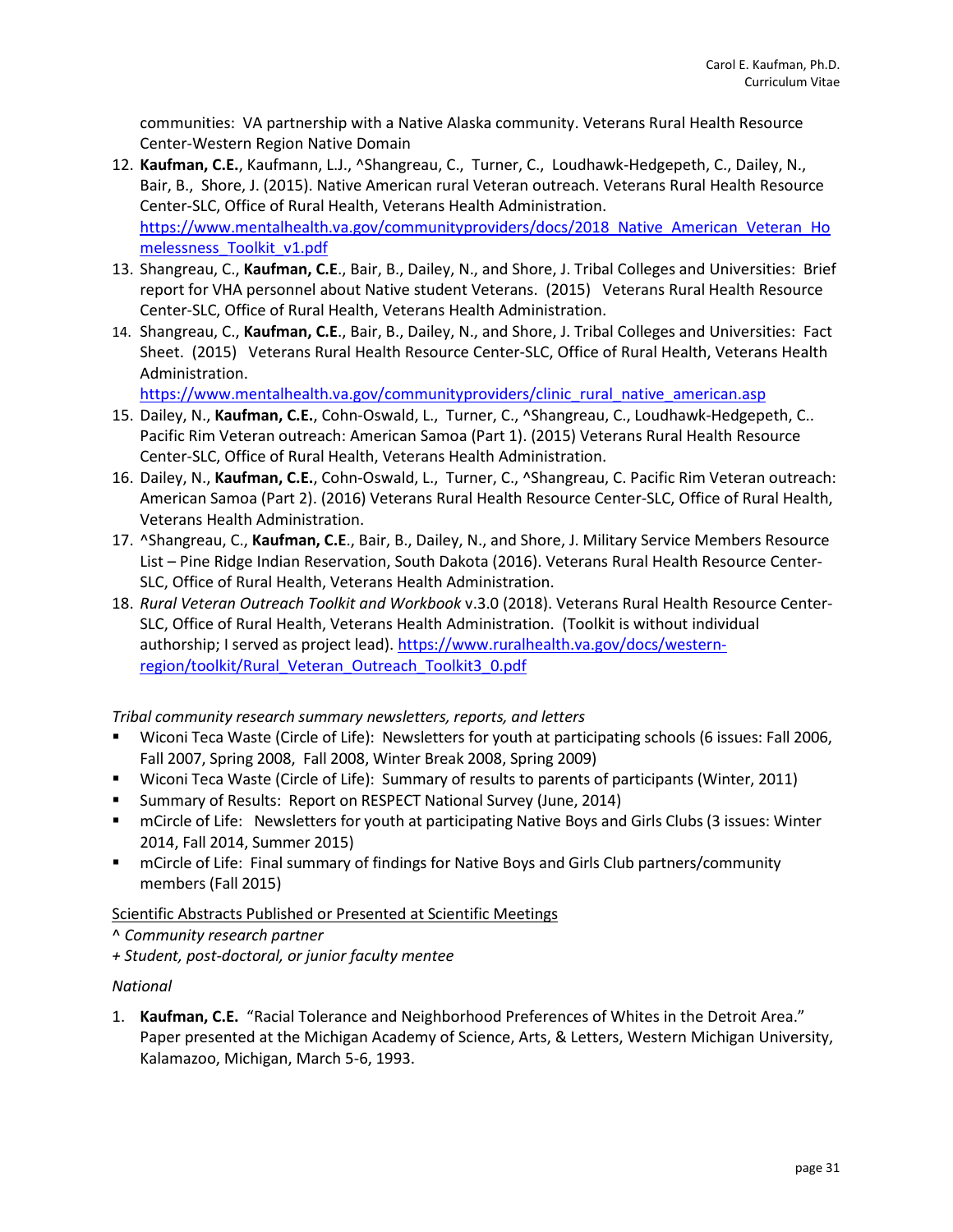- 2. **Kaufman, C.E.** "Contraceptive Use in South Africa: Community Contexts and Women's Choices." Poster display at the annual meeting of the Population Association of America, San Francisco, April 6-8, 1995.
- 3. **Kaufman, C.E.** "The Politics and Practice of Contraceptive Use in South Africa: A Multilevel Analysis of the Demographic Legacy of Apartheid." Paper presented at the annual meeting of the Population Association of America, New Orleans, May 9-11, 1996.
- 4. **Kaufman, C.E.** and James, D. "The Reproductive Consequences of Shifting Ethnic Identity in South Africa." Paper presented at the annual meeting of the Population Association of America, Washington DC, March 27-29, 1997.
- 5. **Kaufman, C.E.**, +Maharaj, P., and ^Richter, L. "Children's Schooling in South Africa: Transitions and Tensions in Households and Communities." Paper presented at the Annual Meeting of the Population Association of America, Chicago, April 2-4, 1998.
- 6. Lloyd, C.B., **Kaufman, C.E.**, and Hewett, P. "Education Transitions in sub-Saharan Africa: Implications for Demographic Change" Paper presented at the annual meetings of the Population Association of America, New York, March 25-27, 1999.
- 7. **Kaufman, C.E.** "Community Context of Fertility in South Africa under Apartheid: A Multi-level Analysis." Paper presented at the annual American Sociological Association meetings, San Francisco, August 20-25, 1998.
- 8. Arends-Kuenning, M., **Kaufman, C.E.** and Roberts, B. "The Effect of the End of Apartheid on Women's Work, Migration, and Household Composition in KwaZulu-Natal." Paper presented at the annual meetings of the Population Association of America, Los Angeles, March 23-25, 2000.
- 9. **Kaufman, C.E.**, ^de Wet, T., and ^Stadler, J. "Timing the alternatives: Adolescent childbearing and transitions to adulthood in South Africa." Paper presented at the annual meetings of the Population Association of America, Los Angeles, March 23-25, 2000.
- 10. ^Stavrou, A. and **Kaufman, C.E.**. "'Bus fare please': The economics of sex, gifts and violence among adolescent in urban South Africa." Paper presented at the annual meetings of the Population Association of America, Los Angeles, March 23-25, 2000.
- 11. Rutenberg, N., **Kaufman, C.E**., Brown, L., Macintyre, K. "Falling pregnant of falling positive: HIV infection and adolescent pregnancy in South Africa." Paper presented at the annual meetings of the Population Association of America, Los Angeles, March 23-25, 2000.
- 12. **Kaufman, C.E.**, Beals, J., Lemaster, P., Fickenscher, A, Mitchell, C.M., "Stress, trauma, and risky sexual behavior among American Indians in young adulthood." Paper presented at the annual meetings of the Population Association of America, Washington DC, March 29-31, 2001.
- 13. **Kaufman, C.E.**, Clark, S., +Manzini, N., and ^May, J. "Out of school, out of work and bored: Time use, community context and risky sexual behavior among adolescents in South Africa." Paper presented at the annual meetings of the Population Association of America, Washington DC, March 29-31, 2001.
- 14. **Kaufman, C.E**. and Ramarao, S. "Community Confidentiality, Consent and the Individual Research Process: Ethics in Demographic Research." Paper presented at the annual meeting of the Population Association of America, Atlanta, May 9-11, 2002.
- 15. Spicer, P., **Kaufman, C.E.**, Mitchell, C.M., Novins, D.K., and the Pathways of Choice Team. "Emerging Adulthood in Two American Indian Communities." Paper presented at the biennial meeting for the Society for Research on Adolescence, New Orleans, April 11-14, 2002, and at the annual meeting of the Population Association of America, Atlanta, May 9-11, 2002.
- 16. Whitesell, N., **Kaufman, C.E.**, Mitchell, C.M., Spicer, P., and the Voices of Indian Teens Team. "Developmental trajectories of self-esteem among American Indian adolescents: Relationships to social support, competence and ethnic identity." Poster presented at the biennial meeting for the Society for Research on Adolescence, Baltimore, March 11-14, 2004.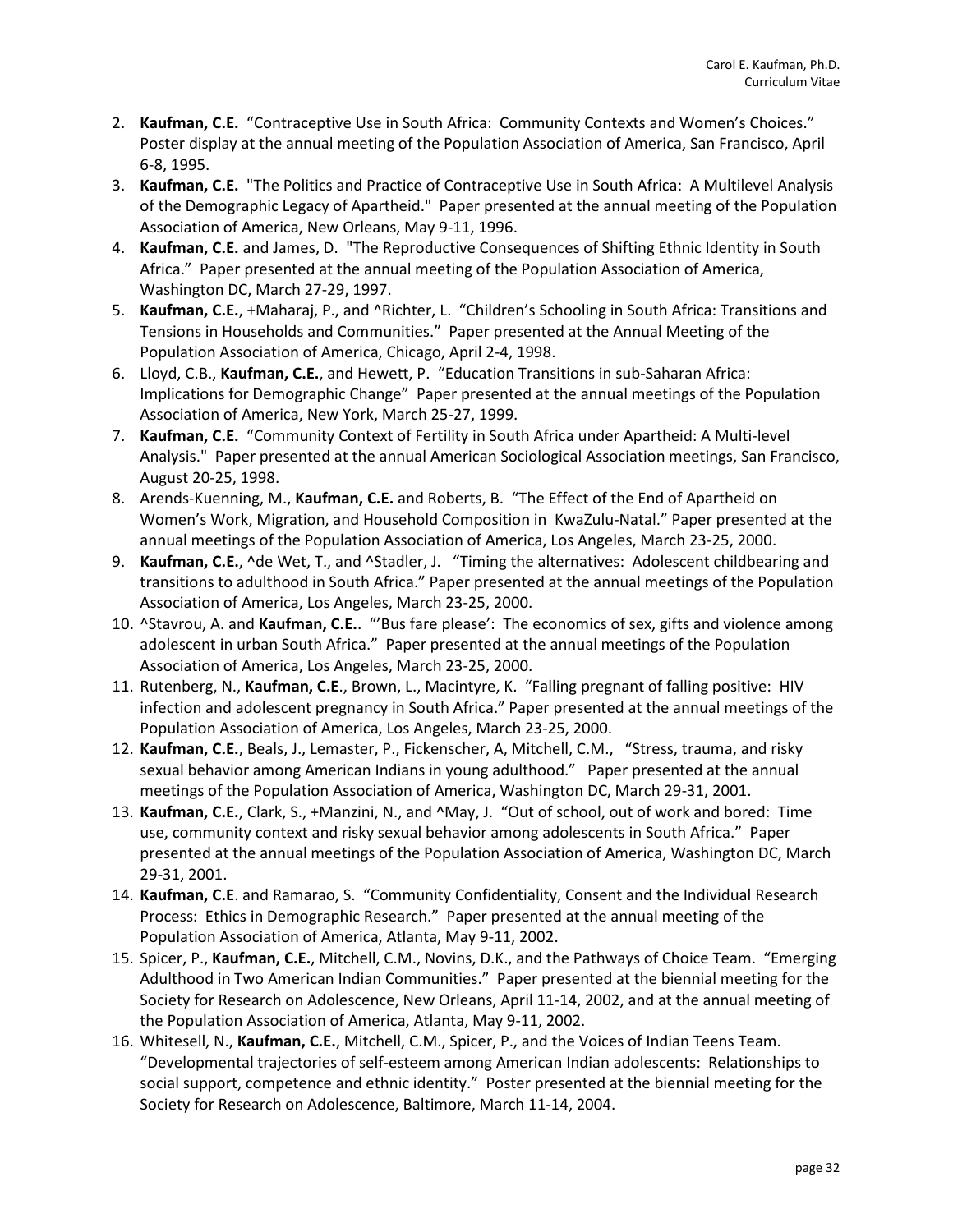- 17. **Kaufman, C.E**. "Community context: The influence of community variables on alcohol and drug use." Navajo Nation Health Research Review Board Conference, Window Rock, AZ. June 22, 2005.
- 18. ^Big Crow, C.K., **Kaufman, C.E.**, Desserich, J.A., ^Sam, A., ^Iron Cloud, A., Mitchell, C.M., "Wiconi Teca Waste: HIV prevention among students of a Northern Plains Tribe." Poster presentation at Embracing Our Traditions, Values, and Teachings: Native Peoples of North America HIV/AIDS Conference" (NIDA funded), Anchorage, AK. May 2-6, 2006.
- 19. **Kaufman, C**.E. "Issues in intervention research design with American Indian and Alaska Native youth." Psychosocial Workshop, Population Association of America annual meetings. New Orleans, April 15, 2008.
- 20. Whitesell, N.R., **Kaufman, C.E**., Mitchell, C.M. "Reducing sexual risk among American Indian adolescents: Findings from a 3-year evaluation of a culturally-based intervention," Society for Research on Adolescence Biennial Meetings, Philadelphia, PA. March 11-13, 2010.
- 21. Whitesell, N.R., **Kaufman, C.E.**, Mitchell, C.M. "Risk factors for early substance use among American Indian adolescents: Findings from a longitudinal study of middle-school students." Society for Research on Adolescence Biennial Meetings, Philadelphia, PA. March 11-13, 2010.
- 22. **Kaufman, C.E**., Whitesell, N.R., Mitchell, C.M., et al., "Sexual risk interventions among Native youth: Collecting the evidence, translating the evidence." Native Children's Research Exchange. Denver, CO. August 25-26, 2010.
- 23. Sauaia, A, Belansky, E., **Kaufman, C.E**., Ledezma Leon, M,, Westfall, J., Byers, T., "Project TEACH (Teaching Equity to Advance Community Health): A capacity building community-academic partnership to achieve health equity." American Public Health Association Annual Meetings, November 6-10, 2010, Denver.
- 24. **Kaufman, C.E**., Whitesell, N.R., Keane, E., Desserich, J., ^Wheeler, C., ^Sam, A., Mitchell, C.M. "Wiconi Teca Waste: A School-based HIV-Prevention Intervention for Native Youth." Oglala Sioux Tribe Research Conference, Kyle, SD, August 2, 2011.
- 25. **Kaufman, C.E**., Keane, E., ^Shangreau, C., +Arthur-Asmah, R., ^Big Crow, C.K., Whitesell, N.R. "Project RESPECT: Using an Evidence-Based HIV-Prevention Intervention in Native Communities" Oglala Sioux Tribe Research Conference, Kyle, SD, August 2, 2011.
- 26. Whitesell, N.R., **Kaufman, C.E**., ^Big Crow, C., ^Shangreau, C., and Mitchell, C.M. "Substance use among Pine Ridge middle school students." Paper presented at the Oglala Sioux Tribe Research Review Board Conference, Kyle, SD. August 3, 2011.
- 27. Whitesell, N.R**., Kaufman, C.E**., ^Big Crow C., Mitchell, C.M. *Substance use among young American Indian adolescents: Relationship of stress to early initiation.* Paper presented at the biennial meetings of the Society for Research on Adolescence, Vancouver, British Columbia, Canada. 2012, March.
- 28. **Kaufman, C.E**., Black, K., Keane, E., ^Big Crow, C.K., ^Shangreau, C. "Intervening in American Indian early adolescent sexual risk: Lessons learned from a group randomized trial," Office of Adolescent Health, Third Annual Teen Pregnancy Prevention Grantee Conference: Ready, Set, Sustain: Continuing Our Success. National Harbor, MD, May 21, 2013.
- 29. **Kaufman, C.E**., ^Big Crow, C.K., ^Shangreau, C. "Circle of Life: A Promising Multimedia Curriculum to Help Native Youth Make Healthy Decisions." Lakota Nations Education Conference, Rapid City, SD, December 18-19, 2014.
- 30. Whitesell, N.R.**,** Mousseau, A.C., Keane, E.M., **Kaufman, C.E.**, Asdigian, N.L., and Mitchell, C.M. Initiation and progression of substance use among young American Indian adolescents: Patterns and predictors. Paper presented at the annual meetings of the Society for Prevention Research, Washington, D.C. May, 2014.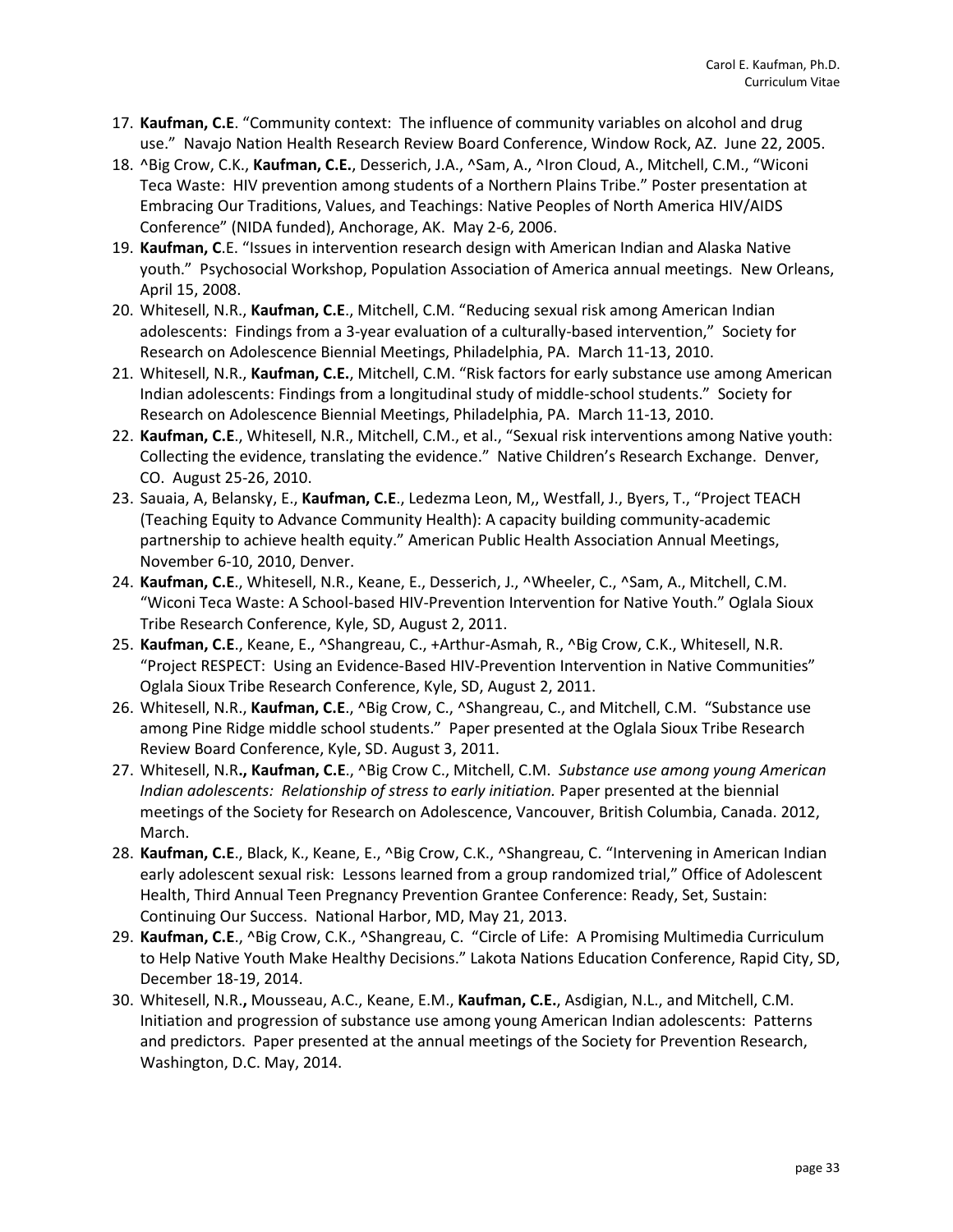- 31. +Running Bear, U., Beals, J., **Kaufman, C**., Manson, S. "Impact of Boarding School Attendance on the Physical Health Status of Northern Plains Tribes." Center for Research American Indian Health Summit, Spirit Lake Reservation, March 30-April 4, 2016.
- 32. **Kaufman, C.E**., Schwinn, T., +Black, K., ^Big Crow, C.K., and +Tuitt, N. "Precursors to Sexual Behavior Change among Young American Indian Adolescents of the Northern Plains: Rationale and Preliminary Results of a Group Randomized Trial." Native Children's Research Exchange. Denver, CO. September 11, 2015.
- 33. +Black, K., ^Big Crow, C., ^Shangreau, C., Keane, E.M., +Tuitt, N.R., and ++**Kaufman, C.E**. "A Promising Multimedia Curriculum to Help Native Youth Make Healthy Decisions." Native Children's Research Exchange. Denver, CO. September 11, 2015.
- 34. +Gelman, K., +Tuitt, N., Whitesell, N.R., Mousseau, A., ++**Kaufman C.E**. "Measuring the role of culture in American Indian and Alaska Native adolescent health outcomes." American Public Health Association meeting (Poster Session), Denver CO, November 1, 2016.
- 35. +Tuitt, N., Asdigian, N., Whitesell, N.R., ++**Kaufman C.E.** (2016). "Frequent Residential Mobility and Precursors to Sexual Experience Among American Indian Youth in Early Adolescence." Presented at the American Public Health Association meeting (Poster Session), Denver CO, November 1, 2016.
- 36. Goss, C., Mohatt, N., and ++**Kaufman, C.E.** (2017) "Rural Native American Veteran Suicide: Assessing National Data." National Rural Health Association Annual Conference. Poster session. San Diego, CA, May 9-11.
- 37. +Gelman, K., Whitesell, N.R., **Kaufman C.E,** Brooks-Russell, Mousseau, A, Asdigian, N, Baron, A**.** "The Role of Ethnic Identity in the Development of Marijuana Use among Young Adolescents on a Northern Plains Reservation: Measurement, Findings, and Limitations." Native Children's Research Exchange. Denver, CO. September 29, 2017.
- 38. Goss, C., Mohatt, N., Schneider, A., and ++**Kaufman, C.E.** (2018) "Rural Native American Veteran Suicide Patterns from National Data " American Association of Suidology. Washington DC, April 18- 21.
- 39. Goss, C., Mohatt, N., Schneider, A., and ++**Kaufman, C.E.** (2018) "Rural Native American Veteran Suicide: Assessing VHA Data." National Rural Health Association Annual Conference. Poster session. New Orleans, May 8-10.
- 40. +Tuitt, N., Whitesell, N.R., Al-Tayyiv, A., Mousseau, A., ++**Kaufman C.E.** (2018). Intrapersonal Precursors to Sexual Risk-Taking in Early Adolescence and the Relevance to American Indian and Alaska Native Teens: A Review of the Literature. Poster presented at the Society of Prevention Research annual meetings. Washington DC, June 1-3.
- 41. Goss, C., Mohatt, N., Schneider, A., and ++**Kaufman, C.E.** (2018) "Rural Native American Veteran Suicide." VA Research Days 2018 – Clinical Day (Posters). Denver, CO. Oct 4.
- 42. Goss, C., **Kaufman, C.E.**, Mohatt, N., and Shore, J. (2019) Preventing Suicide in Rural American Indian/Alaska Native Veterans. Paper presented at the National Rural Health Association Annual Conference. Atlanta, GA. May 8-10.
- 43. Tuitt, N.R., **Kaufman, C.E**., Asdigian, N.A, Mousseau, A., Al-Tayyib, A., Whitesell, N.R. (2019, June). The Impact of Trauma on Alcohol Use and Precursors to Sexual Risk among American Indian Adolescents. Poster presented at the Research Society on Alcoholism Annual Meeting, Minneapolis, MN.
- 44. Whitesell, NR, Keane, EA, Asdigian, NL, Tuitt, NR, Mousseau, A, Zacher, R, Brooks-Russell, A, **Kaufman, CE**. 2019. Family-based substance use prevention adapted for young American Indian adolescents: Early evidence for the effectiveness of the Thiwáhe Glúwaš'akapi Program on risk factors for early initiation. American Indian and Alaska Native National Conference on Injury and Violence Prevention, Denver, CO, July 25, 2019.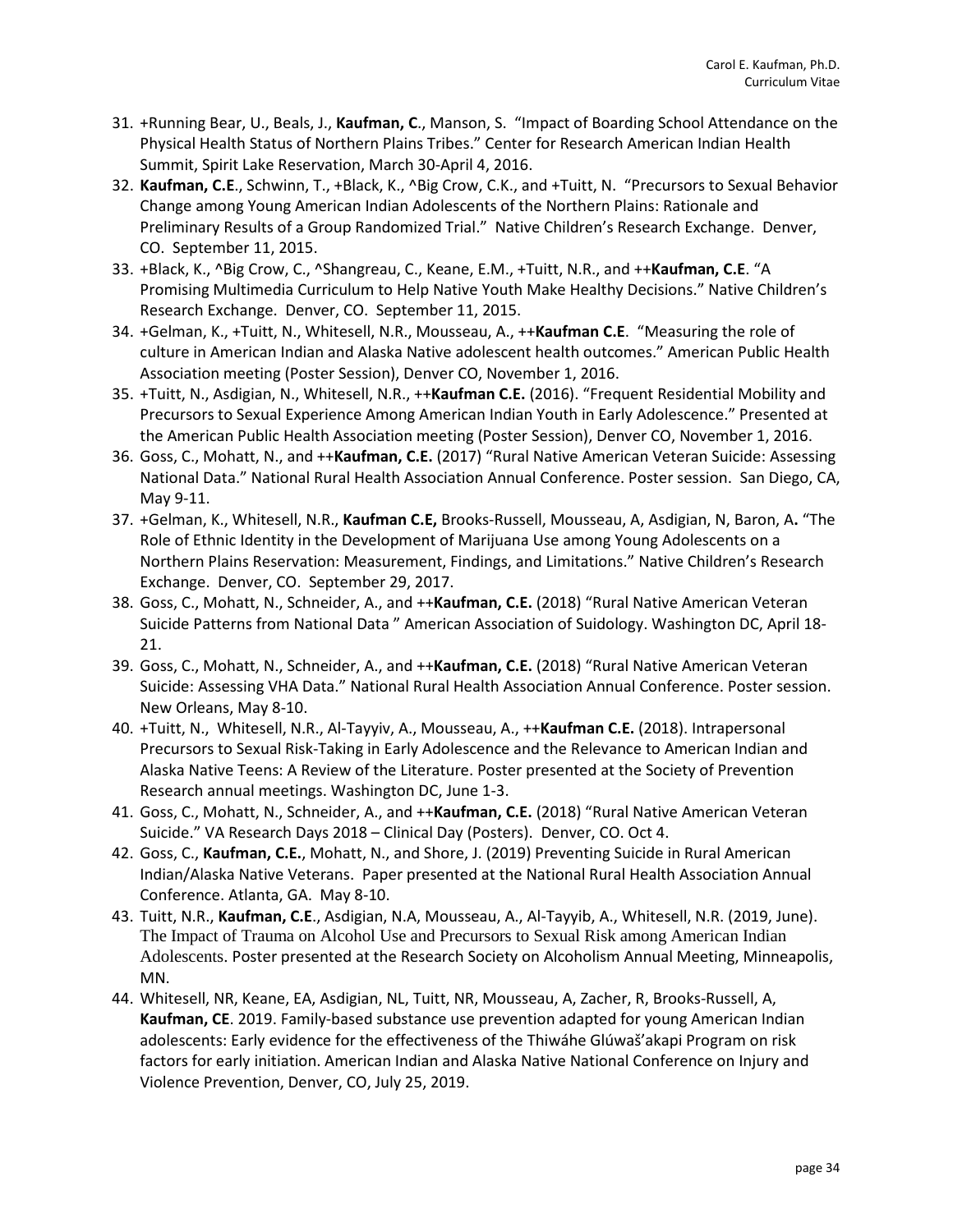- 45. Whitesell, NR, Keane, EA, Asdigian, NL, Tuitt, NR, Mousseau, A, Zacher, R, **Kaufman, CE**. 2019. Family-based Substance Use Prevention Adapted for Young American Indian Adolescents: Early Evidence for the Effectiveness of the Thiwáhe Gluwáš'akapi Program on Risk Factors for Early Initiation. Native Children's Research Exchange, Denver CO, September 12.
- 46. Shrestha, U, Reed, N, Trucksess, C, Bull, S, Sarche, M, and **Kaufman, CE.** 2020. Using social media advertisements to recruit young urban Native American women during formative phase of a mHealth study for Alcohol Exposed Pregnancy prevention. (Virtual poster, due to COVID-19 pandemic) Research Society on Alcoholism.

# *International*

- 47. Kaufman, C.E. and James, Deborah. "The Reproductive Consequences of Shifting Ethnic Identity in South Africa." Paper presented at the International Union for the Scientific Study of Population seminar on Cultural Perspectives on Reproductive Health, Johannesburg, South Africa, June 16-19, 1997.
- 48. Lloyd, C.B., **Kaufman, C.E**. and Hewett, P. "Education Transitions in sub-Saharan Africa: Implications for Demographic Change" Paper presented at the International Union for the Scientific Study of Population seminar on Reproductive Change in sub-Saharan Africa," Nairobi, November 2-4, 1998.
- 49. **Kaufman, C.E.**, "Changing Fertility Patterns in South Africa: What is the Historical Record?" Paper presented at the International Union for the Scientific Study of Population seminar on Reproductive Change in sub-Saharan Africa," Nairobi, November 2-4, 1998.
- 50. Arends-Kuenning, M., **Kaufman, C.E**. and Roberts, B. "The Effect of the End of Apartheid on Women's Work, Migration, and Household Composition in KwaZulu-Natal." Paper presented at the International Union for the Scientific Study of Population seminar on "Women and the Labour Market in Changing Economies: Demographic Issues," Rome, Italy, September, 1999.

#### Non-Competitive Presentations in Scientific Settings

#### *National*

- 51. **Kaufman, C.E.** *Measuring child mortality in Angola: Interdisciplinary approaches.* Paper presented at the Social Science Research Council Workshop for Predissertation Fellows entitled "Methodology in Social Science Research in Developing Countries," Park City, Utah, October 7-10, 1992.
- 52. **Kaufman, C.E.** and \*Phillips, H., "Methodology, Data and History: Research and Creativity in South Africa." Paper presented at the Conference on Population and Politics in South Africa, sponsored by the Population Studies Center and the International Institute, University of Michigan, Ann Arbor, February 2-4, 1995.
- 53. **Kaufman, C.E.** "Beyond the State: Rethinking Reproduction in South Africa." Paper presented at the Conference on Population and Politics in South Africa, sponsored by the Population Studies Center and the International Institute, University of Michigan, Ann Arbor, February 2-4, 1995.
- 54. **Kaufman, C.E.,** "HIV/STD prevention research in cultural context." Aberdeen Area Indian Health Service STD/HIV/Hepatitis Training. Pierre, SD. November 16-17, 2000.
- 55. **Kaufman, C.E.**, Keane, EM, \*Shangreau, C., \*Big Crow, CK, +Arthur-Asmah, R, Whitesell, N.R., Mitchell, C.M., "Translating RESPECT with Native Communities: Preliminary Observations," STI/HIV Behavioral Research Group, Denver Public Health, Denver, CO, October 27, 2010
- 56. **Kaufman, C.E**., Kaufmann, L.J., Shore, J. "Rural Native Veterans Needs Assessment: A Dialogue about Findings," Warm Springs, OR, March 5, 2013.